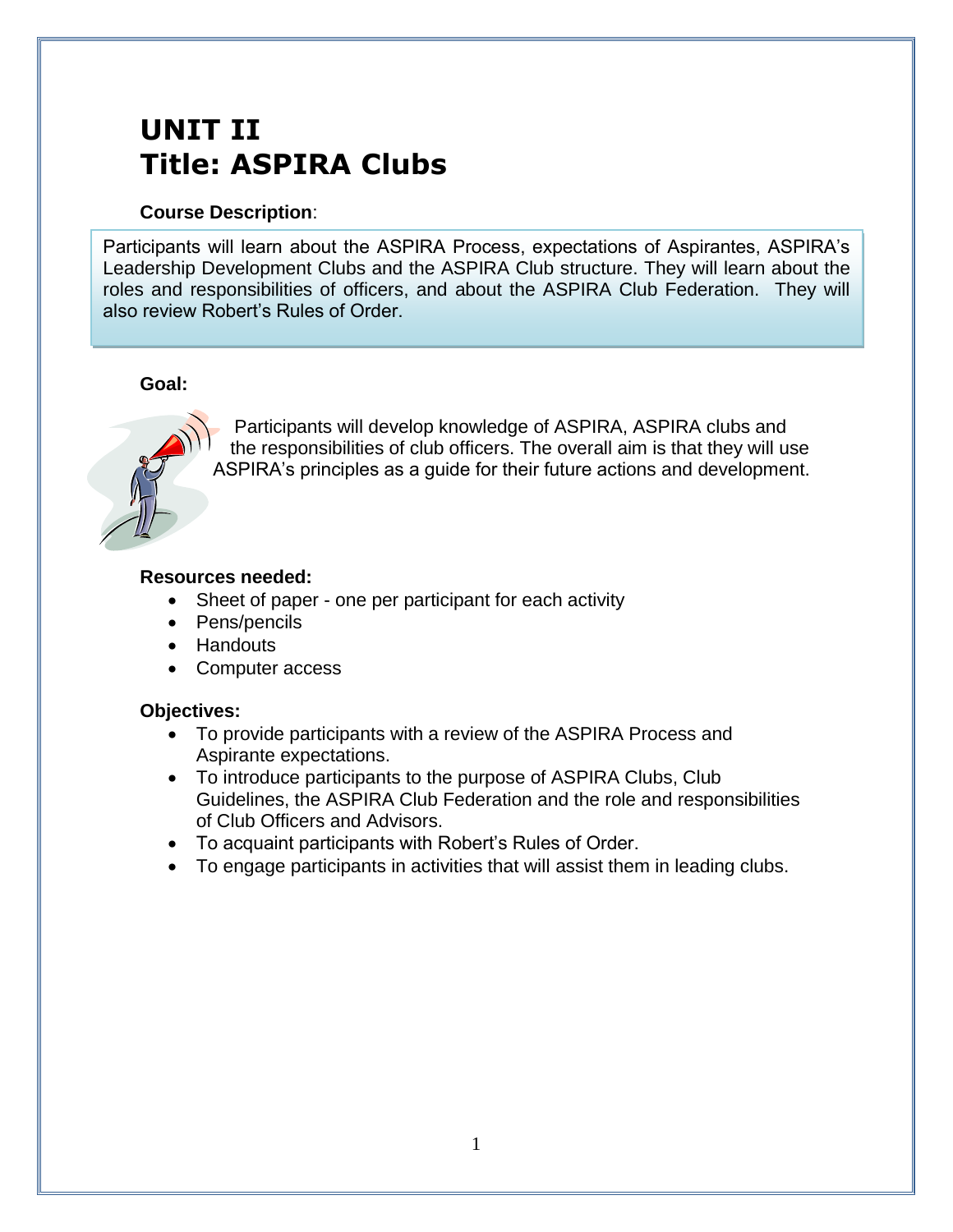## **Activity #1: ASPIRA Process & Clubs (55 min)**

## **Context**



*Through ASPIRA Clubs, youth are challenged through opportunities for self-direction and self-determination so they may stretch to their full potential. As a result, Aspirantes learn to sustain their own motivation and direction helping to create order, meaning, and direction in their lives and to contribute their leadership skills to their communities.*

*ASPIRA Clubs provide youth with safe opportunities for self-direction and self-determination. As a result, youth learn to sustain their own motivation and direction. Youth also learn organization, meaning, and direction in their lives.* 

Procedure:

- Icebreaker
- Facilitator will break the participants into groups of five.
- Participants will review and discuss the documents on the ASPIRA Process and *Expectations of Aspirantes.*
- In small groups, participants will answer the question:
	- o *What three things do you hope to gain from ASPIRA and one thing you can contribute*?
- Participants will also review and discuss handouts on ASPIRA *Clubs* and about the roles and responsibilities of the ASPIRA Clubs and ASPIRA Advisors, including the ASPIRA Club Federation.
- Debriefing

Handouts:

*1.1 The ASPIRA Process*

- *1.2 Expectation of Aspirantes*
- *1.2A Homework Assignment-Interview*
- *1.3 The ASPIRA Clubs*
- *1.4 Aspira Clubs Federation*
- *1.5 Leadership Club Guidelines*
- *1.6 Responsibilities of Leadership Club Officers*
- *1.7 Leadership Club Committee/Descriptions*
- 1.8 *Choosing a Faculty Advisor*

(Found at [http://www.aspira.org/about.html\)](http://www.aspira.org/about.html)

Participants should be able to answer the following questions: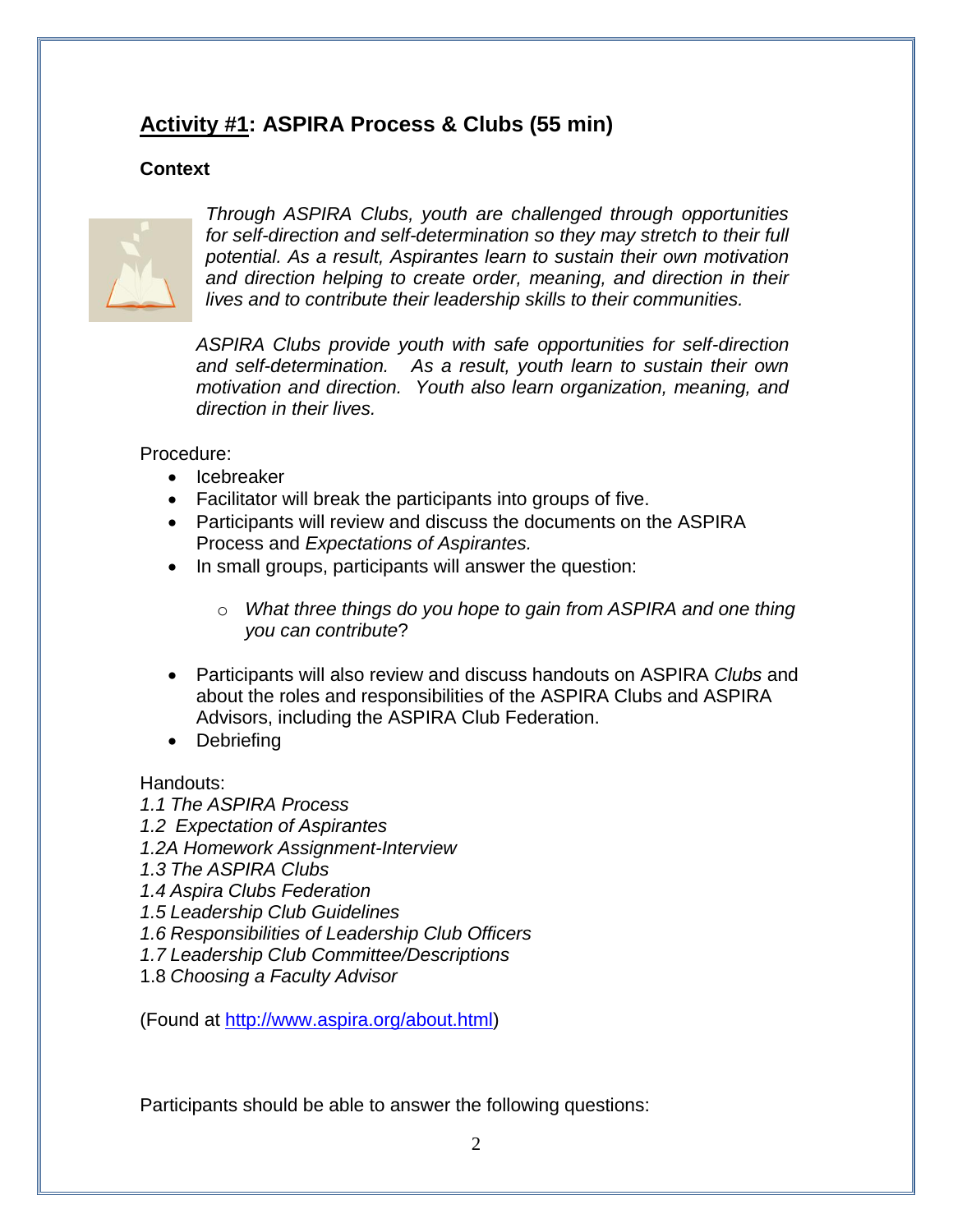What is the ASPIRA Process? What are the expectations of Aspirantes? What is the role of the ASPIRA Leadership Clubs? What are the main ASPIRA Club committees? What are the responsibilities of the Club Officers? What is the ACF? And what is their role?

### **Homework assignment – Interview an Aspirante.**

As a homework assignment, facilitator will ask participants to interview an Aspirante who today is a working professional. Among the suggested questions are:

- 1. Tell me about yourself.
- 2. How did ASPIRA impact your life?
- 3. What role do you play within your work setting?
- 4. How are you giving back to your community?

Participants should be asked to report back to the larger group on their interviews with Aspirantes.

## **Activity #2: Parliamentary Procedure (55 min)**

## **Context**



*Parliamentary procedure is a set of rules for conduct at meetings that allows everyone to be heard and to make decisions without confusion. It is a tested method of conducting business at meetings and public gatherings, including youth clubs. This is why it is important that everyone know the basis rules.*

Procedure:

- Icebreaker
- Students report on who they interviewed from the homework assignment.
- Facilitator will break the participants into groups of five.
- Participants will review and discuss a condensed worksheet on *Roberts Rules of Order.*
- Participants will review and complete frequently Asked Questions and check their answers.
- Participants will review and discuss ASPIRA Club Federation Official Glossary of Parliamentary Terms.
- Debriefing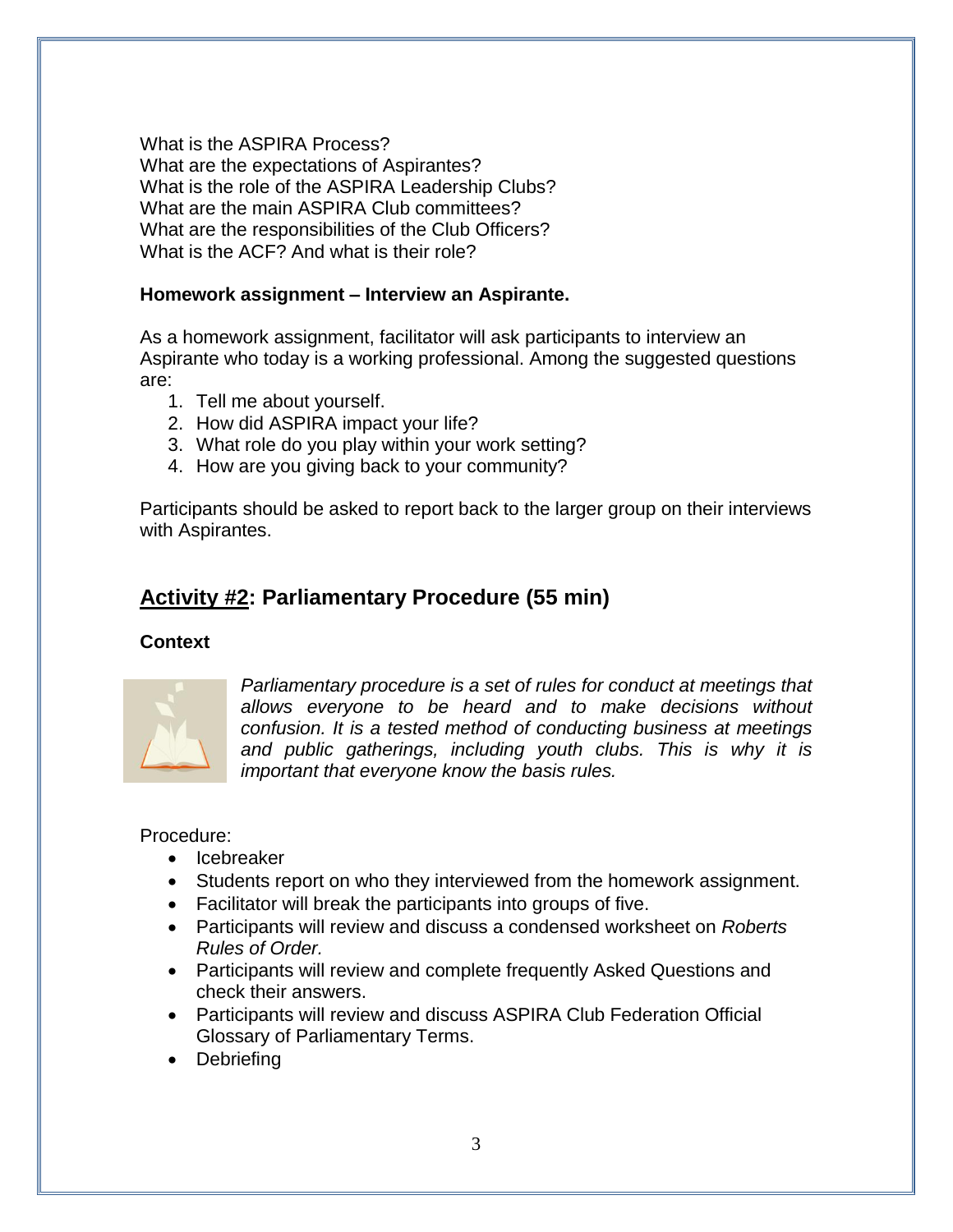Handouts: *2.1 Robert's Rules of Order Made Easy 2.1A Frequently Asked Questions 2.1B Answer Key to Frequently Asked Questions 2.2 ASPIRA Club Federation Official Glossary of Parliamentary Terms*

## **Activity #3***:* **Nomination of Officers (55 min)**

## **Context**



*The Club's Officers essentially provide leadership in the achievement of the Club's mission and goals. The Officers are regulated by the Club's Bylaws. More specifically the Club's Officers are responsible for holding regular meetings, generating minutes of meetings, holding elections, development of a long range strategy to achieve club goals, preliminary* 

*review of budget, and recommending policies and programs to membership.* 

Officers include: President Vice President **Secretary Treasurer** Committee Chairpersons

Procedure:

- Participants nominate other participants for ASPIRA Club Officer Positions. This should be done at a Club meeting and after they review the responsibilities for each position. (See Handout 1.6 Responsibilities of Leadership Club Officers.)
- Debriefing

Handout: 3.1 *Nomination of Officers*

## **Activity #4: Byaws (55 min)**

## **Context**



*Bylaws are structures or regulations established by a group and passed under its authority. These regulations specify what things may be controlled by the club. Bylaws generally contain information on the group's missions, purpose and objectives, committee structure, meetings, finances, and membership, among* 

*other policies.*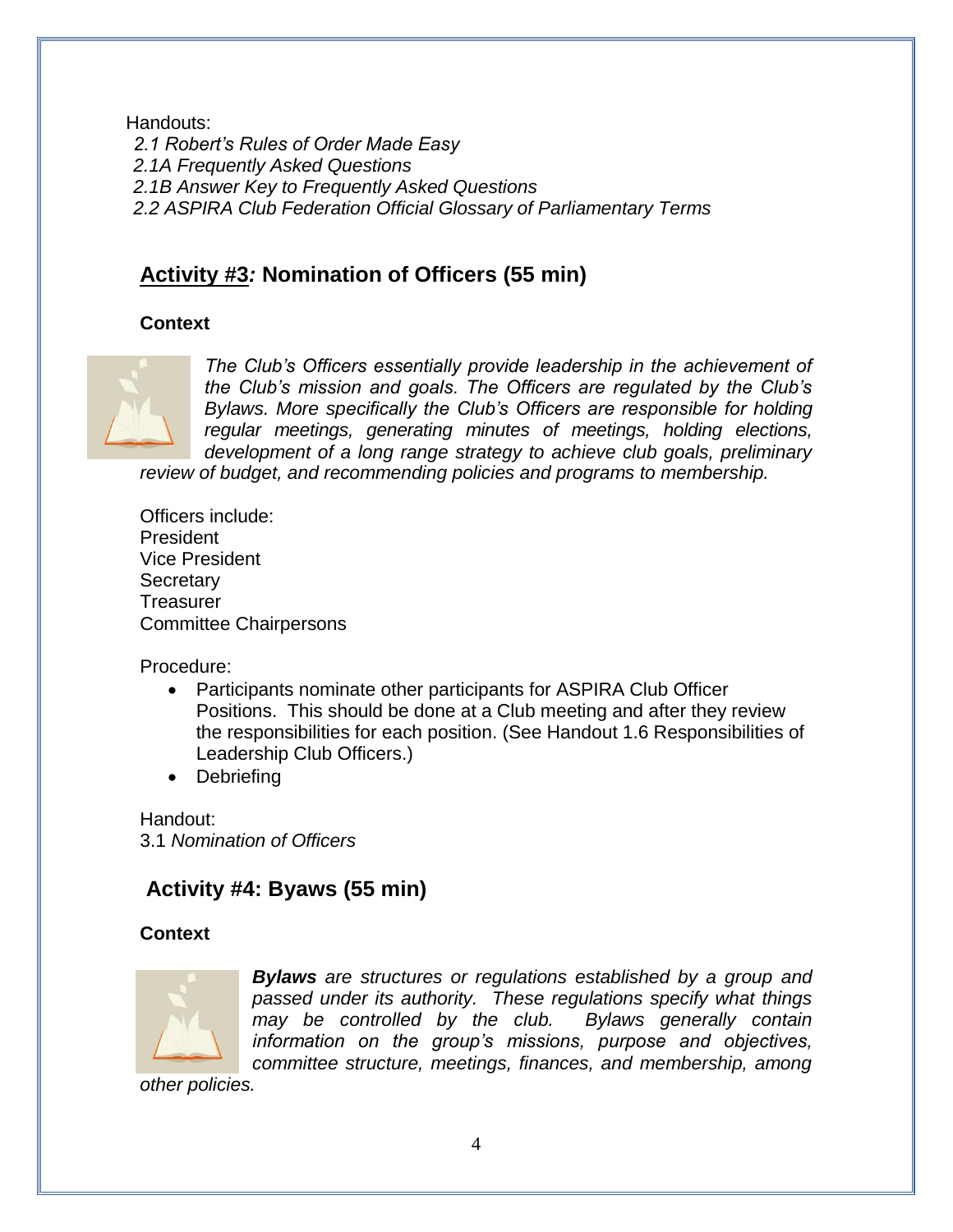*The main difference between bylaws and laws passed by a federal, state body is that a bylaw is regulation passed by a body which derives its authority from another governing body. ASPIRA clubs, for example, gets their power to pass regulations through the ASPIRA State Offices which specifies what things the club may regulate through bylaws.* 

Procedure:

- Icebreaker
- Participants will review, revise or create bylaws for their club using the outline provided (Handout 4.1: ASPIRA Club Bylaws Outline).
- Once participants have presented their suggestions, members will vote on the suggested changes.
- Debriefing

Handout: *4.1* ASPIRA Club Bylaws *Outline*

## **Activity #5: Overcoming Fear of Leading a Club (55 min)**

## **Context**



*Many young people have a great fear of speaking before a group or audience. The primary reason is that they are concerned about looking foolish in front of other people and what others will say. The way to overcome this fear is through being prepared and having a positive attitude. Public speaking is a skill that can be developed.* 

Procedure:

- Icebreaker
- Participants will be asked to break into groups of four. In small groups participants should be asked to write a sentence *on "My specific fears about being a designated leader of a group are…"* They will share and discuss their answers with their group.
- Facilitator will ask participants to share their responses with the larger group
- Debriefing

Handout: *5.1 Overcoming Fears*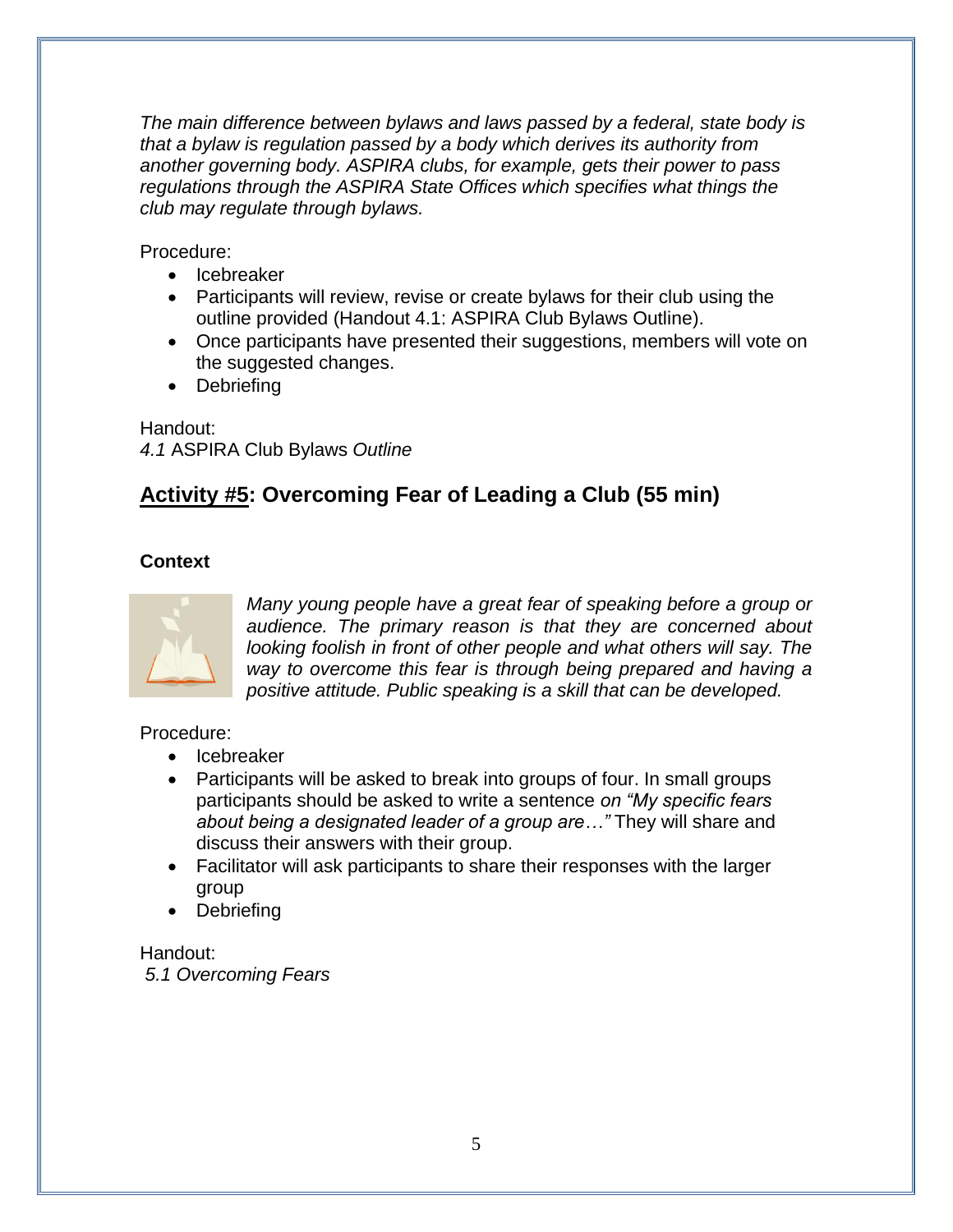## **Activity #6: ASPIRA Club Campaign (2 hours)**

## **Context**



*A campaign is an organized effort which seeks to influence the decision making process within a specific group. For ASPIRA Clubs campaigns often refer to the election of Officers within the Clubs or the ACF. These campaigns can include organized efforts to alter the direction or goals of the ASPIRA Clubs.*

### Procedure:

- Icebreaker
- Participants will break into teams of five.
- Each team will identify individuals that are interested in campaign for Club Officer Positions.
- Team members will assist in development of a campaign strategy, including making flyers, preparing speeches; using props and incentives; and recruiting supporters from the club who will help campaign.
- Participants taking part in the Club Officer Elections will give a brief campaign speech.
- Peers will provide positive feedback and/or questions.
- Students will review slogans from schoolelectionslogans.com and will develop their own slogans [\(http://www.schoolelectionslogans.com/\)](http://www.schoolelectionslogans.com/)
- Debriefing

Handout: *6.1 ASPIRA Club Campaign*

## *Activity #7: Developing Banners for the ASPIRA Club (55 min)*



*Developing a banner is a way of advertising your Club. It is a traditional marketing tool for promoting your Club. Also electronic banners can be utilized as a new marketing tool that occurs over the Internet. The objective behind utilizing traditional or electronic banners for ASPIRA Clubs is to increase the awareness of a particular club.* 

## Procedure:

- Icebreaker
- Facilitator will break the participants into groups by ASPIRA Clubs.
- Participants will create an ASPIRA Club Banner following a set of guidelines provided by the Club Advisor (Handout 7.1A). It is suggested that the banners be created first on paper (Handout 7.1B).
- Following instructions provided by the Club facilitator, participants will also visit their local ASPIRA websites and create email accounts
- Debriefing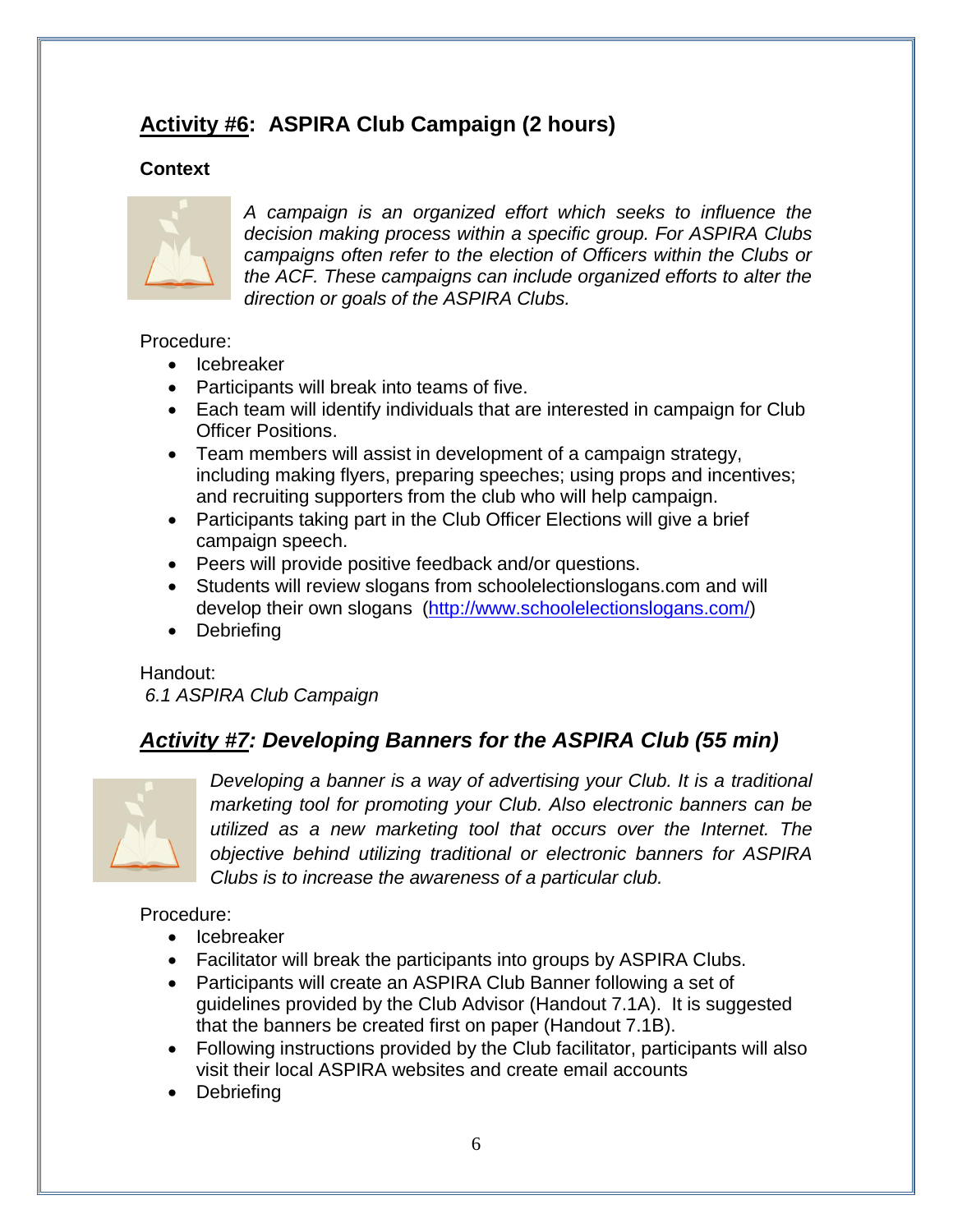Handouts: 7.1A: ASPIRA Club Banner Guidelines 7.1B: My ASPIRA Club Banner

## **Activity #8: Consensus Building (55 min)**

#### **Context**



*Consensus is when there is general agreement among members of a given group or community which exercises some discretion in decisionmaking and follow-up action. Building consensus involves collaborative planning as an interactive process.* 

*Achieving consensus requires serious consideration of other's opinions. Once a decision is made it is important to trust in members' discretion in follow-up action. In the ideal case, those who wish to take up some action want to hear those who oppose it, as it will help to reach consensus. The following exercise is designed to help build an understanding of the complexities of arriving at a consensus on an issue when people hold strongly different views.*

#### Procedure:

- Icebreaker
- Facilitator will break the participants into groups of five.
- The group leader explains what a consensus is and describes the group atmosphere necessary to reach a consensus.
- The class is given a controversial issue to discuss and to bring to consensus.
- After the exercise is over, the students discuss their feelings about the pressure to arrive at a consensus in the face of diverse views and why the class was, or was not, able to arrive at a consensus.

Examples of controversial issues:

- o Should there be a death penalty?
- o Should taxpayers pay for the war in Iraq?
- o Should a college education be free for all students?
- o Should bilingual education be available to all students?
- o Should undocumented students be eligible for Federal financial aid?
- Debriefing

Handout: *8.1 Building Consensus*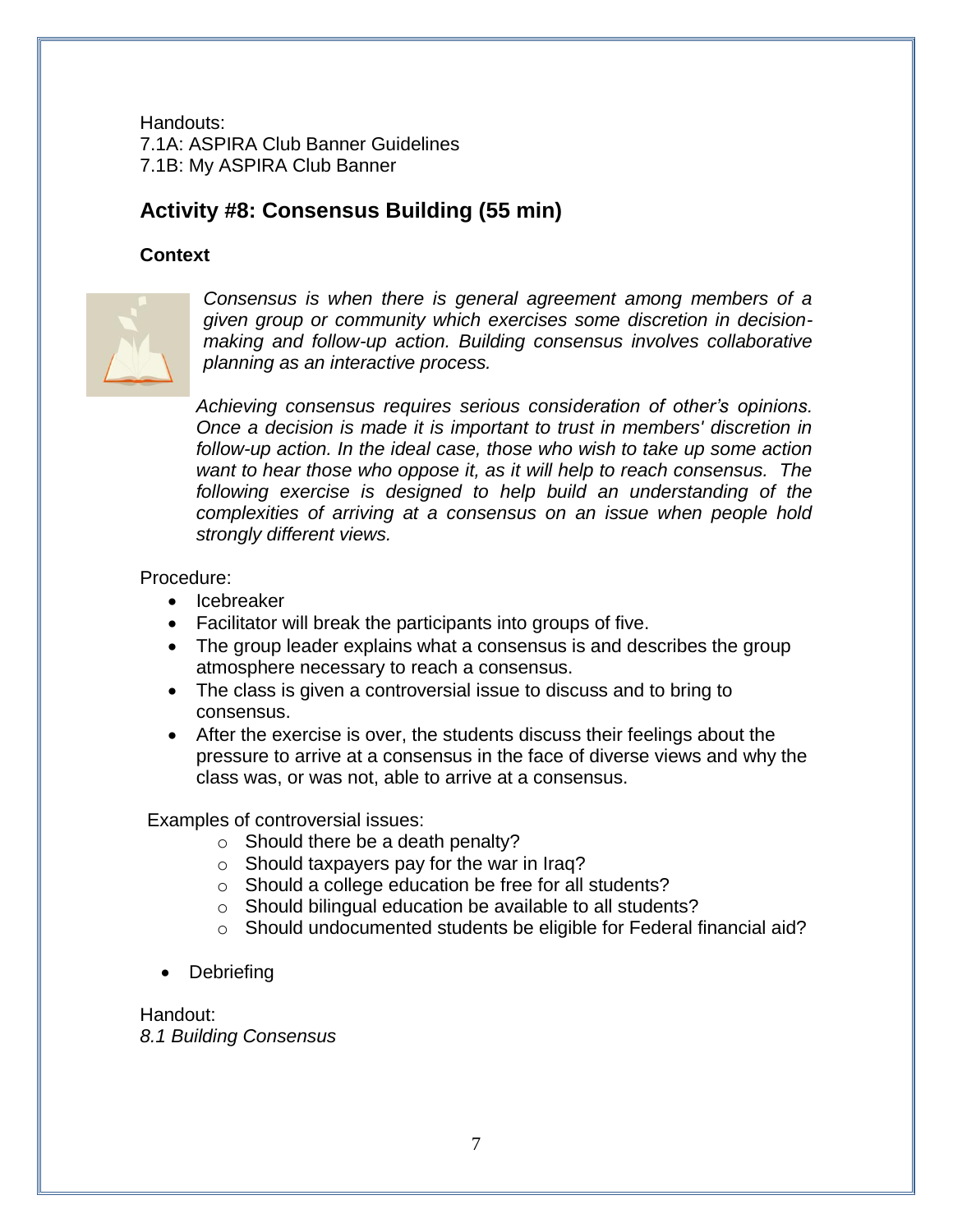## **Activity #9: Dos and Don'ts of Leading a Club (30 min)**

Objective:

Peer Leaders will identify effective ways of leading a Club

Procedure

- Icebreaker
- Facilitator should ask participants to break into groups of 5.
- Facilitator should than ask participants to brainstorm on the DOs and DON'Ts of leading a group. What are the positive and negative things they need to be aware of to help a group run effectively?
- Remind them that how they act will set the tone for the group.
- Once they have identified the Dos and Don'ts have each group report to the larger group.
- Debriefing.

Handout:

*9.1 DOs and DON'Ts of leading a Club.*

## **Activity #10: Magic Lamp (55 min)**

## *Context*



*Goal Setting involves establishing specific, measurable and time targeted objectives. Goal setting is an effective tool for making progress by ensuring that participants are clearly aware of what is expected of them if an objective is to be achieved. In prioritizing, you should look for things that will help you feel secure, and that* 

*they can accomplish. Once you have your list together, you need to rank the items in order of importance to you.*

Objective: To demonstrate the importance of goal setting and prioritizing.

Procedure:

- Icebreaker
- Participants are divided into groups of 3-5 people.
- Give the following instructions: "You and your group have just uncovered the genie's lamp. You rub it and surprise! A genie appears. The genie states that he will grant your group three wishes.
- Brainstorm a list of about 10 wishes your group would like to make.
- Narrow the list of 10 into a list of 3. Provide reasons why the group chose these wishes as their final choice.
- Share with the whole group.
- Participants are then asked to complete Handout 10.2 Being Involved.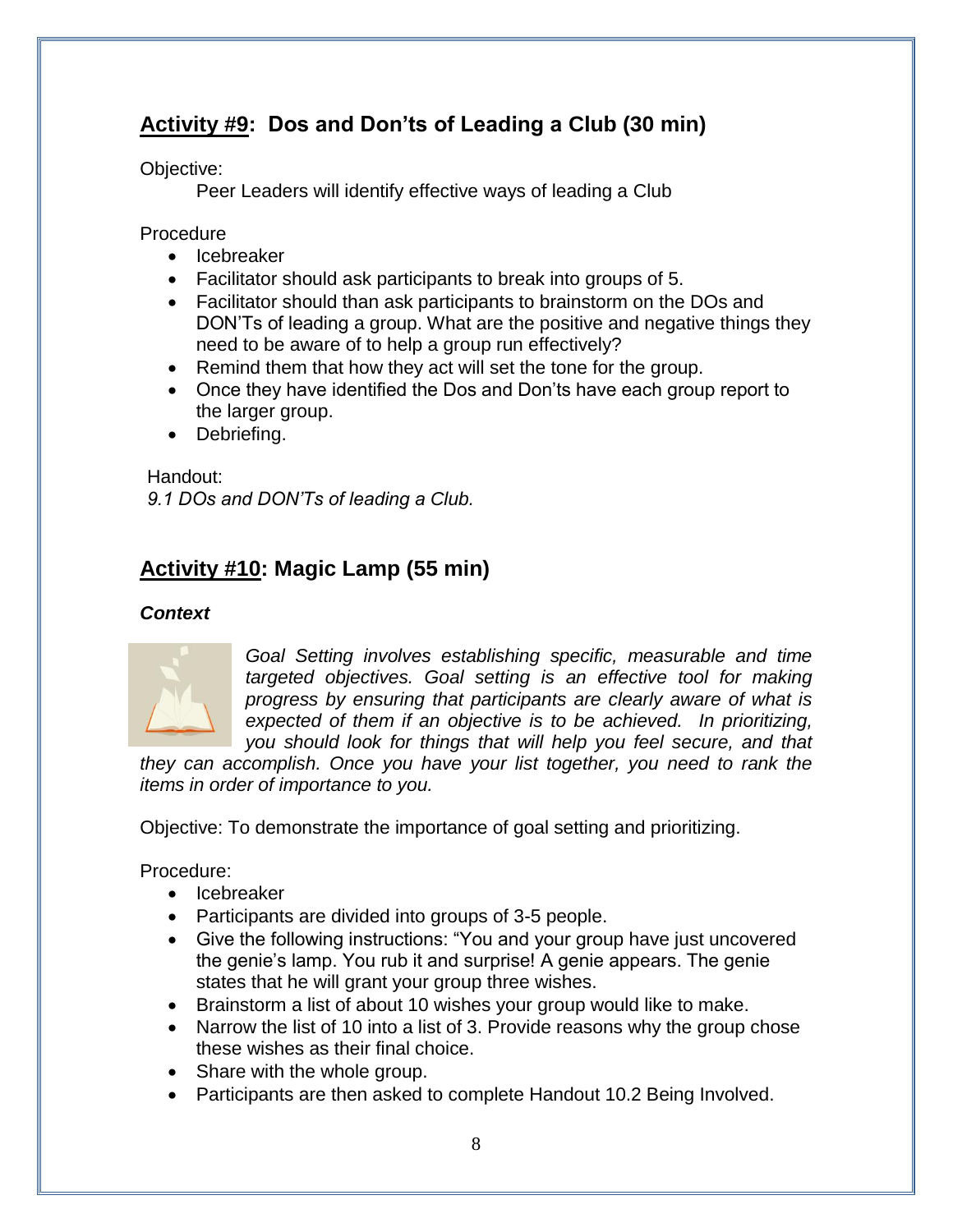- In the same small groups answer the following questions:
	- 1. How do we become more attentive of issues concerning our community and ourselves? (Awareness)
	- 2. How do we decide which issues we should address? (Analysis)
	- 3. How do we go about improving our community and ourselves? (Action)

Each Group should report back to the larger group.

**Debriefing** 

Handouts: *10.1 Magic Lamp 10.1A Being Involved*

### **Activity #11: Monthly Club Business Meetings (55 min)**

- The purpose of this business meeting is to conduct the routine business of the ASPIRA Club or ACF. For a positive and productive meeting you need to define the purpose of the meeting. The Officers of the Club will need to develop an Agenda with clearly defined outcomes. Agendas keep each meeting flowing smoothly, helping club members to be more productive. Moreover, productive meetings allow for sharing the responsibility for the Club meeting by working with other officers.
- During the Business Meeting, the role of the Club President is to enable the team to work through the agenda and to agree on actions. The President should guide the discussion and make sure that the discussion is related to the agenda items and ensure that people know and understand the outcomes agreed upon before they are recorded.

#### **Objectives**

To guide participants in developing an Agenda for the Club Meeting. To engage Club members in an ASPIRA Club meeting conducted in parliamentary procedures.

#### Procedure:

- Icebreaker
- Club Officers develop agenda for meeting. Club meeting should be conducted in parliamentary procedures, with a set agenda, such as:
- Welcome by the club President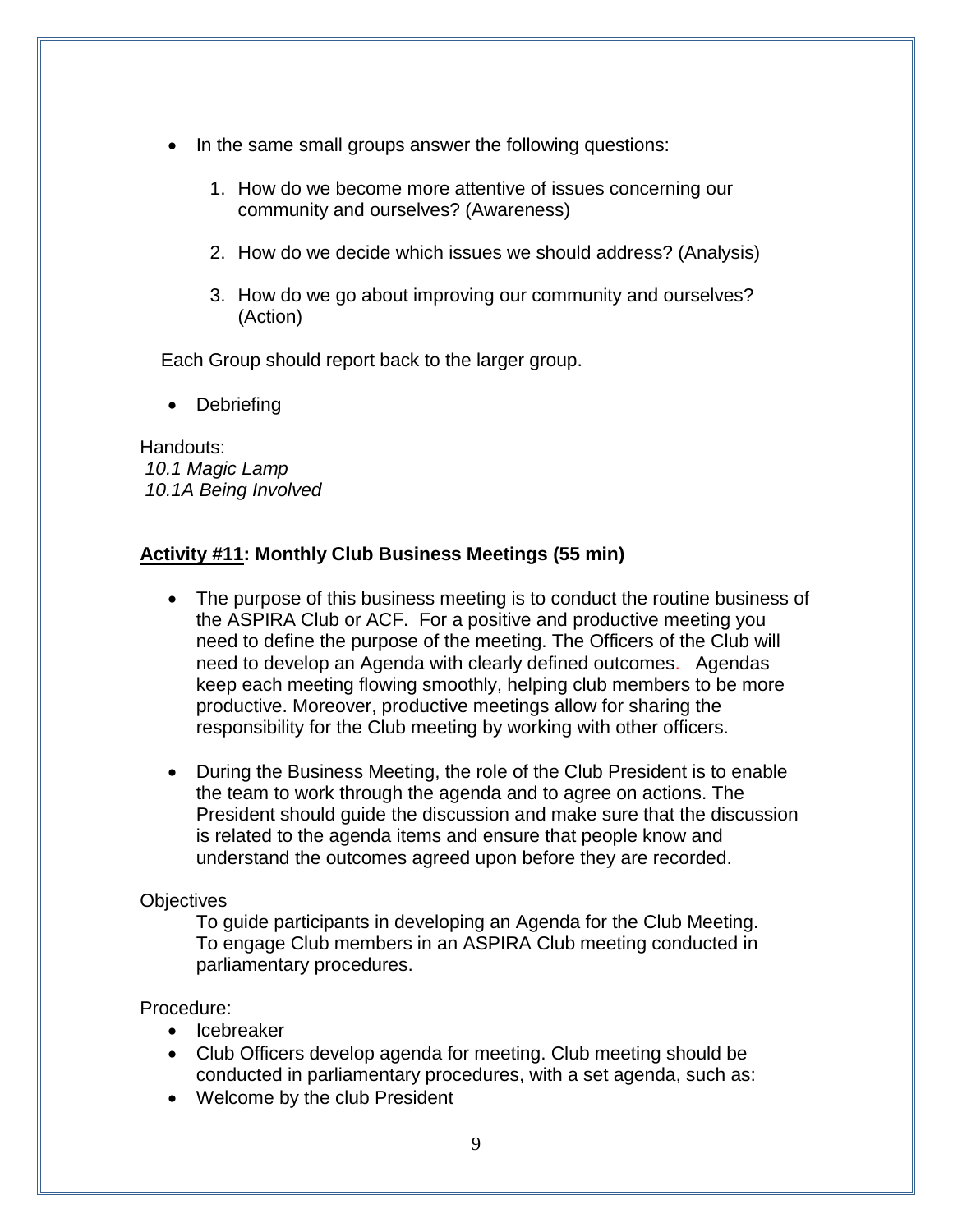- Secretary's and Treasurer's report
- Committee reports
- Old business
- New business
- Other pertinent club reports
- Debriefing

Handout: *11.1 Developing a Club Agenda*

# **Activity #12: Evaluation (20 min)**

Students should be asked to complete the evaluation for this unit.

Handouts: *12.1 Evaluation Form-Student 12.1A Evaluation Form-Facilitator*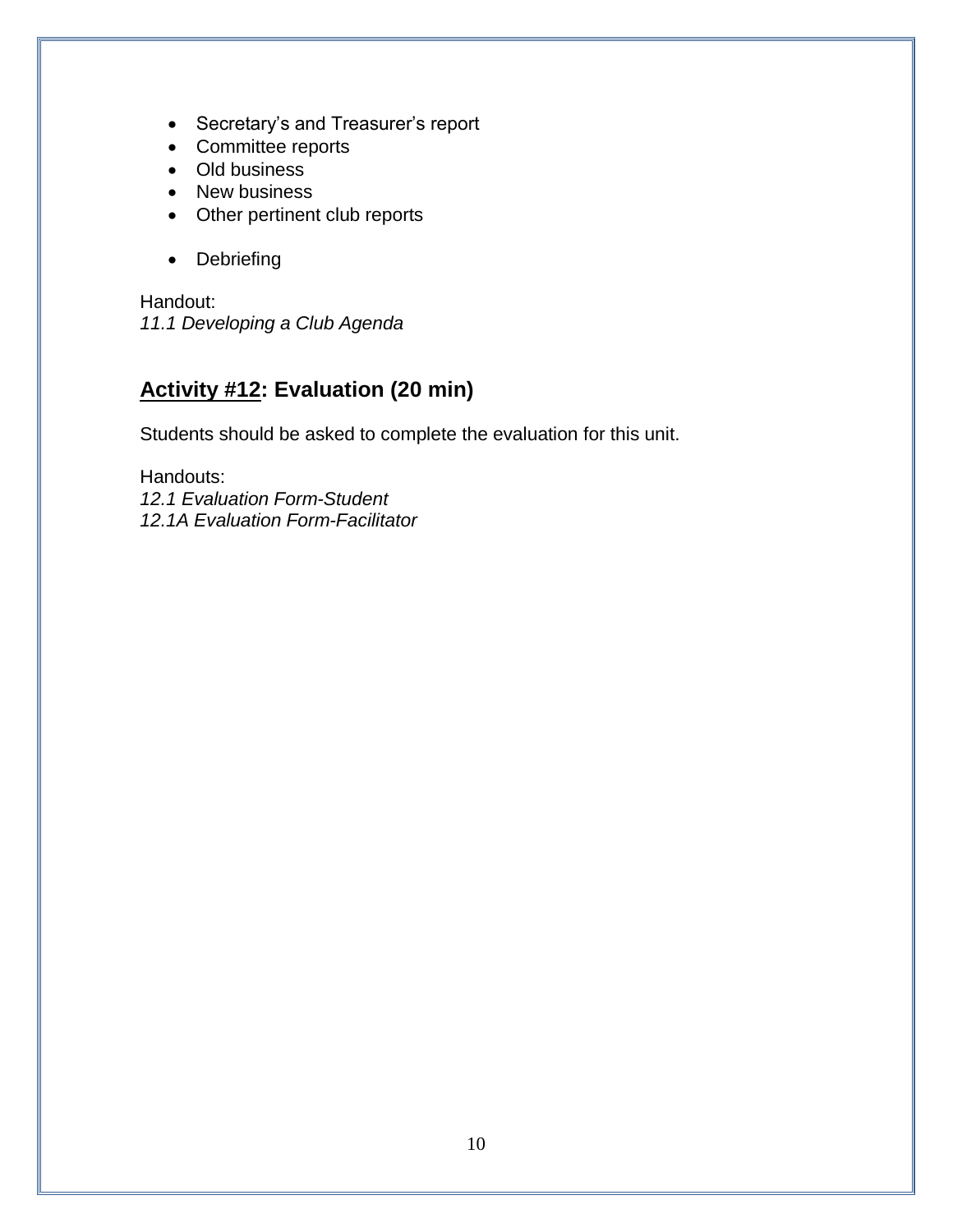#### *The ASPIRA Process*

Over the years, ASPIRA has developed a highly successful intervention model called the ASPIRA Process. The model consciously accentuates the positive, putting the stress on developing the potential of *Aspirantes* rather than on trying to overcome their perceived deficits.

The ASPIRA Process of leadership development teaches youth to become aware of their current situation, to analyze its consequences, and to take action for change in their personal lives and the life of their community. ASPIRA brings together students, parents, school and community members to promote educational success and community service.

What three things do you hope to gain from ASPIRA and one thing you can contribute?

\_\_\_\_\_\_\_\_\_\_\_\_\_\_\_\_\_\_\_\_\_\_\_\_\_\_\_\_\_\_\_\_\_\_\_\_\_\_\_\_\_\_\_\_\_\_\_\_

What are the expectations of Aspirantes?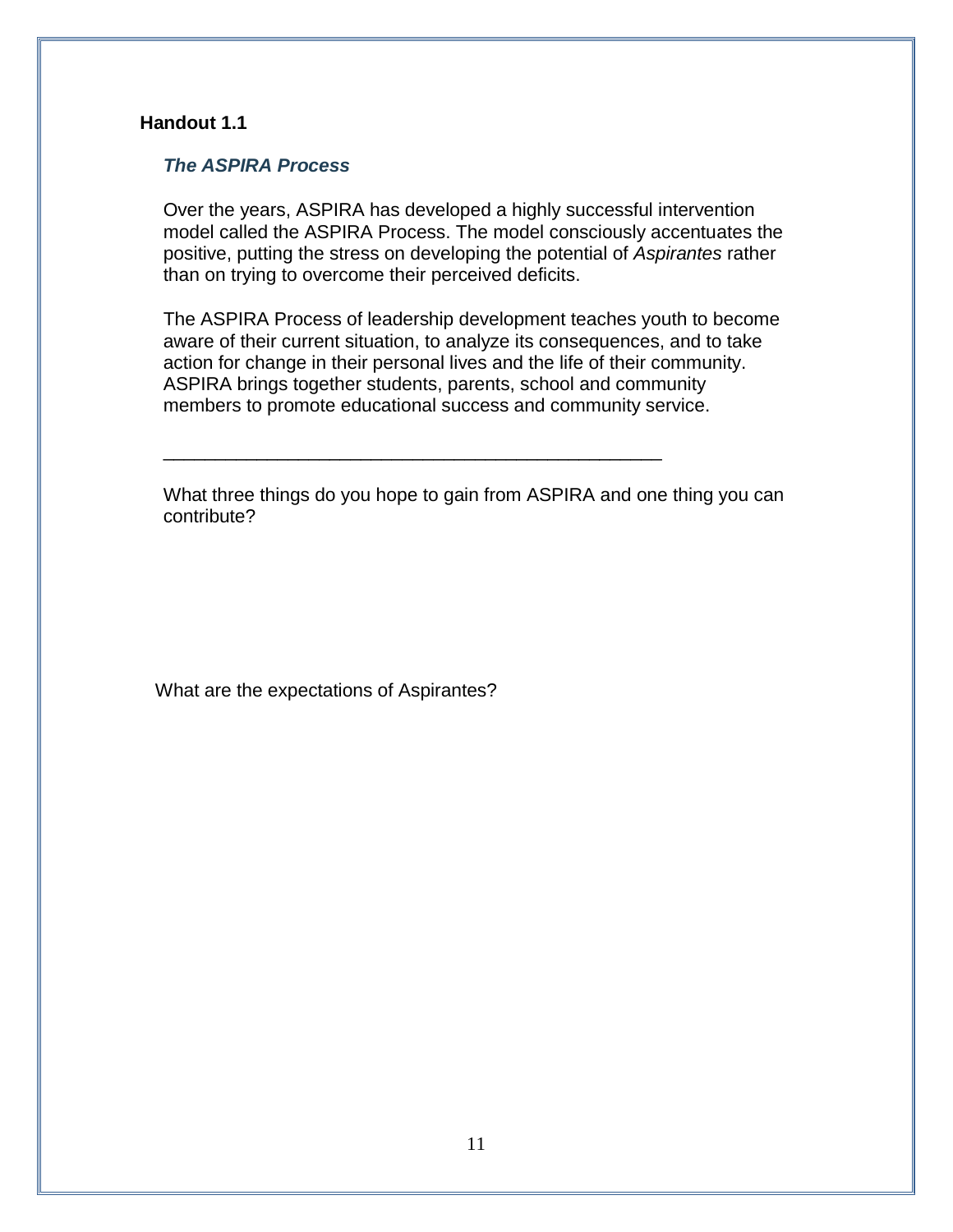#### **Expectations of Aspirantes**

ASPIRA's believes that youth are key to the socio-economic development of their communities. We aim to prepare youth to become future leaders by focusing on positive youth development. We work to instill in youth the desire to achieve their goals, further their education, and use their skills and knowledge to make positive and lasting contributions to their communities. Youth that participate in ASPIRA's programs are called Aspirantes. ASPIRA wants all our youth to return to their communities as leaders and fulfill our motto: *Once an Aspirante, always an Aspirante*.

#### What is an ASPIRANTE?

ASPIRA is something more than just an after school club. ASPIRA is a family. An ASPIRANTE is someone who comes to ASPIRA not by force, but one who chooses to come. An ASPIRANTE is someone who chooses not to do drugs, and uses that motive in a way to help others make the same decision. An ASPIRANTE is someone who chooses to help their community, not for the community service hours, but instead for the joy of helping others. An ASPIRANTE is someone who comes to ASPIRA not to be with friends, but rather to be with family. An ASPIRANTE is someone who is not limited by the education he or she receives, but instead uses that knowledge he or she is given and seeks ways to gain more. An ASPIRANTE is someone who does not dwell in the past, but instead looks to the future, and sees how they will be a success in life. An ASPIRANTE is someone who appreciates their culture and knows that where they came from is just as important as where they are going. And last, an ASPIRANTE is someone who has once been an ASPIRANTE, because as the saying goes, "Once an ASPIRANTE, Always an ASPIRANTE."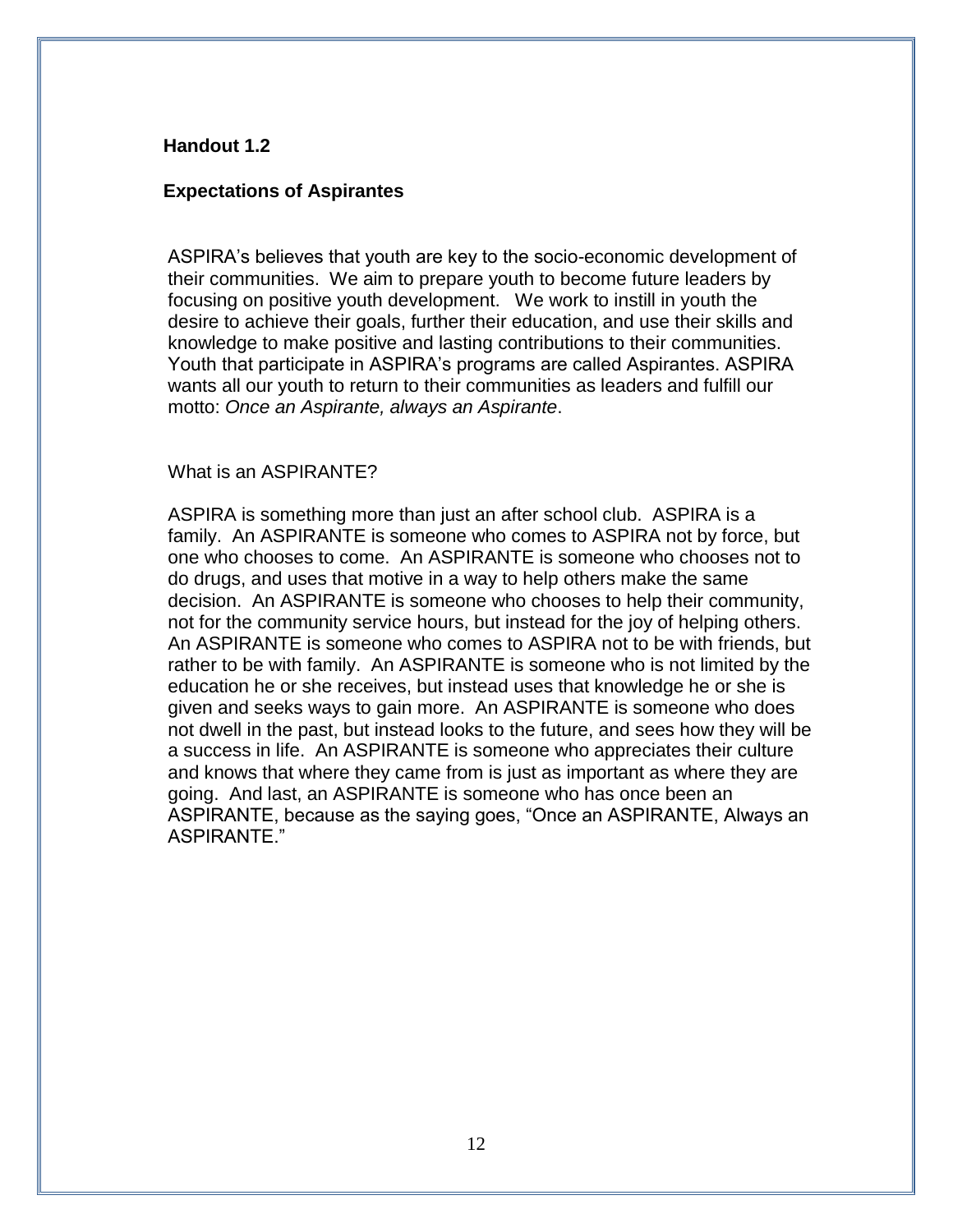### **Homework Assignment – Interview an Aspirante**

As a homework assignment, participants will interview an Aspirante, who today is a working professional. Here are some suggested questions.

- 1. Tell me about yourself.
- 2. How did ASPIRA impact your life?
- 3. What role do you play within your work setting?

4. How are you giving back to your community?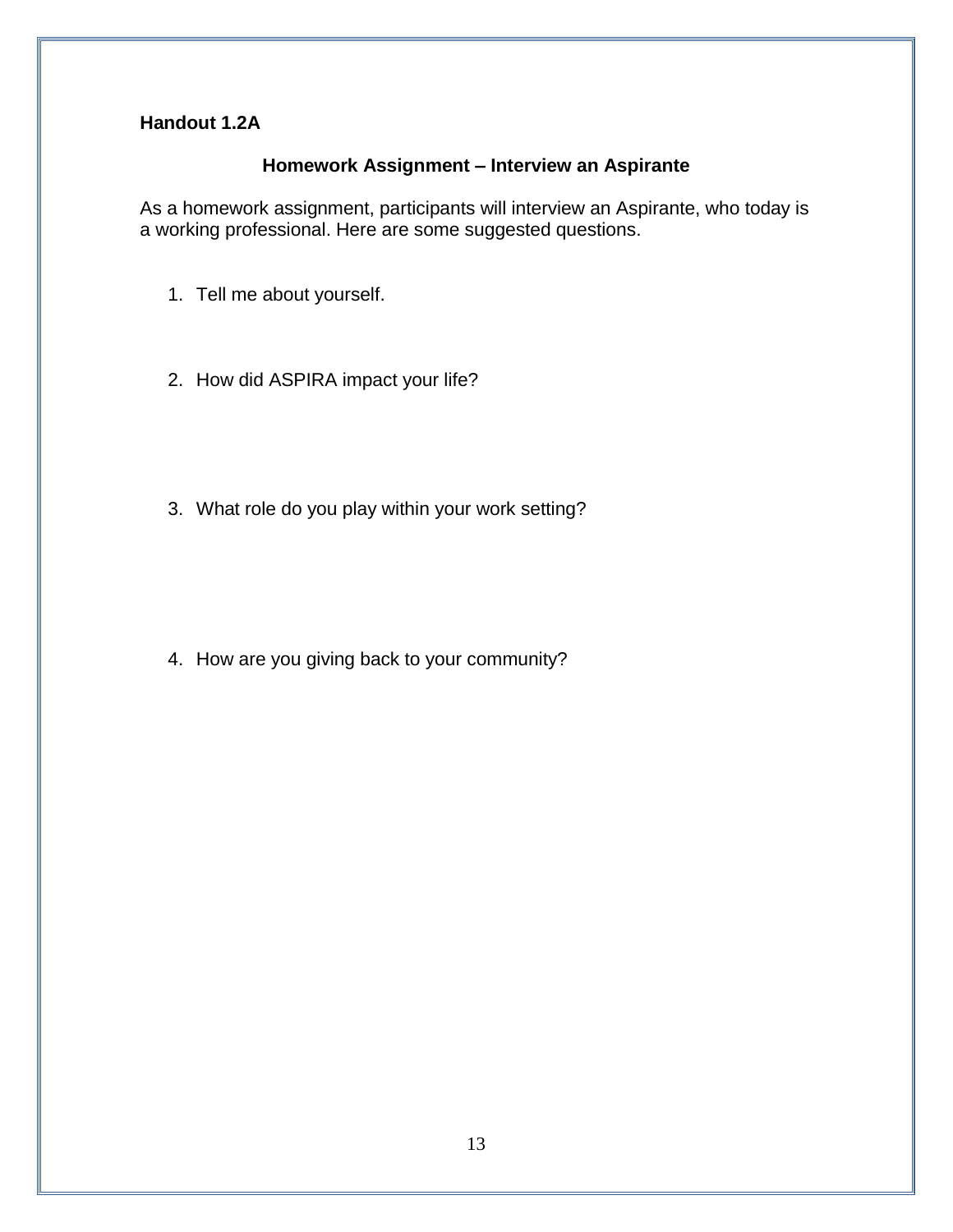#### *The ASPIRA Clubs*

The Youth Leadership Development Program (LPD) is the core program of ASPIRA. Through school-based [ASPIRA Clubs,](http://www.aspira.org/about/aspira_club.htm) students learn the ['ASPIRA Process"](http://www.aspira.org/about/club.htm#TheASPIRA%20Process#TheASPIRA%20Process) of *awareness, analysis*, and *action*. The program provides leadership training, cultural enrichment activities, and community action projects that teach students how to develop their abilities to become effective leaders of their communities. Each club is represented at the ASPIRA Clubs Federation (ACF), an assembly that convenes twice every month to discuss action-oriented activities for all clubs in the state.

#### **Role of Leadership Clubs**

Throughout school-based and city-wide Leadership Clubs, students learn the ASPIRA *"process of awareness, analysis and action*". The purpose of the ASPIRA Leadership club is to provide a forum for students to become aware of their culture and community while developing their leadership skills and advancing academically. Through the Leadership Club, students will have an opportunity to express their views and appreciate the opinions of their peers. Additionally, each club plans and implements at least one community service project that allows them to give back to their community. Each club is led by a cabinet consisting of a President, Vice President, Treasurer, and Secretary. In addition, the clubs plan activities through work with three on-going club committees: Cultural Education, Community Action and Public Relations. All Leadership Clubs are represented at the ASPIRA Clubs Federation by their elected officers. In order to be considered an official ASPIRA Leadership Club, all clubs must follow the Leadership club guidelines established by ASPIRA.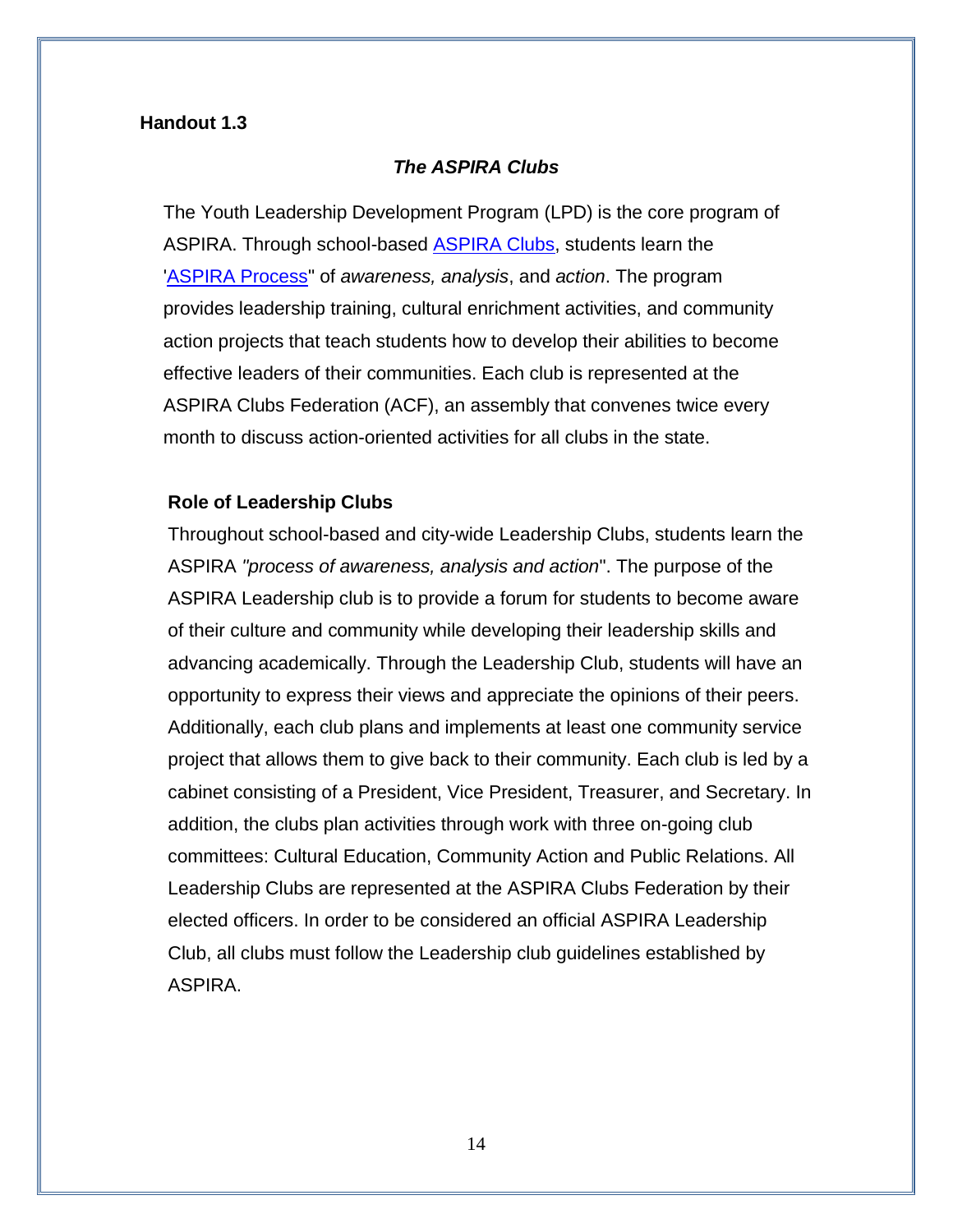## **ASPIRA Clubs Federation (ACF)**

#### Role of the ACF

The ASPIRA Clubs Federation (ACF) is a student council consisting of Leadership Club Officers. The purpose of the ACF is to serve as a link between all ASPIRA State Leadership Clubs. The ACF normally meet twice a month, usually on Saturdays in the ASPIRA main office, to share ideas and concerns on youth-related issues and to plan and coordinate activities on a city or statewide level. Annual citywide activities which are structured, organized and implemented by students include Youth Conferences, fundraisers, community service projects, cultural activities and the ASPIRA Prom. The ACF is governed by a set of Bylaws based on parliamentary procedure.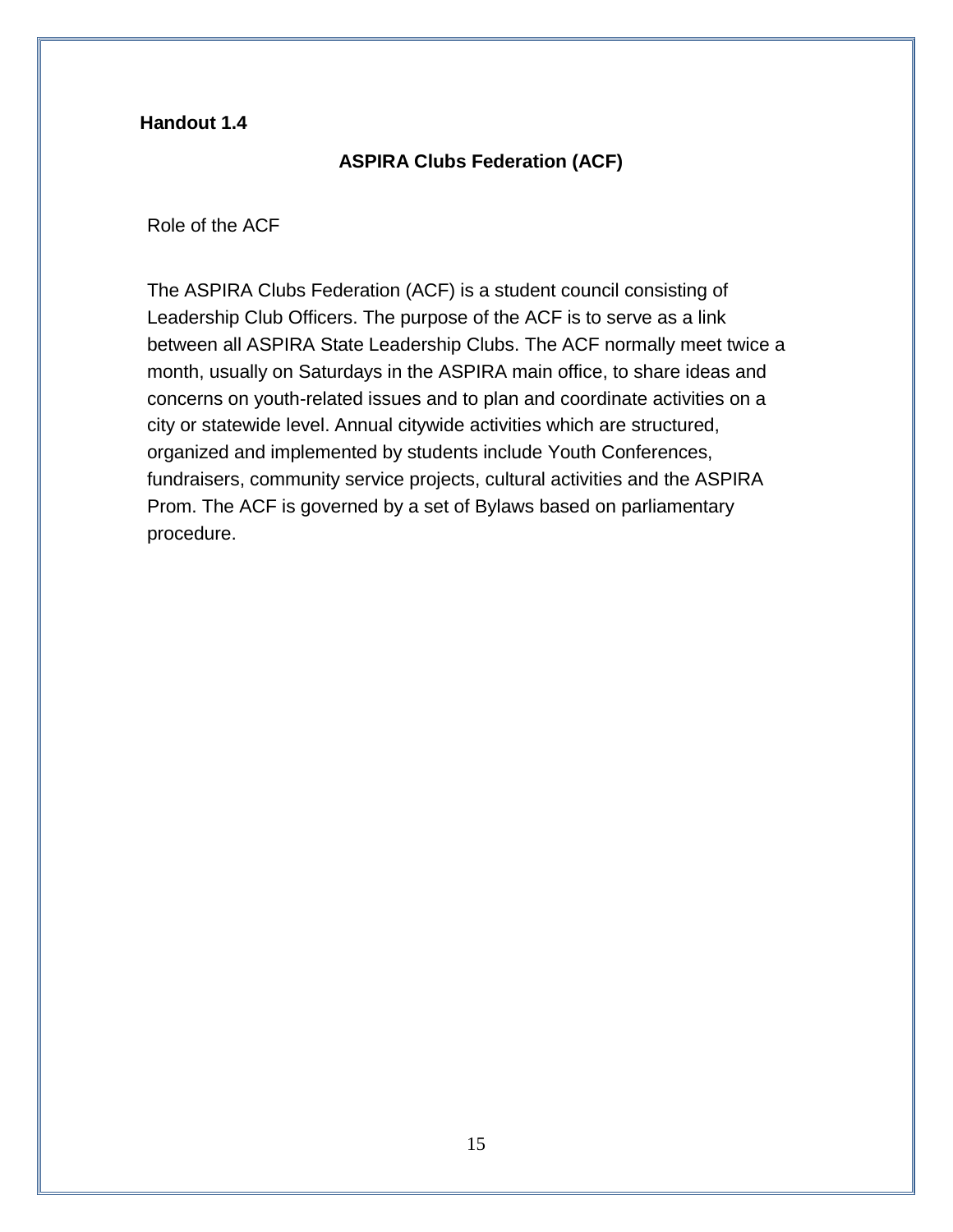## **Leadership Club Guidelines**

- 1. The club must have a minimum of 10 members present at each meeting.
- 2. Members must be initiated via the Areyto Ceremony in order to become Aspirantes.
- 3. The club must have a faculty advisor present at each meeting.
- 4. Attendance must be taken at each meeting.
- 5. Each club must have the following positions:
- President
- Vice President
- Secretary
- Treasurer
- Committee Chairpersons
	- 1. Each club must have three permanent committees:
		- Cultural Awareness
		- Community Action
		- Public Relations
	- 2. While it is up to the ACF, it is suggested that each club pay monthly dues of \$5.00 to the ACF out of club funds. Dues should be collected at the second ACF meeting of each month. A late fee of \$2.00 can be applied if dues are not paid on time.
	- 3. Each school year, the club must do a community service project that focuses on social action.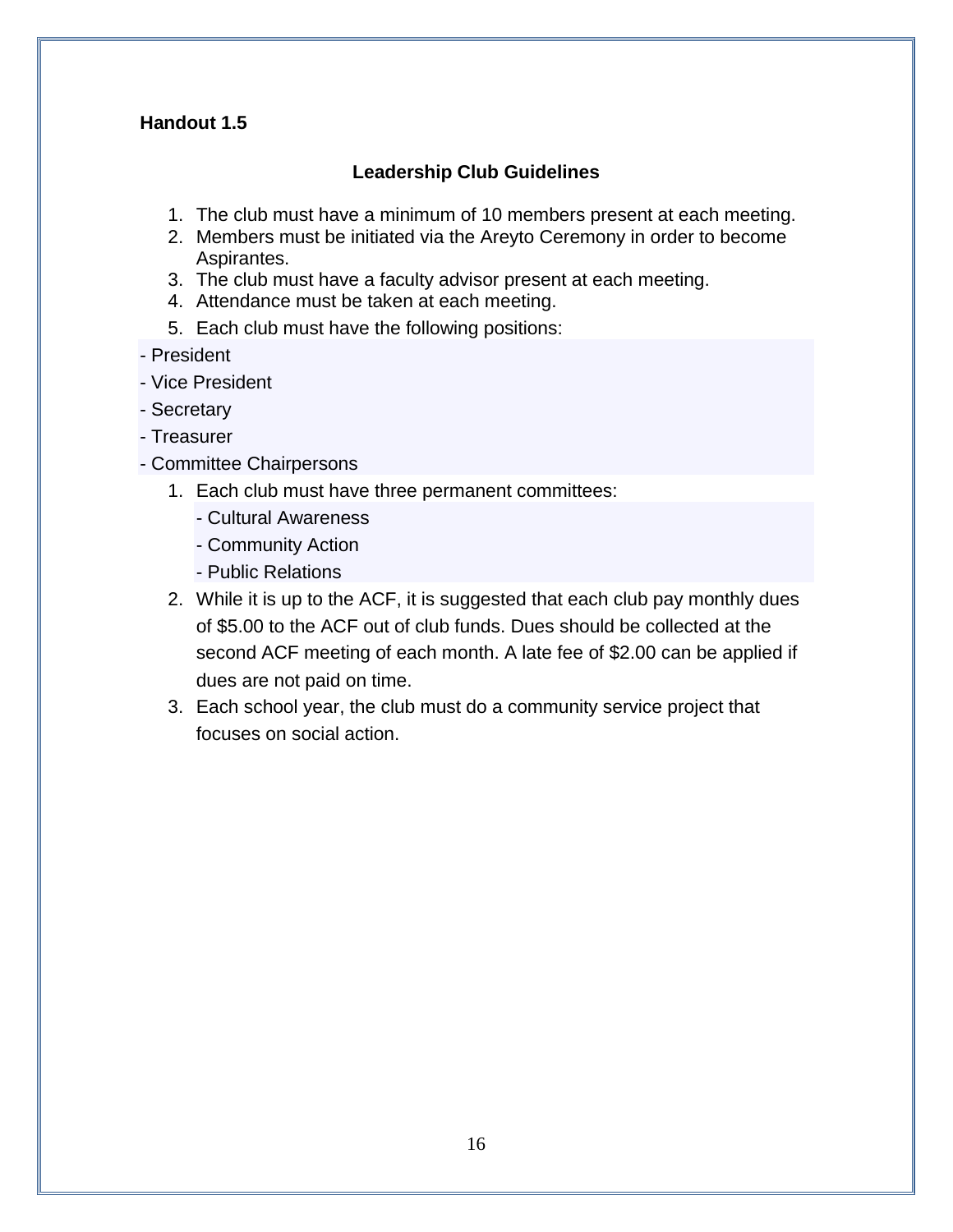## **Responsibilities of Leadership Club Officers**

#### **President**

- 1. Presides at all meetings and is punctual.
- 2. Has a clear understanding of parliamentary procedures.
- 3. Has a clear understanding of Leadership Club Guidelines and ACF Bylaws.
- 4. Develops business-meeting agendas.
- 5. Votes only in case of a tie.
- 6. Authorizes spending of club funds with Treasurer and Facilitator (LDS).
- 7. Serves as ex-officio (non-voting) member of all committees.
- 8. Represents club when working with ASPIRA and school administration.
- 9. Attends club and ASPIRA agency-wide events.
- 10.Writes monthly and annual reports in conjunction with Vice President, Treasurer, and Secretary. Submits report to LDS and ACF Chairperson at the first club/ACF meeting of each month.
- 11.Meets weekly with club officers and Facilitator to review club progress and create agenda for next meeting.
- 12.Notifies the facilitator of changes in scheduling.
- 13.Serves as optional, ex-officio members of the ACF.
- 14.Consults the ACF Facilitator before any decision is made regarding fundraising events, spending of club money, and the use of the ASPIRA name.

Vice President

- 1. Presides at club meeting in the absence of the President.
- 2. Oversees all Leadership Club Committees.
- 3. Attends club and ASPIRA agency-wide events.
- 4. Writes monthly and annual reports in conjunction with President, Treasurer and Secretary. Submits reports to LDS and ACF Chairperson at the first club/ACF meeting of each month.
- 5. Meets weekly with club officers and Facilitator to review club progress and create agenda for next meeting.
- 6. Sits as a member of at least one club committee.
- 7. Serves as representative to the ACF. Votes at ACF meetings as a representative of the Leadership Club, not as an individual. Sits as a member on one ACF committee.

## **Treasurer**

1. Collects monthly club dues. (If allowed by the school). Amount of dues are decided upon by the club.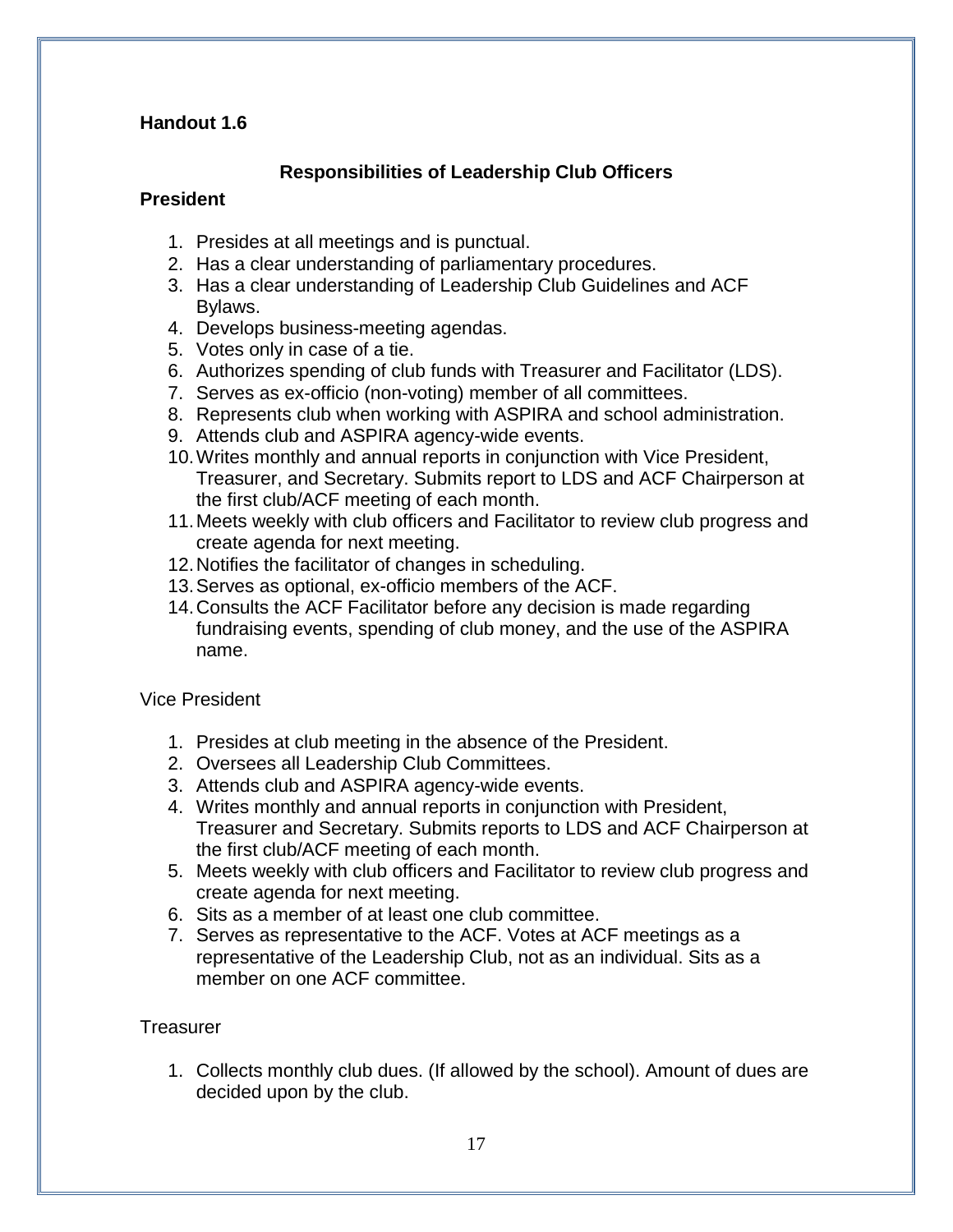- 2. Collects funds raised through any club fundraisers.
- 3. Keeps accurate records of deposits and expenses.
- 4. Prepares monthly financial statements to be presented and submitted to President and Vice President. This will be included in the cabinet's monthly report to be submitted to the ACF. Chairs the first club/ACF meeting of each month.
- 5. Meets weekly with club officers and Facilitator to review club progress and create agenda for next meeting.
- 6. Consults the President and Facilitator before any decision is made regarding fundraising events, spending or disbursing club funds, and the use of the ASPIRA name.
- 7. Collects receipts for all expenses from members before reimbursement.
- 8. Prepares annual financial statement to be presented to the club and submitted to the President and Facilitator.
- 9. Monitors club fundraising efforts.
- 10.Attends club and ASPIRA agency-wide events.
- 11.Sits as a member of at least one club committee.
- 12.Serves as a representative to the ACF. Votes at ACF meetings as a representative of the Leadership Club, not as an individual. Sits as a member on one ACF committee.

**Secretary** 

- 1. Maintains accurate records of attendance (roll) for club meetings. Keeps a copy of attendance sheet and submits original to Facilitator.
- 2. Maintains accurate records of club proceedings in minute's book. Submits copy of minutes to President and Facilitator at the first meeting of each month.
- 3. Must always have a copy of minutes and Leadership Club/ACF Handbook.
- 4. Notifies all members and Facilitator of any changes in scheduling and special events.
- 5. Attends club and agency-wide events.

## Minutes:

The minutes should contain a record of what is done, and not what is said. Minutes contain:

- Date, place and time of meeting;
- Whether it is a regular or special meeting;
- Name of person presiding;
- Name of secretary;
- All main motions, whether adopted or rejected. A motion that was withdrawn should not be recorded;
- Names of persons making the motions—"seconded " not needed;
- Points of order and appeals, whether sustained or lost;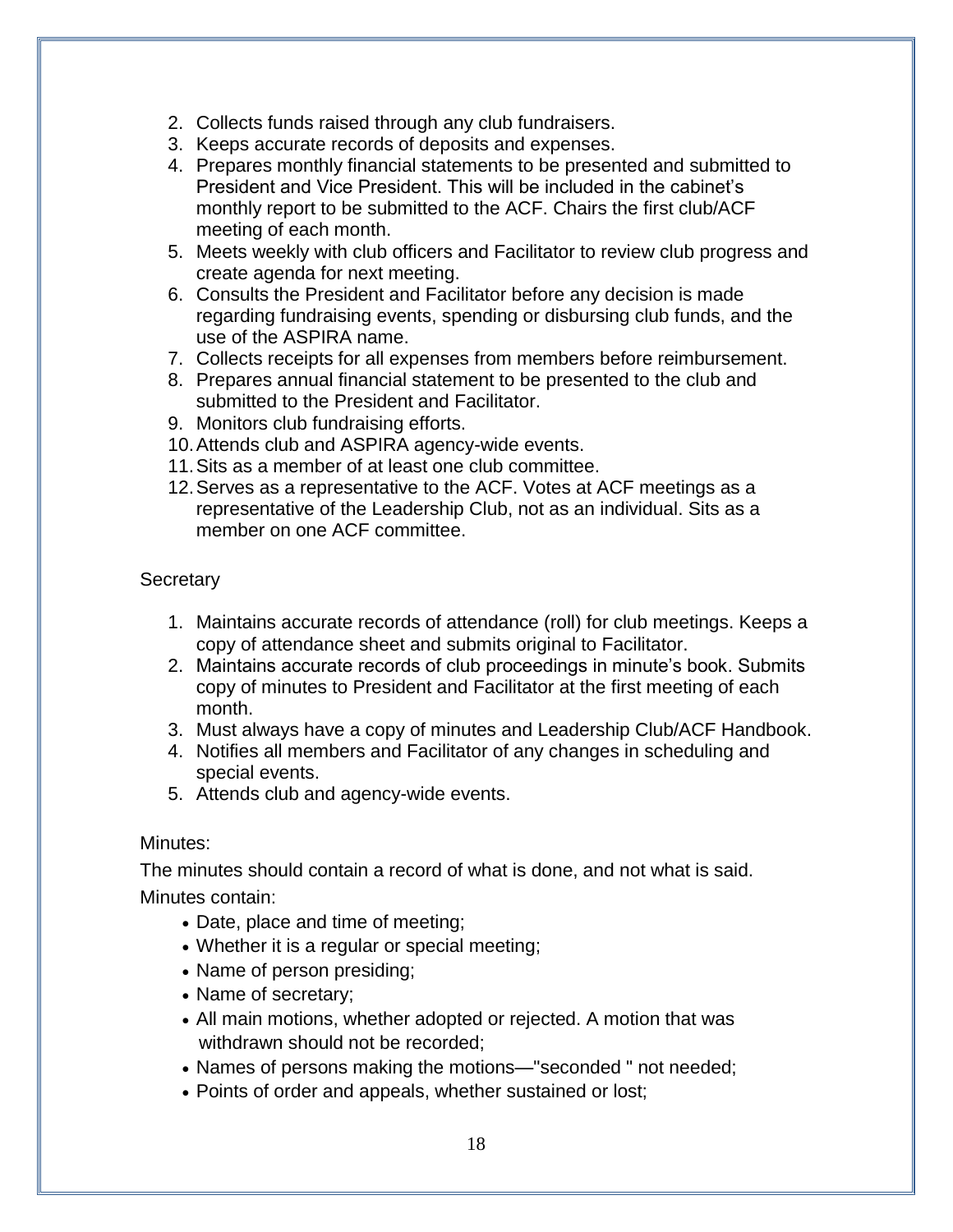#### Club Committee Chairpersons

- 1. Meets at least once a month with committee.
- 2. Assigns committee members to specific responsibilities.
- 3. Oversees work of the committee.
- 4. Writes monthly report and updates club at business meetings. Submits reports to President and Facilitator.
- 5. Takes attendance at every committee meeting. Attaches attendance sheet to monthly report.
- 6. Attends club and agency-wide events.
- 7. Consults President and Facilitator before any decision is made regarding fundraising events, spending of club money and the use of the ASPIRA name.

#### Notes:

- 1. The Leadership Development Specialist is normally the club Facilitator.
- 2. All monthly reports are to be submitted to the Facilitator at the first club meeting of each month and to the ACF Chairperson at the first ACF meeting of the month.
- 3. Facilitator should be present at all club and cabinet meetings unless otherwise notified.
- 4. Club President should be notified if there is a change in Facilitator.
- 5. Although attending club and agency-wide activities is listed as a specific duty of club cabinet members, it is the responsibility of all club members to support events.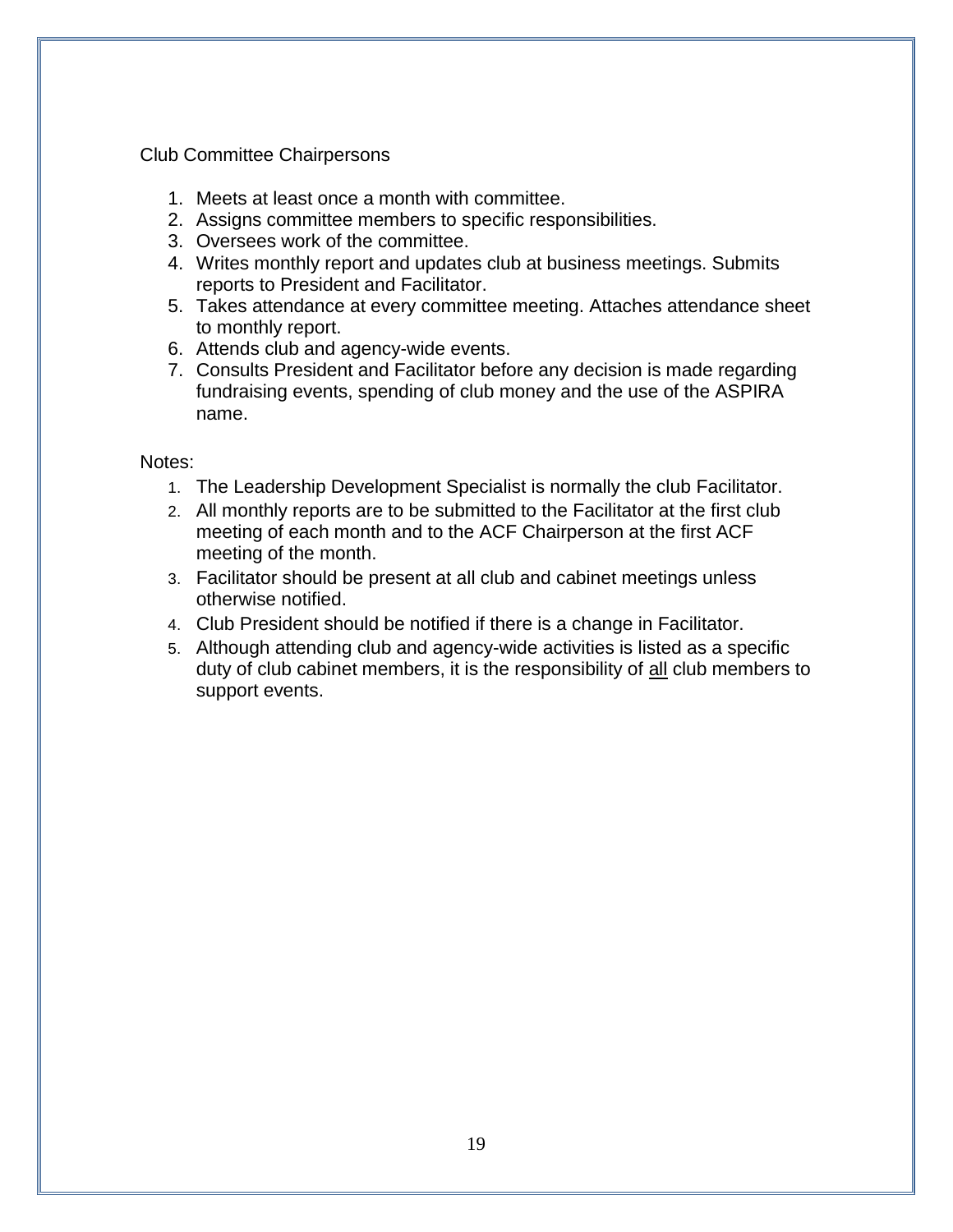## **Leadership Club Committee Descriptions**

All committees are responsible for the following:

- Electing a Chairperson during club elections at the end of each year.
- Meeting to develop a plan for a particular action/event.
- Researching all detail pertaining to an action/event.
- Establishing task forces whenever necessary to carry out specific duties of project.
- Considering financial requirements of action/event.
- Working in conjunction with other committees to carry out the work.

Cultural Education

- 1. Promote Puerto Rican/Latino culture and build pride in Puerto Rican/Latino heritage among the club members, the student body, and the community.
- 2. Promote knowledge of events and individuals related to the Puerto Rican/Latino experience.
- 3. Develop a plan of action to carry out at least one cultural awareness activity within the school or community.
- 4. Research and organize activities that involve the Puerto Rican/Latino culture and experiences (i.e.: plays, museums, concerts, movies, etc.).

Community Action

- 1. Identify and research a major issue that the Puerto Rican/Latino community faces. Issues should be selected by all club members.
- 2. Develop a plan of action to respond to the identified issue.
- 3. Carry out the plan through the club.

Public Relations

- 1. Create a positive image of ASPIRA and the Leadership Club within the school and surrounding area.
- 2. Conduct year-around recruitment drives.
- 3. Create and post flyers to advertise club meetings and all special events. (Remember that all flyers must be approved by the ASPIRA Development Office before distribution).
- 4. Maintain and update Leadership Club bulletin board.
- 5. Create a club banner.
- 6. Document participation in activities (i.e.: pictures, essays, awards, posters, etc.).
- 7. Each club member should recruit at least one other member.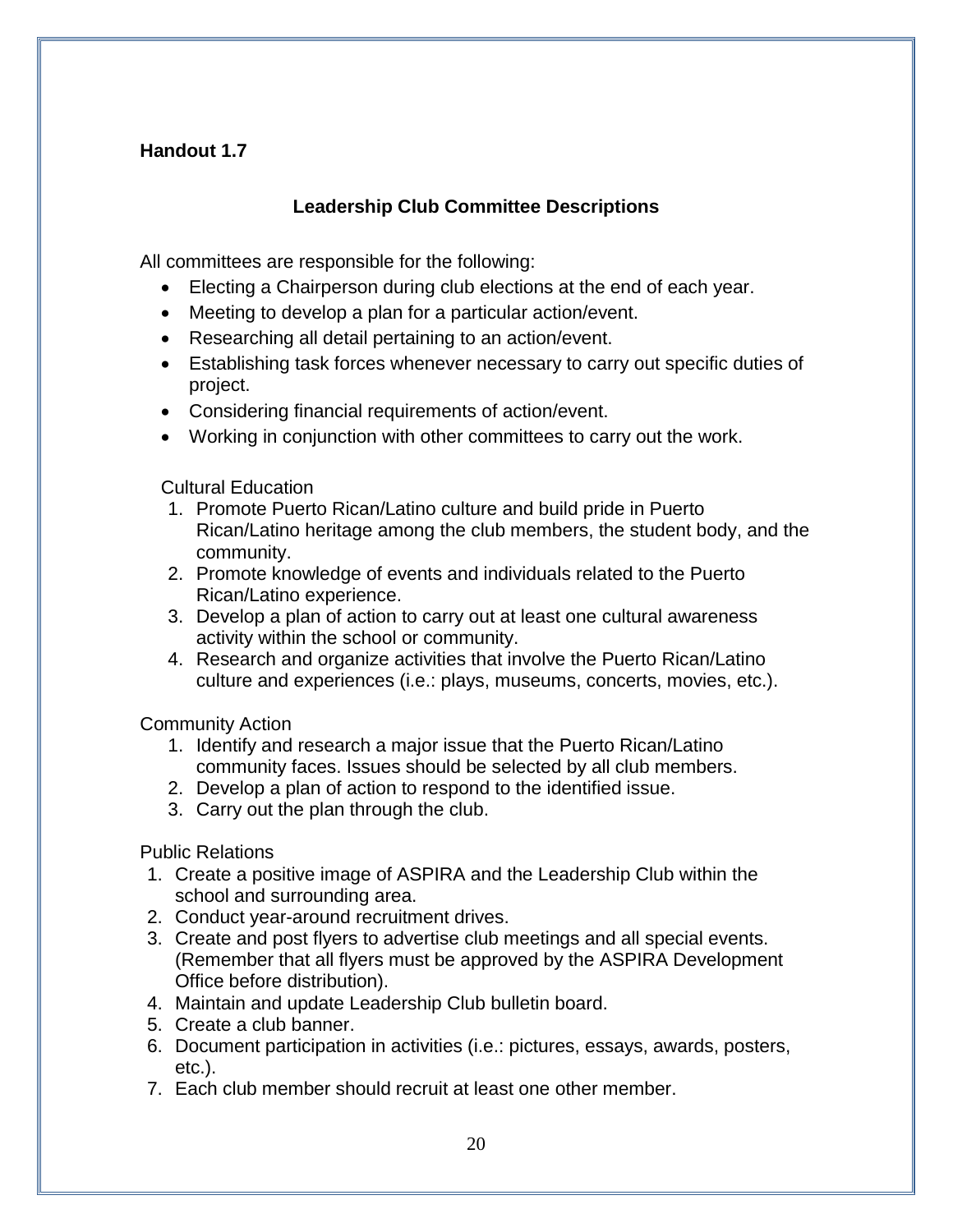## **Choosing a Club Advisor**

Taking the time to choose a good faculty advisor is very important. An advisor who does not attend meetings and does not provide you with good information regarding school policies is not a valuable resource. An advisor should provide good advice regarding general club problems. His or her suggestions should be taken into consideration before making any final decisions.

- All clubs must have a faculty advisor who is a teacher, counselor or other faculty member from your school.
- Faculty advisors must be able to attend the club's weekly meetings and must remain for the entire meeting. Try to choose an advisor who is familiar with, and advocates on behalf of, the club's goals.
- The advisor should serve as a liaison between the school and the Leadership Clubs.
- The advisor should advise club members and the ASPIRA facilitator of school guidelines.
- The advisor should demonstrate good leadership skills.
- The advisor should allow the club cabinet members and general members to take responsibility for the club and activities planned by the club.
- The advisor should encourage club members to hold each other accountable.
- The advisor should keep in touch with ASPIRA's Leadership Development Program staff.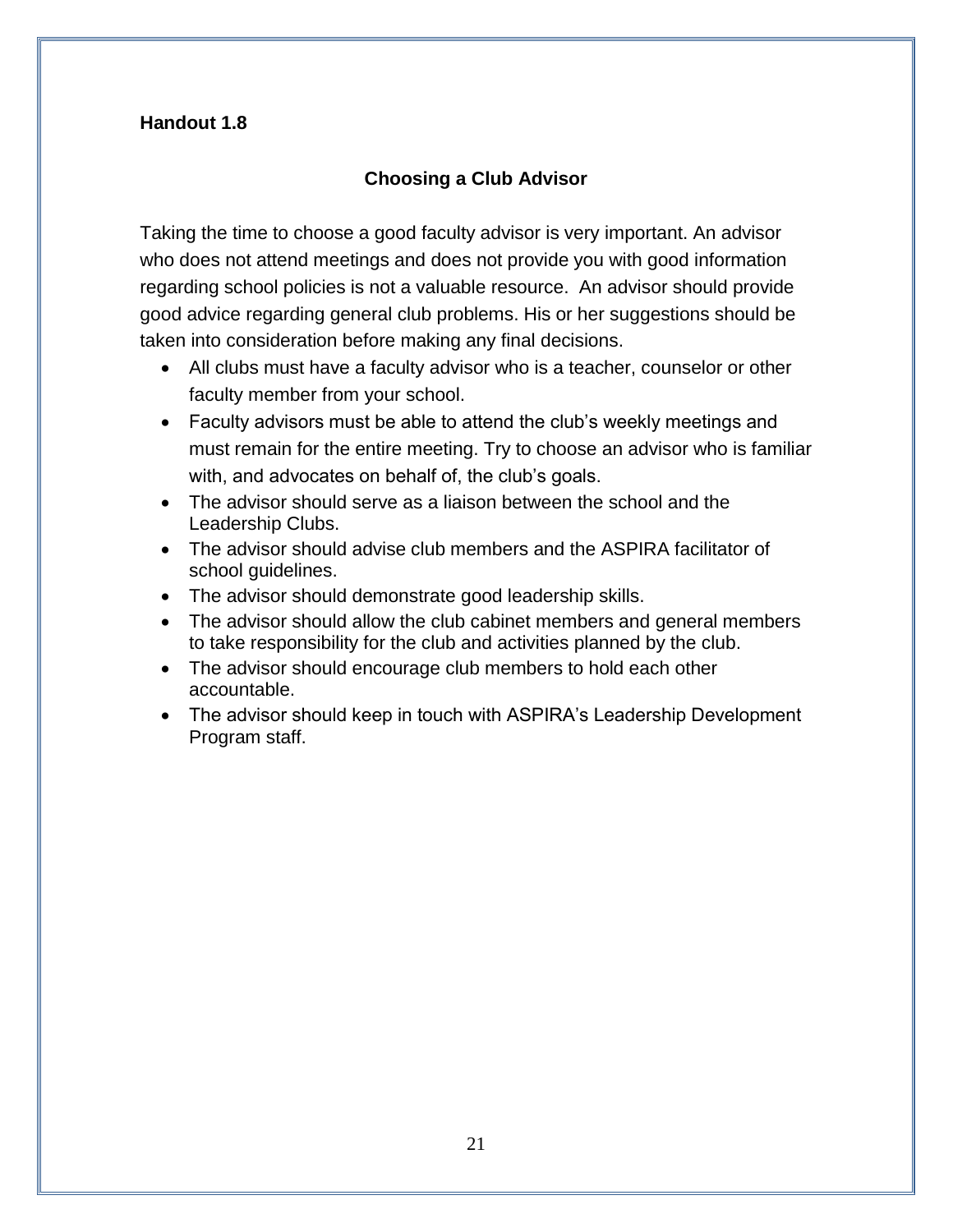## **Handout 2.1**

## **ROBERT'S RULES OF ORDER MADE EASY**

### Order of Business:

- The meeting's agenda should be drafted by the President, the Vicepresident, and the Secretary.
- The President must check that a quorum is present to conduct business. Quorum is to be established by the Club or by-laws.
- Meetings are then called to order.
- The Secretary is to read or pass out the minutes from the previous meeting.
- Reports from officers and committees are to be read.
- Unfinished business from the previous meeting as read in the minutes is to be addressed.
- After unfinished business the President will go on to new business.
- Meeting is motioned to be adjourned.

#### Motions Simplified:

- Motions made by stating "Mr/Madam President I move to/that…"
- A motion must be seconded.
- President restates the motion before passing the motion to the Club. "It is moved and seconded that …..is there any discussion?" After this the membership may discuss and then vote on the motion.
- President then announces the results of the vote and restates the motion as it is approved or rejected. "The ayes have it and the motion is carried, state the motion."
- A motion is null and void if it conflicts with federal, state, or local law; with the rules of the club or the standard operating procedures of ASPIRA.
- A motion that proposes action outside the scope of the club's objectives is not in order unless 2/3 vote allows it to be considered.
- A motion is not in order if it conflicts with a motion that was previously adopted and still in force. However, if the member phrases it as a motion to amend something previously adopted, it is in order and requires a 2/3 vote.
- A motion is not in order when it presents substantially the same question as a motion that was rejected during the same meeting. However, a member can bring up the motion at another meeting; this is known as "renewing the motion".

## Debating the Motion:

- A member must obtain the floor and the recognition of the presiding officer before beginning to speak.
- The member who has made the motion has the right to speak on it first.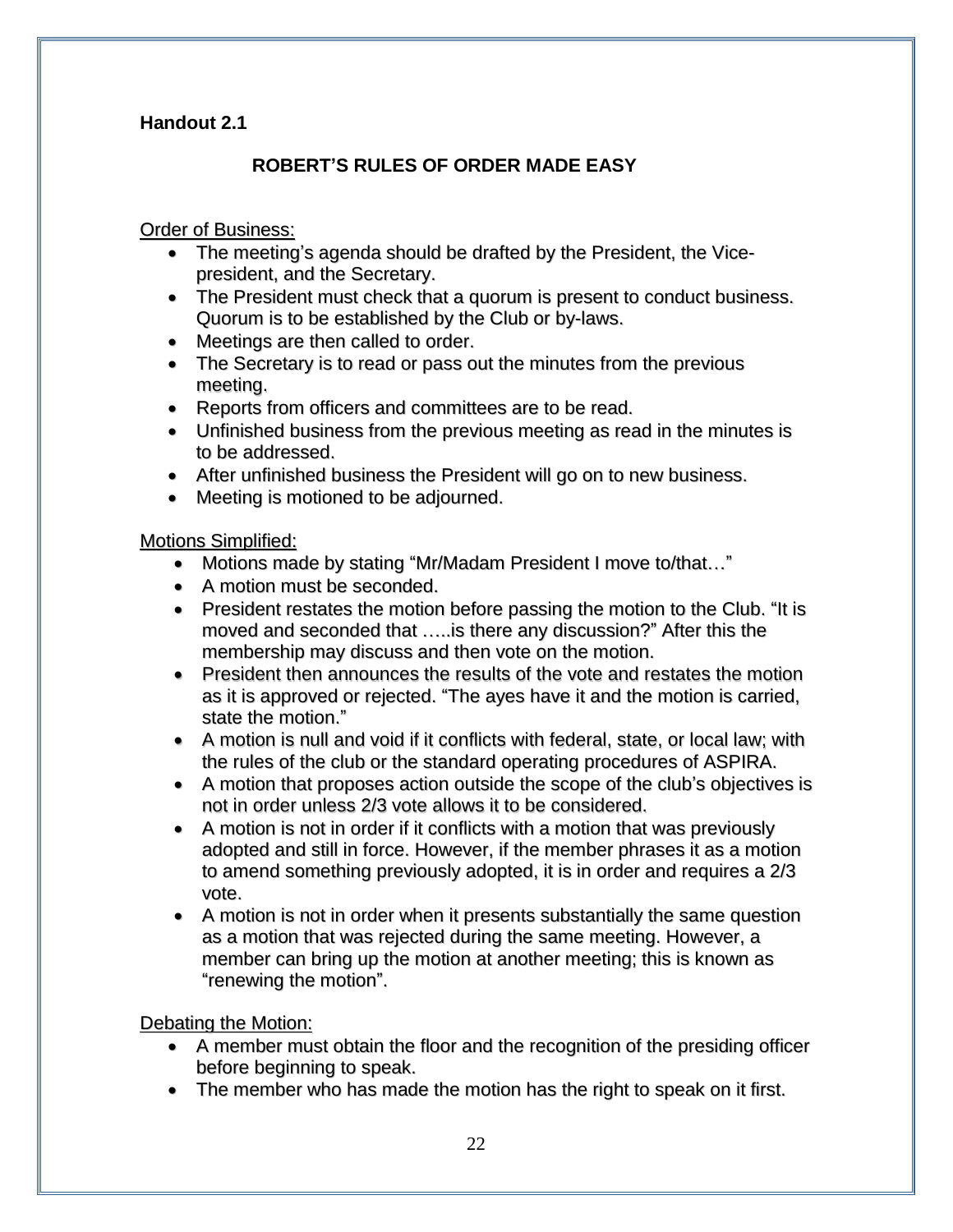- A member can speak twice on a motion only when everyone who wants to speak has already spoken.
- Debate must be relevant of the motion.
- Members should not use inflammatory statements such as "he's a liar," "it's a lie." Rather a member should say "I believe that there is strong evidence that the member is mistaken." Profane language is NEVER used. Officers should always be referred to by their title or last name.
- When speaking to a motion, it is important for the member to first let the assembly know which side of the issue they are on. Ex: "I speak for the motion…(then the reasons)".
- The member who makes the motion cannot speak against it. Although the person who seconds it can. Remember, seconding a motion simply means "let's discuss it" not "I agree". Sometimes a member seconds a motion to speak against it.
- During debate members should not disturb the assembly by talking.
- A member cannot talk on a previous action that is not pending.
- The presiding officer must remain impartial. As a member, the presiding officer has a right to debate. Thus, if the presiding officer wishes to speak to an issue, he/she must relinquish the chair to another officer. The presiding officer resumes the chair after the motion has been resolved.

Types of Motions:

- I. Main: Used to present new business.
- II. Subsidiary, privileged, and incidental: Can either help adopt the main motion or help business move forward.
- III. Motions that bring back a question before the assembly.
- I. Main:
- Only used to present new motions.
- II. Subsidiary, privileged, and incidental:
	- Also known as secondary motions.
	- While a main motion is pending a member can propose a secondary motion. Secondary motions must be taken up in the order in which they are made. The assembly discusses the most recently proposed secondary motion instead of the main motion or the previously pending secondary motion.
	- Members can make motions of higher rank while a motion of lower rank is pending; but cannot make a lower ranking motion while a higher ranking motion is pending.

## Privileged:

 Do not relate to the pending main motions. Instead, they relate to special matters of immediate importance that may come up in the meeting. Since these are usually important matters, they must be addressed immediately.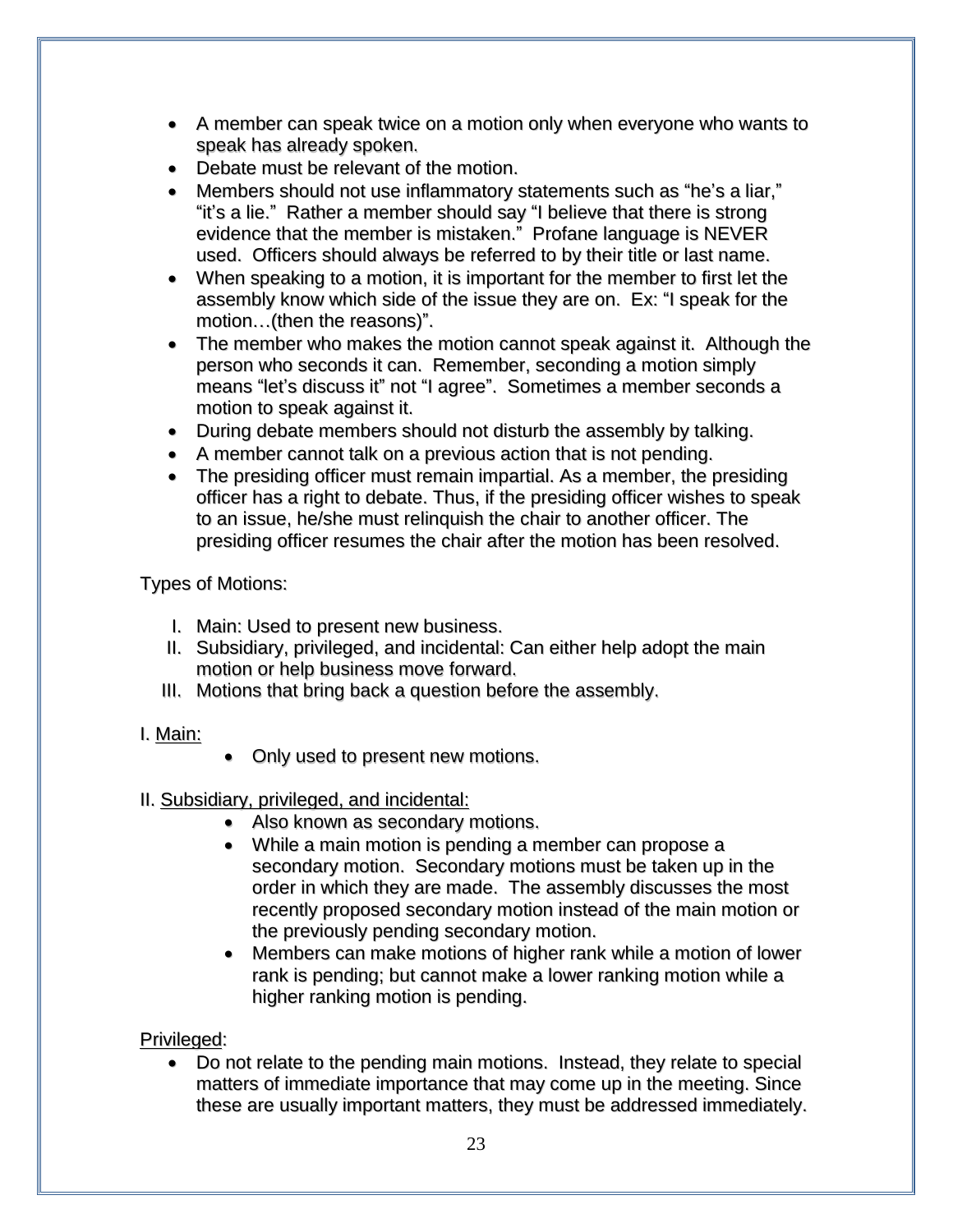Thus, privileged motions are of higher ranking than secondary motions. They are not debatable or amenable. After they have been made and seconded, the chair votes without discussion.

### Incidental:

- Deal with questions of procedure arising from pending business, but they do not affect the pending business.
- They have no rank because they are taken up immediately

Motions that bring a question again before the assembly:

- All the motions are made when no other business is pending.
- They need a second and are debatable except for "take it from the table."
- Previous notice must be given to the entire membership if there are proposed amendments to the constitution or standard operating procedures in writing.
- Amendments can be amended as long as they are germane to the primary amendment.

#### Previous question: (motion)

- Stop debate and take a vote immediately.
- Not debatable.
- Needs 2/3 vote.
- The chair never has the authority to close a debate as long as one person wants to discuss the motion. The chair can close the debate when the members adopt the previous question.
- If a controversial issue is presented to the membership, it is unfair to close the debate before someone in the opposition has the right to speak.

Lay on the table: (motion)

- When a motion is laid on the table, and if the meeting adjourns before the motion is taken from the table, it is not put on the agenda for the next week.
- When a motion is laid on the table, all adhering subsidiary motions go with it. The motion is recorded but not put on the following agenda. A member must remember to make the motion "take it from the table." If the motion is laid on the table and is not taken from the table by the next meeting, it dies, and then a member must present it as a new motion.

Call for the orders of the day:

- To make the assembly conform to the agenda.
- The chair must immediately go to the orders of the day or take a vote to set aside the orders of the day. A 2/3 vote in the negative must adopt it.
- $\bullet$  If a member moves to set aside the orders of the day, it requires a 2/3 vote in the affirmative to adopt it.

Appealing from the decision of the Chair: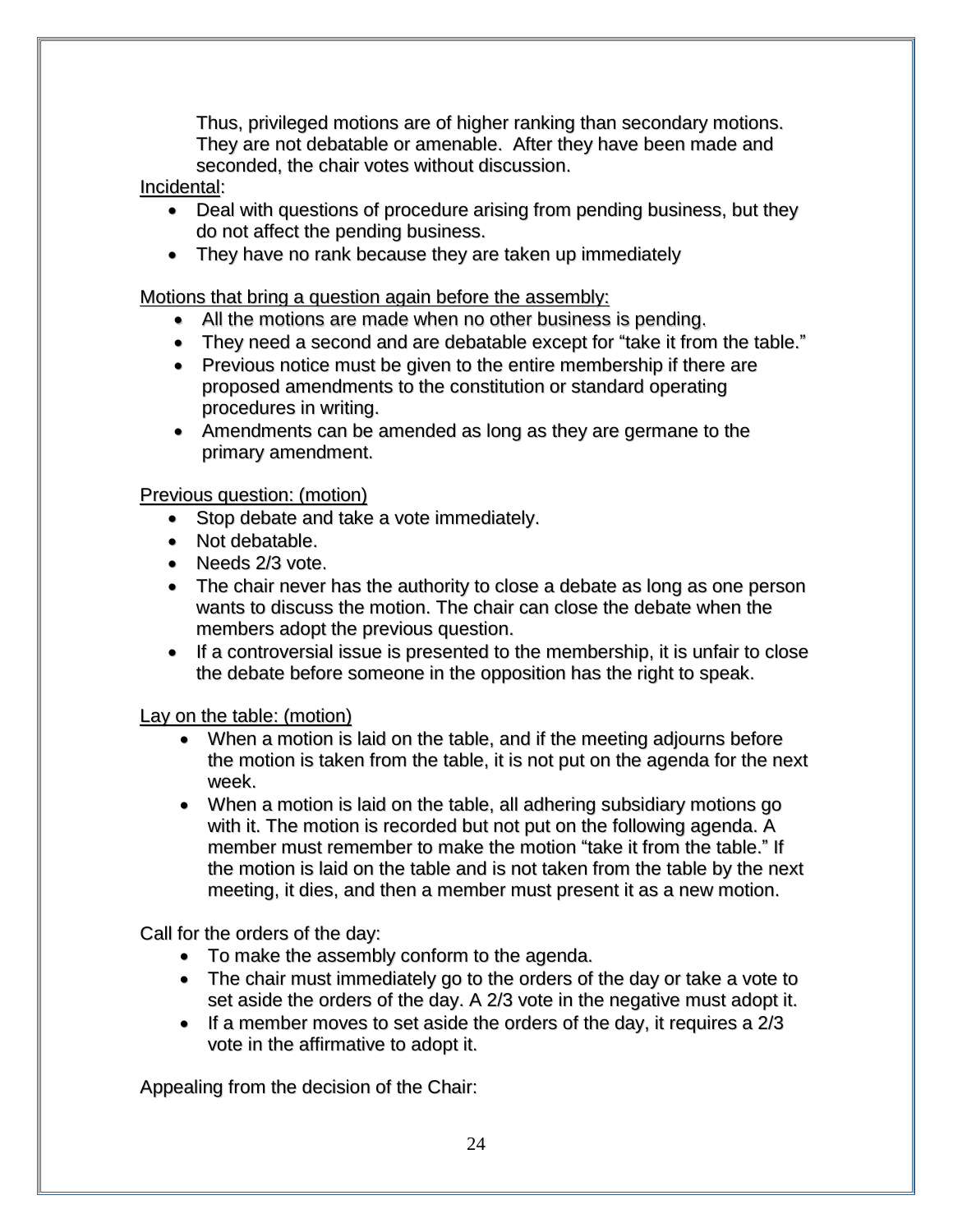Members make an appeal immediately after the ruling of the chair. This motion needs a second and is debatable unless it is made while an undebatable motion is pending or relates to the priority of business. The chair has the first opportunity to speak to the appeal. After members of the assembly have spoken to the appeal, the chair has the right to speak last before taking the vote.

Requests and inquiries:

- $\bullet$  Inquiry= a parliamentary inquiry, which refers to a parliamentary procedure.
- Request= point of information, refers to a member's request for more information.
- Either one is presented as follows: a member needs only state "parliamentary inquiry"… (And then state question) or "point of information"… (And then state question).
- Either is to be taken up immediately before pending business.

Request for permission to withdraw or modify a motion:

- If the chair has not stated the motion, the member can withdraw it without the permission of the person who seconded it.
- If the member modifies the motion and the person who seconded it withdraws his/her second, someone else must second the motion.
- After the chair states the motion, the motion belongs to the assembly, not the maker of the motion. The assembly, not the person who seconded the motion, must give permission to withdraw the motion or modify it.

Object to the consideration of the motion:

- If 2/3 of the members vote in the negative, the motion cannot be considered for the duration of the meeting. However, members can propose it again at another meeting.
- This motion does not need a second and is not debatable or amendable. The chair takes a vote immediately on whether the motion is to be considered.

Division of the question:

 To divide a motion that has several topics that can be stated as separate motions. For example: a member states "Madam president, I move that we paint the clubhouse blue, by a new stove for the kitchen, and give the janitor a \$100 bonus for spring clean-up". This motion has three distinct parts to it that can easily stand alone.

Reconsidering a motion:

- Only a member who voted on the prevailing side can make the motion.
- Needs a second.
- Debatable if the type of motion it reconsiders is debatable.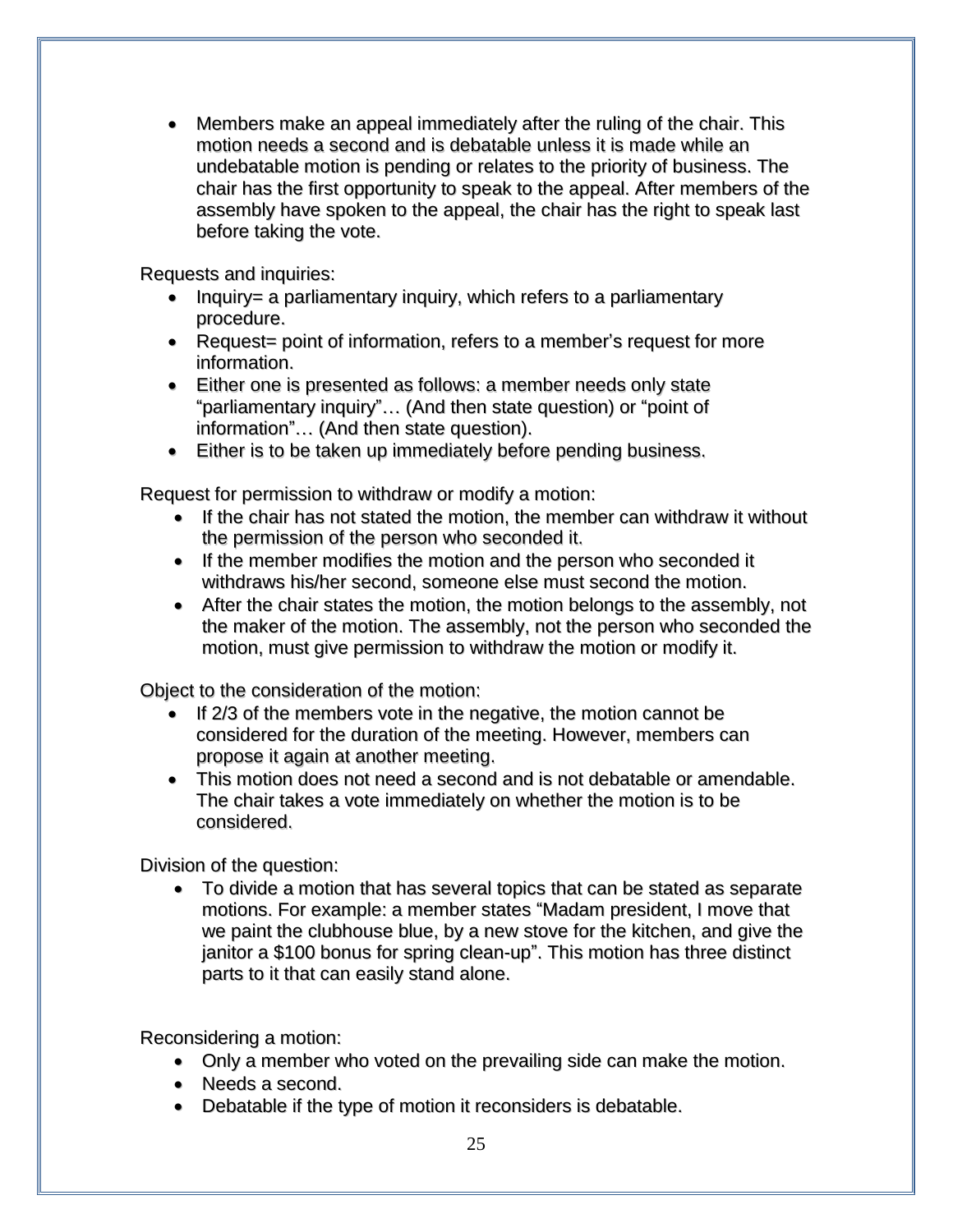- Majority vote needed to adopt.
- This motion can be made but not considered when other business is pending.
	- o This (reconsidering a motion) CANNOT be done:
		- When the provisions of the motion in question have already been partially carried out.
		- When a vote has caused something to be done that cannot be undone.
		- When a contract has been made and the other party has been notified of the vote.

Rescind and amend something previously adopted:

- To change something previously adopted either by striking out the entire action or changing part of it.
- Needs a second.
- With previous notice requires a majority vote to adopt.
- Without previous notice requires a 2/3 vote to adopt.
- Previous notice can be given by a member by simply stating "Madam" President, I rise to give previous notice that at the next meeting I will make a motion to rescind the action that we…" Or an email sent to the entire membership via email no later than five business days prior to the next meeting.

Discharge a committee:

- Needs a second.
- Amendable.
- If no previous notice was given requires a 2/3 vote to adopt.
- If previous notice was given a majority vote is needed to adopt it.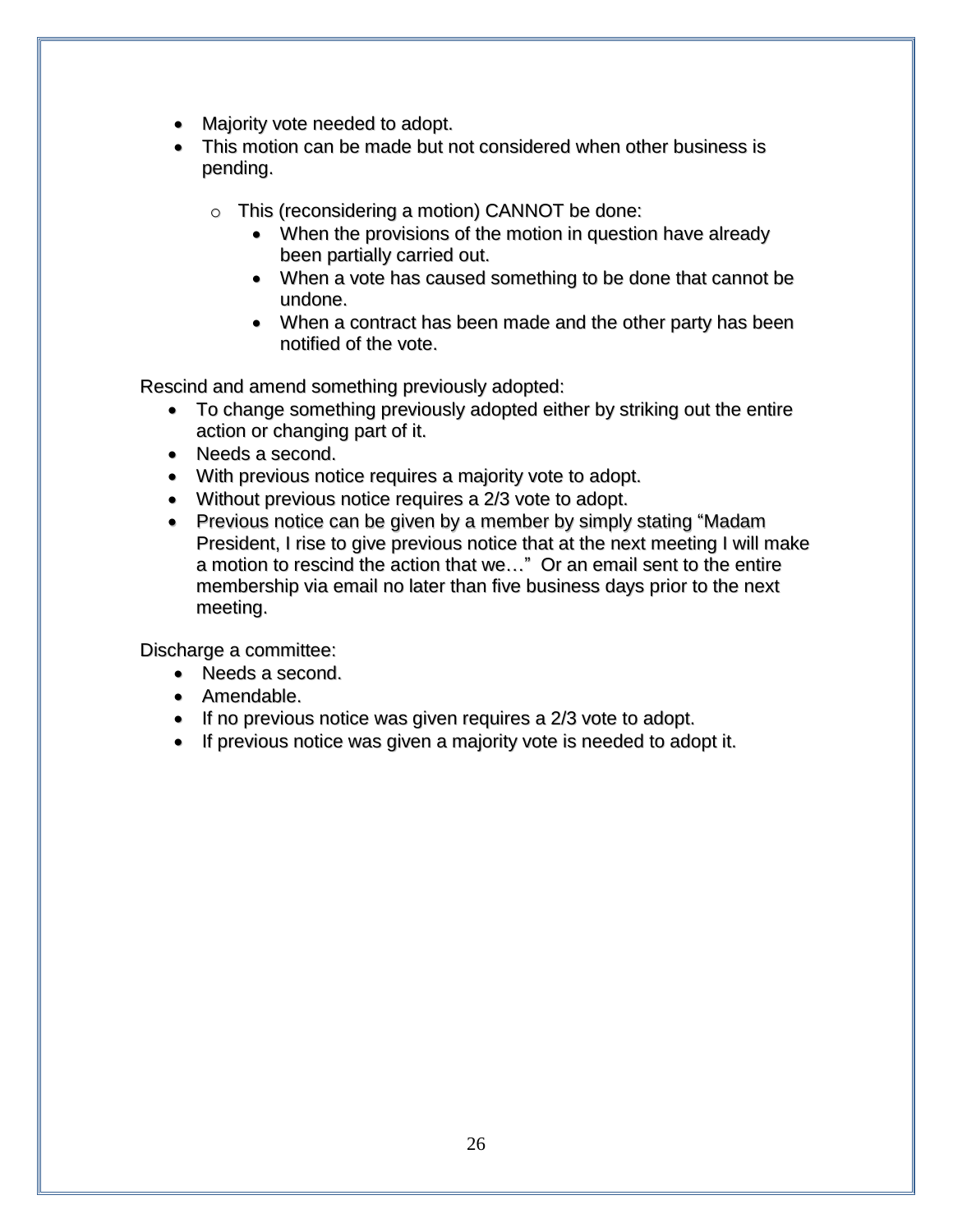## **Handout 2.1 A Frequently Asked Questions**

### **Frequently Asked Questions**:

Here are a few frequently asked questions, or FAQ's, about parliamentary procedure:

- 1. Can the chairman vote? [\[answer\]](http://www.parlipro.org/faqanswers.htm#chairman vote)
- 2. Can the chairman make motions? [\[answer\]](http://www.parlipro.org/faqanswers.htm#chairman make motions)
- 3. Can the chairman enter into debate? [\[answer\]](http://www.parlipro.org/faqanswers.htm#chairman enter into debate)
- 4. Can an ex-officio member vote, make motions, or debate? [\[answer\]](http://www.parlipro.org/faqanswers.htm#ex-officio member)
- 5. Can bylaws be suspended? [\[answer\]](http://www.parlipro.org/faqanswers.htm#bylaws be suspended)
- 6. Can a member of the nominating committee be nominated? [\[answer\]](http://www.parlipro.org/faqanswers.htm#nominating committee be nominated)
- 7. Can members nominate themselves for an office? [\[answer\]](http://www.parlipro.org/faqanswers.htm#member nominate themselves)
- 8. Can nominees vote for themselves? [\[answer\]](http://www.parlipro.org/faqanswers.htm#nominees vote for themselves)
- 9. Must the President, if nominated, step down from the chair during the election? [\[answer\]](http://www.parlipro.org/faqanswers.htm#President if nominated step down)
- 10. The President has resigned, now what? [\[answer\]](http://www.parlipro.org/faqanswers.htm#President has resigned)
- 11. Are mail-in or telephone votes okay? [\[answer\]](http://www.parlipro.org/faqanswers.htm#mail-in or telephone votes)
- 12.When somebody calls out "Question!" must debate cease? [\[answer\]](http://www.parlipro.org/faqanswers.htm#Question must debate cease)
- 13.When does a resignation take effect? [\[answer\]](http://www.parlipro.org/faqanswers.htm#resignation take effect)
- 14. How long can a member speak in debate? [\[answer\]](http://www.parlipro.org/faqanswers.htm#member speak in debate)
- 15.Do nonmembers have a right to attend or speak at meetings? [\[answer\]](http://www.parlipro.org/faqanswers.htm#nonmembers have a right)
- 16.Do members who are not on the Executive Committee have a right to be present or speak at board meetings? [\[answer\]](http://www.parlipro.org/faqanswers.htm#members who are not members)
- 17.Do members have access to the minutes of the Club? [\[answer\]](http://www.parlipro.org/faqanswers.htm#minutes of the Board of Directors)
- 18.Should seconds be recorded in the minutes? [\[answer\]](http://www.parlipro.org/faqanswers.htm#seconds be recorded)
- 19.If a motion is defeated, can it be brought up again at the next meeting? **Tanswerl**
- 20.Can a meeting be adjourned if there is still business pending? [\[answer\]](http://www.parlipro.org/faqanswers.htm#adjourned if there is still business)
- 21.Who decides what is on the meeting Agenda? [\[answer\]](http://www.parlipro.org/faqanswers.htm#decides what is on the meeting Agenda)
- 22.What is a quorum? [\[answer\]](http://www.parlipro.org/faqanswers.htm#What is a quorum)
- 23. What can be done in the absence of a quorum? [\[answer\]](http://www.parlipro.org/faqanswers.htm#absence of a quorum)
- 24.How do you count abstentions? As ayes? As no's? [\[answer\]](http://www.parlipro.org/faqanswers.htm#abstentions)
- 25.Can couples be officers (or board members) at the same time? [answer\]](http://www.parlipro.org/faqanswers.htm#married couples be officers)
- 26.What is a majority? Fifty-one percent? Fifty percent plus one? [\[answer\]](http://www.parlipro.org/faqanswers.htm#majority)
- 27.When nominations for offices are being taken from the floor, and in a situation in which the office calls for more than one person to be elected, can a nomination for more than one person at the same time. [\[answer\]](http://www.parlipro.org/faqanswers.htm#nominations for offices)
- 28.Can a member vote on or second the minutes of a meeting that he did not attend? [\[answer\]](http://www.parlipro.org/faqanswers.htm#the minutes)
- 29.In the event of a tie vote what are the President's duties or options? [\[answer\]](http://www.parlipro.org/faqanswers.htm#tie vote)

Source; Rulesonline.com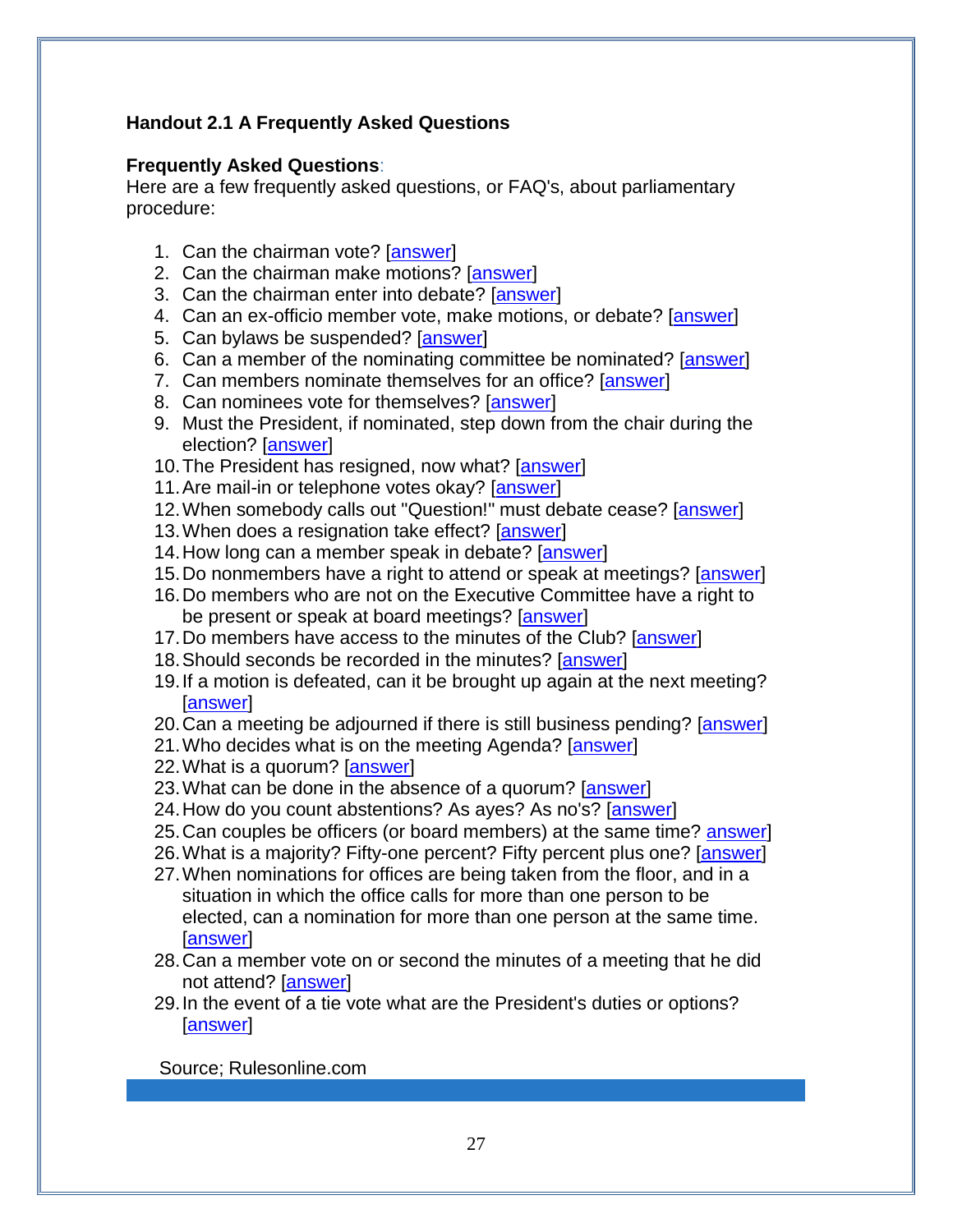#### **Handout 2.1B Answer Key to Frequently Asked Questions**

The answers here assume that there are no bylaws in place or Special Rules of Order which supersede the rules provided here.

1. Can the chairman vote?

If a member, the chairman has the right to vote, and does so in small boards of not more than about a dozen members present. In larger assemblies, the chairman (who has a duty to maintain an appearance of impartiality) may vote when his vote would affect the outcome: to make or break a tie or to make or prevent a two-thirds vote, or when the vote is by ballot (at the same time as everybody else).

2. Can the chairman make motions?

Yes, the chairman, if a member, has the same RIGHT to make a motion as any other member. In small boards of less than 12 members present, the chair usually participates in meetings, the same as other members. However, in larger assemblies, the chairman has a duty to remain impartial, so usually does not make a motion directly. The chairman could say, for example, "The chairman will entertain a motion to..." and then wait for a member to make it, or "Is there a motion to suspend the rules that interfere with hearing the speaker at this time?"

- The chairman may also *assume* a motion, as in: "If there are no [further] corrections, the minutes stand approved as read [as corrected]," or "If there is no further business to come before the meeting, this meeting will now adjourn. [pause] Hearing none, this meeting is adjourned."
- 3. Can the chairman enter into debate? In small boards of not more than about a dozen members present, yes. In larger assemblies, if the chairman wishes to debate, he/she should relinquish the chair to the vice president or another member, until the matter is disposed of, before resuming the chair.
- 4. Can an ex-officio member vote, make motions, or debate? Yes, the term "ex officio," when no written rule addresses it otherwise, refers to a METHOD of sitting with a body, not a "class" of membership. It tells how one becomes a member (by virtue of the office), not what their rights are. If the rights of ex-officio members are to be restricted, that must be done in the bylaws. Otherwise, ex-officio members have the same rights as elected or appointed members.
- 5. Can bylaws be suspended? Only bylaws that are clearly in the nature of rules of order may be suspended.
- 6. Can a member of the nominating committee be nominated? Yes.
- 7. Can members nominate themselves for an office? Yes.
- 8. Can nominees vote for themselves? Yes. There is no rule hat prevents it.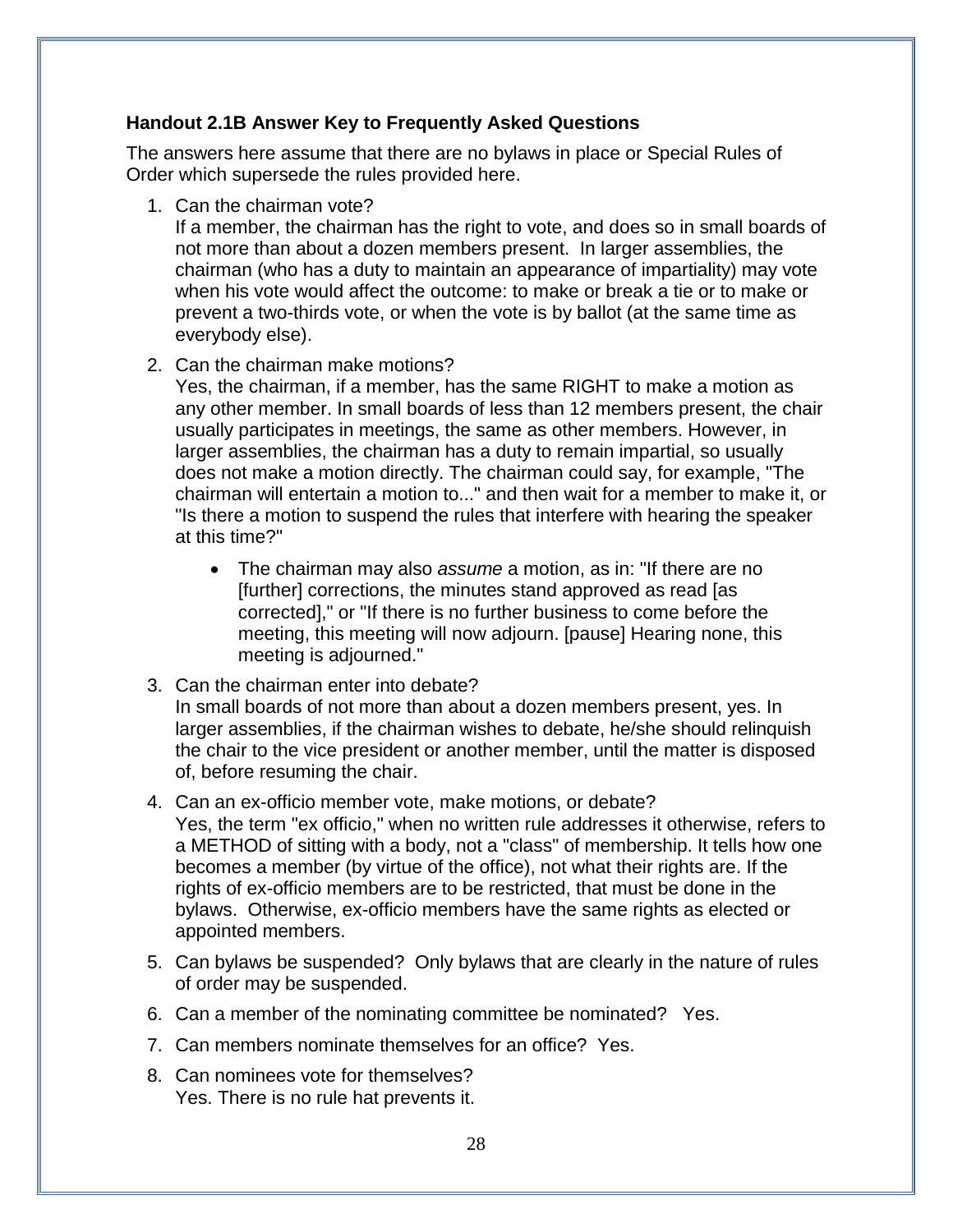- 9. Must the President, if nominated, step down from the chair during the election? No.
- 10.The President has resigned, now what? The Vice-President *automatically* becomes the President for the remainder of the term of presidency.
- 11.Are mail-in or telephone votes okay? No, not unless authorized by the bylaws.
- 12.When somebody calls out "Question!" must debate cease? No. Previous Question is the proper motion for that, and a member must be recognized by the chairman to move Previous Question, not just shout it out from their seat. If recognized and seconded, it is not debatable, and requires a two-thirds vote to be adopted. If adopted, debate ceases and a vote is taken on the immediately pending question. When does a resignation take effect? A resignation is actually a request to be excused from a duty. It is effective only after the resignation has been accepted by the appointing or electing authority, unless the bylaws say otherwise.
- 13.How long can a member speak in debate? Ten minutes, unless he obtains the consent of the assembly to speak longer (two-thirds vote), and then a second time for 10 minutes after everyone has been given a chance to speak once. If debate is closed before the member has had a chance to make a speech or a second speech, none may be made.
- 14.Do nonmembers have a right to attend or speak at meetings? No, nonmembers have no rights to the proceedings. However, a request can be granted to attend by a majority vote or unanimous consent, but it requires a two-thirds vote to suspend the rules to allow a nonmember to speak in debate.
- 15.Do members who are not members of the Board of Directors have a right to be present or speak at board meetings? No. See the answer to #17, as nonmembers have no rights to the proceedings of the Board.
- 16.Do members of an organization have access to the minutes of the Board of Directors?

The Board may grant an individual member's request to inspect the minutes, or by a two-thirds vote, or by a majority vote of the entire membership, the organization can order the minutes to be produced and read at a meeting, or by a majority vote if previous notice is given.

- 17.Should seconds be recorded in the minutes? No.
- 18.If a motion has been defeated, can it be brought up again at the next meeting? Yes, if the meeting is a different session, which is the normal situation, in other than legislative bodies.
- 19.Can a meeting be adjourned if there is still business pending? Yes.
- 20.Who decides what is on the meeting Agenda? The members at a meeting may adopt an agenda by a majority vote, and may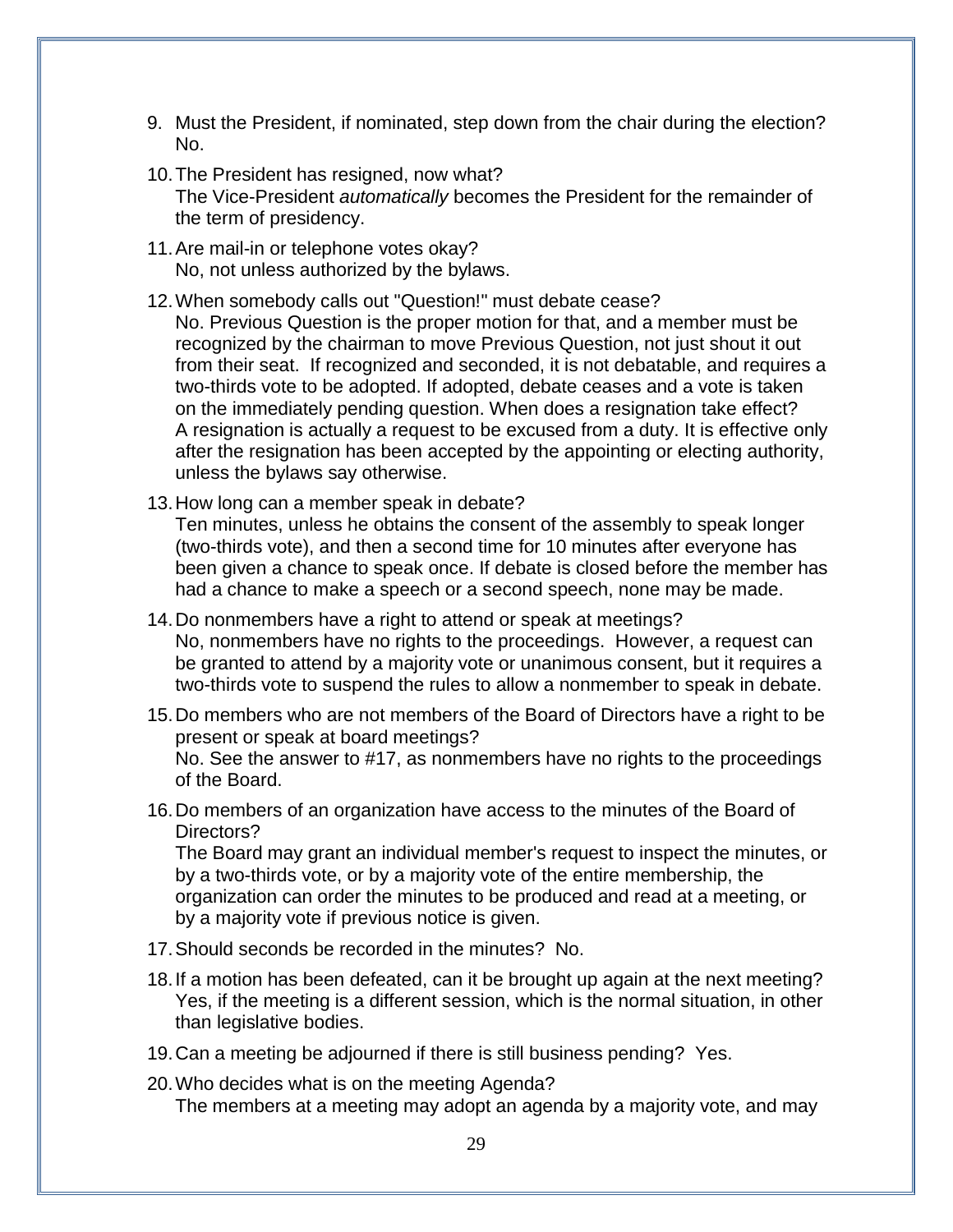amend it prior to its adoption. After it is adopted, an amendment to the Agenda requires a two-thirds vote, or a vote of a majority of the entire membership, or unanimous consent.

21.What is a quorum?

It is the minimum number of voting members who must be present at a meeting in order to conduct business, usually specified by the bylaws. If not specified in the bylaws, then in most societies a quorum is a majority of the entire membership. In a body of delegates, a quorum is a majority of the members registered as attending. In organizations without a reliable register of members, a quorum at a regular or properly called meeting includes those who attend. In a mass meeting, a quorum includes those persons present at the time.

#### 22.What can be done in the absence of a quorum?

Fix the time at which to adjourn, Adjourn, Recess, Take measures to obtain a quorum.

23.How do you count abstentions? As ayes? As no's?

In the usual case, abstentions are not counted. They are not "votes" technically. In a room of 100 people, a vote of 1-0 [one affirmative and zero negative] is legitimate, and renders a binding decision. Also, a vote of 1-0 in a room of 100 people is technically a "unanimous vote" because there was no vote in opposition. However, if the bylaws specify "a majority of those PRESENT" or "two-thirds of those PRESENT", instead of "PRESENT AND VOTING", then an abstention has the same effect as a negative vote.

- 24.Can married couples be officers (or board members) at the same time? Yes. Unless the bylaws say otherwise, there is no parliamentary rule to prevent it. Also, the voters have spoken, and saw nothing wrong there, too!
- 25.What is a majority? Fifty-one percent? Fifty percent plus one? The word "majority" means "more than half." The false definition "51%" only applies to units of exactly 100; the false definition of "50% + 1" is only true for even numbers, and false for odd numbers.
- 26.When nominations for offices are being taken from the floor, and in a situation in which the office calls for more than one person to be elected, can one make a nomination for more than one person at the same time? No -- unless nobody objects.
- 27.Can a member vote on or second a motion to approve the minutes of a meeting that he did not attend? Yes, absolutely! There is no requirement in Robert's Rules of Order that a member has first-hand knowledge of something before voting on minutes or other motions. In fact, a motion need not be made regarding the approval of the minutes. The chair says, "Are there any corrections to the minutes?" Members may offer corrections, and when there are no further corrections forthcoming, the chair says, "If there are no further corrections to the minutes,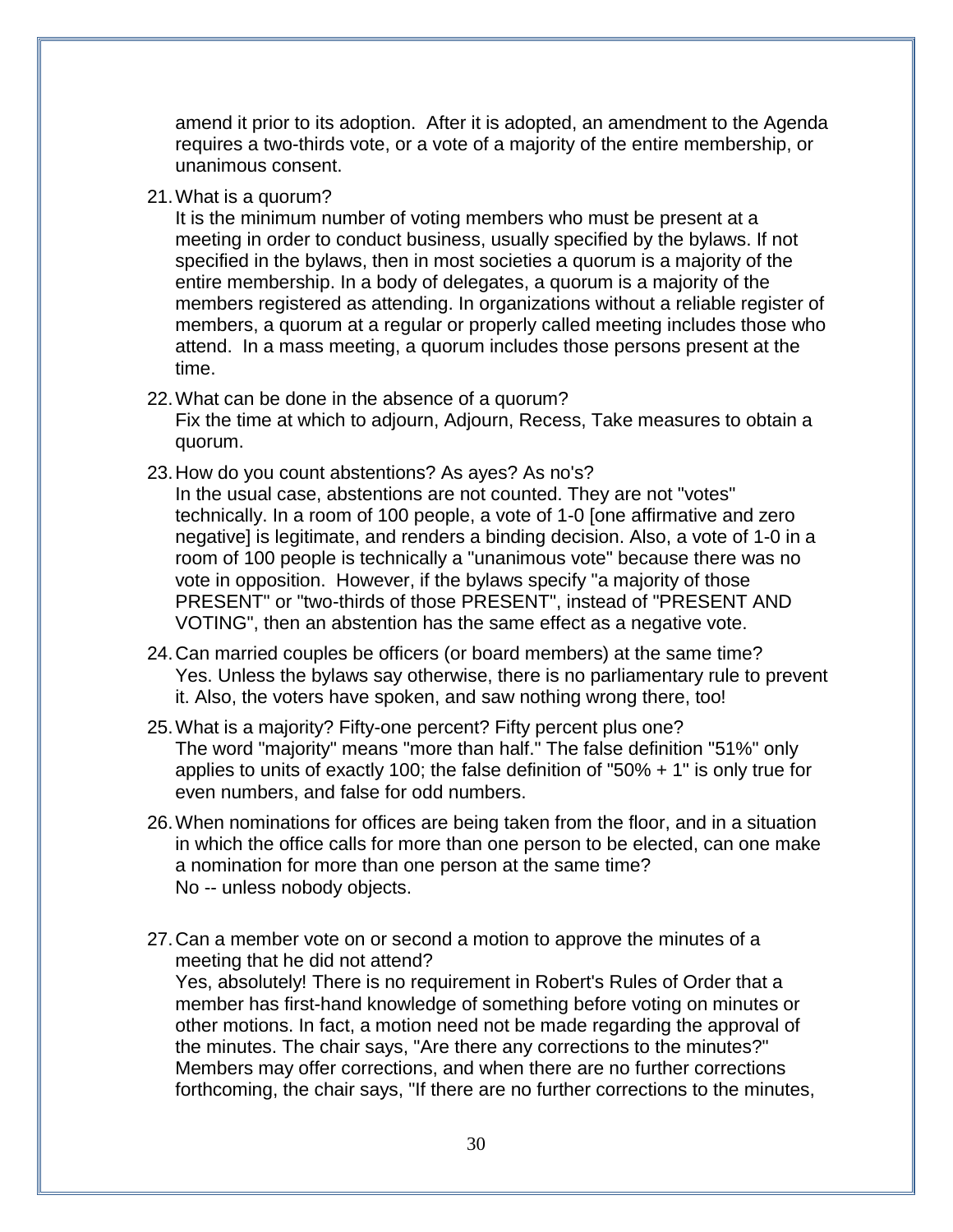they stand approved as corrected... the next item of business is..." Note that there is no second involved in this process."

28.In the event of a tie vote what are the President's duties or options?

- On a tie vote, a motion requiring a majority vote for adoption is lost, since a tie is not a majority.
- If the presiding officer is a member of the assembly, he can vote as any other member when the vote is by ballot. In all other cases the presiding officer, if a member of the assembly, can (but is not obliged to) vote whenever his vote will affect the result--that is, he can vote either to break or to cause a tie; or, in a case where a two-thirds vote is required, he can vote either to cause or to block the attainment of the necessary two thirds.
- The chair cannot vote twice, once as a member, then again in his capacity as presiding officer. In an appeal from the decision of the chair, a tie vote sustains the chair's decision, even though his vote created the tie, on the principle that only a majority can reverse the decision of the chair.

29.How many times can minutes be corrected after they are approved?

- There is no limit as far as Robert's Rules are concerned.
- If the existence of an error in the minutes becomes reasonably established after their approval—even many years later—the minutes can then be corrected by means of the motion to Amend Something Previously Adopted, which requires a two-thirds or a majority vote with notice.

Source: Rulesonline.com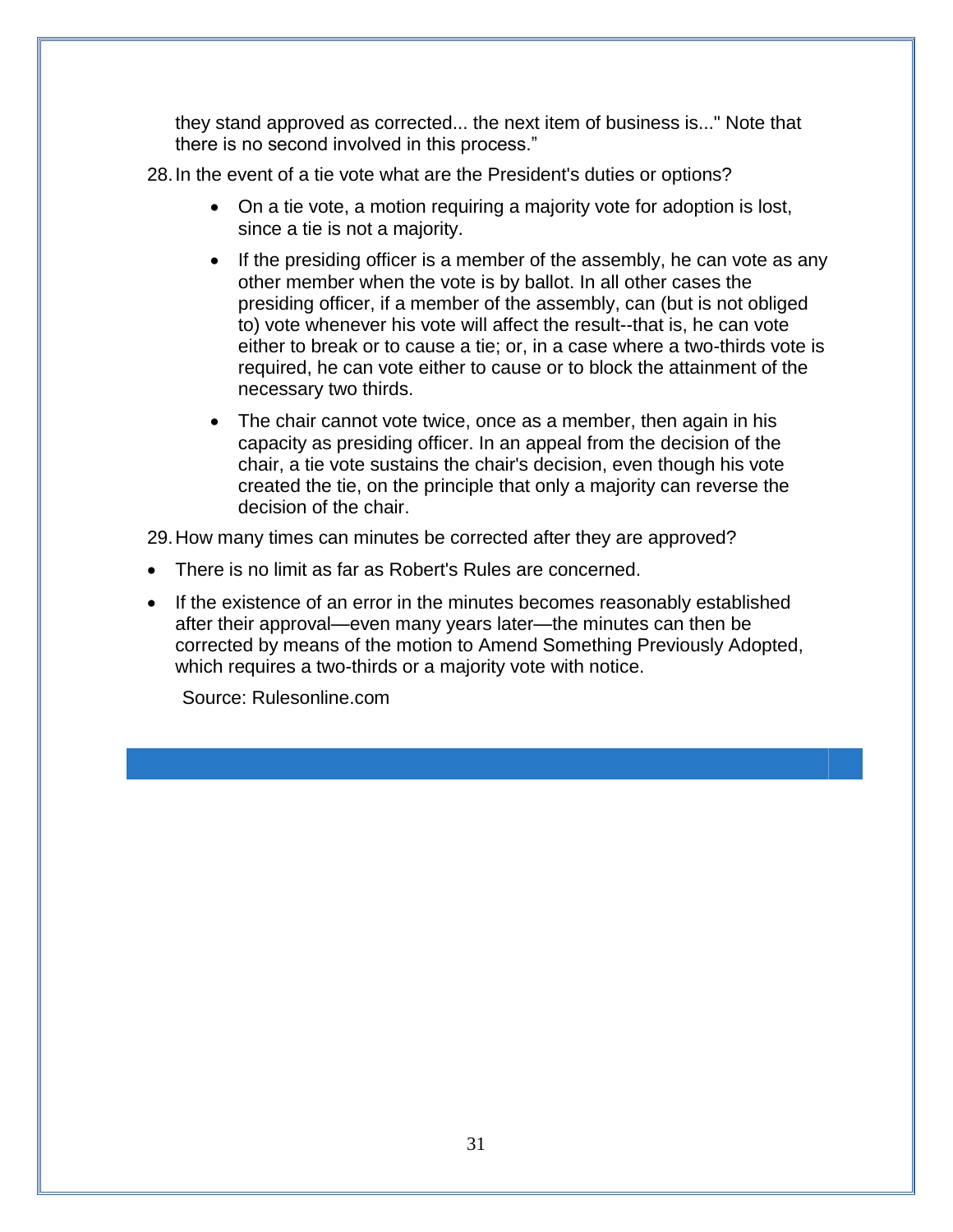## **Handout 2.2**

## **ASPIRA Club Federation's Official Glossary of Parliamentary Terms**

- Accept an Amendment informal agreement by proposer of a motion to include a proposed amendment: move must say, *I accept the amendment.*
- Adhere when a motion is pending and other motions like the motion to amend are applied to it, these motions are said to *adhere* to the original motion. When this motion is postponed or referred to a committee, these adhering motions go with it.
- Ad hoc committee a special committee assigned one major responsibility and then terminated.
- Adjourn sine die (without a future date) an adjournment that terminates a convention or conference.
- Adjourned meeting a meeting that is a continuation of a regular or special meeting and is legally a part of the same meeting.
- Adopt a report the formal acceptance of a report. Adoption commits the organization to everything included in the report.
- Affirmative vote a *yes* vote to a question before an assembly; an agreement or its acceptance.
- Agenda the official list of business to be considered at a meeting or convention.
- Amend to change by adding, deleting or substituting words or provisions; to propose to modify or change under consideration.
- Annul to void or cancel an action taken previously.
- Appeal a decision of the presiding officer may be appealed. An appeal requires that the decision be referred to the assembly for its determination by a vote.
- Apply one motion is said to be applied to another motion when it is used to alter, dispose of, or affect the first motion.
- Assembly a group of persons gathered for some common purpose, whether an organized body or not. Includes mass meetings as well as associations.
- Assessment authorized levy of a fee made upon members of the organization.
- Aye *yes* vote (pronounced "I").
- Ballot a paper or mechanical device by which votes are recorded. It is used to ensure secrecy in voting.
- Bylaws standing rules containing, generally, more detailed matter than the constitution (rules regarding order of business, membership, or dues, for example).
- Candidate one who is nominated or offers himself as a contestant for an office.
- Carried approved by the necessary affirmative vote of the group.
- Chair the chairperson or presiding officer.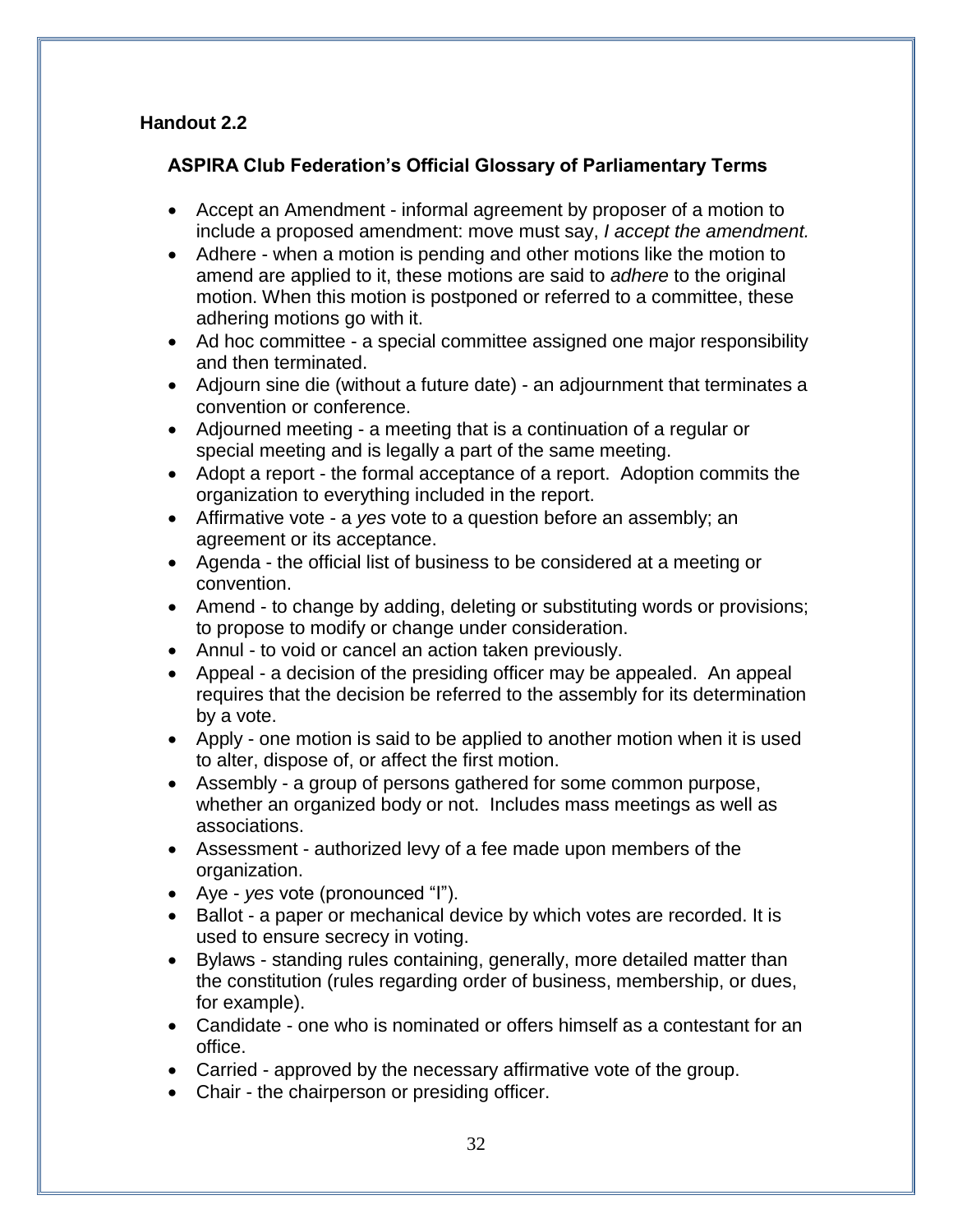- Change in parliamentary situation phrase used in determining when a motion may be renewed. A change in the parliamentary situation means that motions have been proposed or disposed of, there has been progress in debate, or other changes have occurred to create a new situation so that the assembly might reasonably take a different position on the question.
- Changing a vote request to alter one's own vote that has already been taken.
- Charter written grant or authority, usually from a state to a corporation, guaranteeing rights, franchises, or privileges.
- Classification of motion division of motions into groups, usually according to their purpose of precedence.
- Close debate to stop all discussion on a motion and take a vote on it immediately.
- Commit to refer to a committee.
- Committee a body selected to perform a specific task for the assembly or organization.
- Types of committees include:
	- o Special committee selected at a special time for a specific purpose.
	- o Standing committee selected at a definite time to perform one or more regularly designated functions.
	- $\circ$  Committee of the whole the entire assembly acting informally for a specified time for free general discussion and then returning back to a parliamentary session when substantial agreement is reached.
	- $\circ$  Committee of the whole a form or procedure for informal discussion.
- Common Law- law developed by court decisions. Judge-made laws.
- Conference a group meeting informally for consultation and discussion.
- Consideration deliberation on a subject and examination of it before taking a vote.
- Constitution document containing fundamental laws and principles of government adopted by an organized body.
- Convene to open a formal meeting.
- Convention assembly of delegates or representatives of allied groups meeting for a common purpose.
- Credentials certificate or testimonial indicating the right of a person to represent a certain group.
- Debatable capable of being discussed.
- Debate discussion or presentation of opinion on matters pending before a deliberative body.
- Delegate member sent to represent an organized group and empowered to act for that group.
- Deliberative body body that proceeds by discussion and consideration of question and makes decision by vote.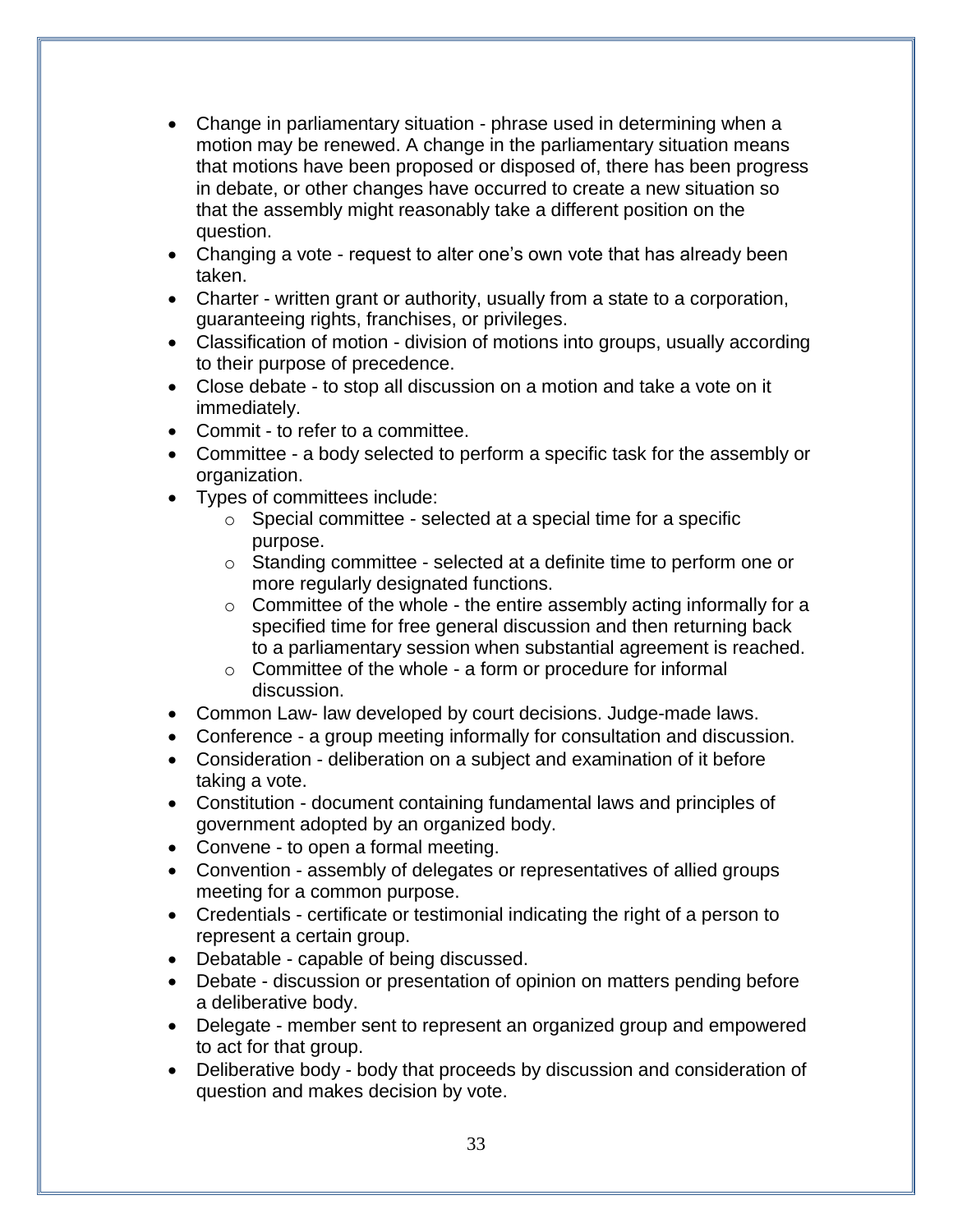- Demand the assertion of a parliamentary right.
- Dilatory tactics strategy used to delay action; use of motions and discussion to delay a vote.
- Disappearing quorum required number of persons presented at beginning of meeting that disappears as persons leave.
- Discussion consideration of a question by oral presentation of views of different persons.
- Dispose of motion to remove a motion from the consideration of the assembly.
- Dissolve an organization to terminate the official life of an organization.
- Division of an assembly a vote taken by counting members, either by rising or showing of hands. It is usually taken to verify a voice note.
- Division of question separation of a main motion into two or more independent parts, each of which is capable of standing alone.
- Executive board chief committee of an organization. It usually conducts organization business during intervals between meetings.
- Ex-officio to hold an office or position because of holding another office.
- Expel a member- to remove someone from membership in an organization by group action.
- Expunge to strike out or cancel the record of a previous action.
- Filibuster to obstruct or prevent action in an assembly by dilatory tactics, such as speaking merely to consume time.
- Floor when recognized formally by the presiding officer, one is said to have the floor. He is the only person allowed to speak.
- Gavel mallet used by presiding officer of a deliberative body to open and close meetings and to maintain order.
- General consent an informal method of disposing of routine and generally favored proposals by the presiding officer assuming the group's approval, unless objection is raised. It is also called unanimous consent.
- Germane pertaining to, or related directly to, having definite bearing upon. It is applied to the relationship of amendments to motions.
- Hearing meeting to listen to ideas or arguments with a view to make a decision or recommendation.
- Honorary member or officer one who is given membership or office by reason of eminence or position.
- Illegal vote a vote that cannot be counted because it does not comply with the rules of the organization.
- Immediately pending question when several questions are pending before the assembly, the last one proposed, which the assembly decides first, is the immediately pending question.
- In order correct from a parliamentary standpoint at any given time.
- Incidental motions motions related to questions arising incidentally out of business or order or manner of considering the business of an assembly. These motions usually arise out of a pending motion and must be decided upon before the question out of which they arise is decided.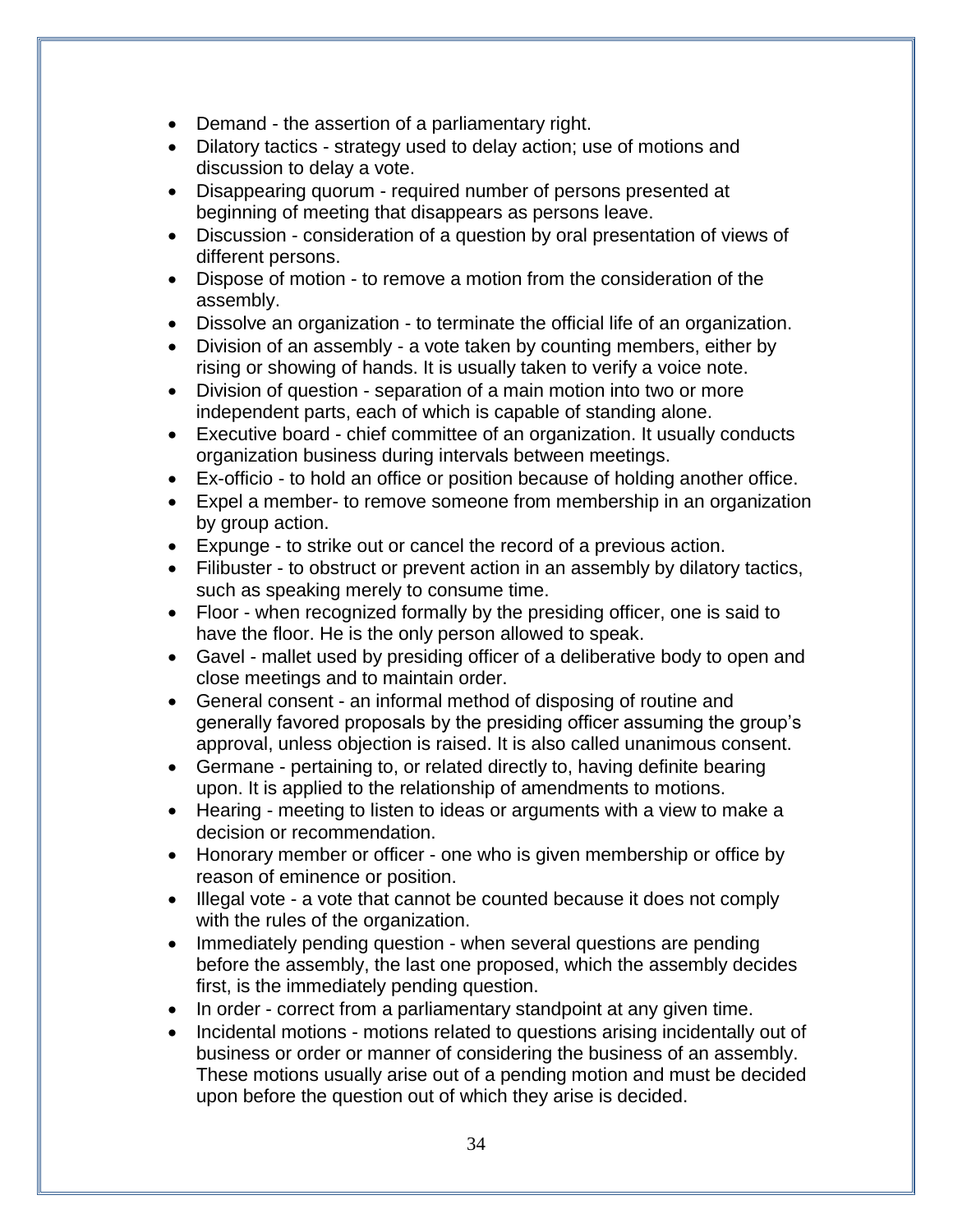- Incorporate to form a group of people into a legal entity recognized by law with special rights, duties, functions, and liabilities distinct form the members.
- Informal consideration a method of considering a question without observing the rules governing formal debate.
- Inquiry question directed to the presiding officer by a member.
- Instruction to committee deceptions specifying the powers and duties of the committee, the work desired the type and date of report or similar matters.
- Invariable form a motion said to have invariable form when it can be stated in only one way and when it is, therefore, not subject to change or amendment.
- Irrelevant not relating to, not pertinent, not applicable.
- Lay on the table to postpone a motion until later but as yet undetermined time (see postpone temporarily).
- Legal vote a valid vote, one that conforms to all legal requirements.
- Legislative body a representative body having the power to make laws.
- Limit debate to place restrictions on the time to be devoted to debate on a question or the number of speakers or the time allotted each.
- Log rolling agreeing with other members to assist them with motions in which they are interested, in return for a promise of assistance from them.
- Main motion a motion presenting a subject to an assembly for discussion and decision. It is a motion designed to accomplish at least part of the business of the group. If passed, the motion authorizes the group to take certain actions, or it enables the group to place itself on record as holding certain views.
- Majority vote more than half of the total number of legally voting or, if by ballot, more than half of the legal votes cast, unless otherwise defined.
- Mass meeting large or general assembly open to anyone.
- Meeting an assemblage of members of an organization during which there is no separation of the members except for recess. A meeting may be terminated by an adjournment.
- Member in good standing member who has fulfilled all the obligations required by the organization to maintain membership.
- Minority less than half of members or votes. Group having fewer than the number of vote required.
- Minutes official record of motions presented and actions taken by the organization.
- Motion a proposal submitted to an assembly for its consideration and introduction by the words *I move*.
- Mover the mover is the person who introduces a motion for consideration
- Moving the Question to move the question is simply to raise a motion for consideration. It is synonymous with the archaic *I make a motion.* It is no longer considered correct to say *I make a motion*; rather, *I move…* is preferred.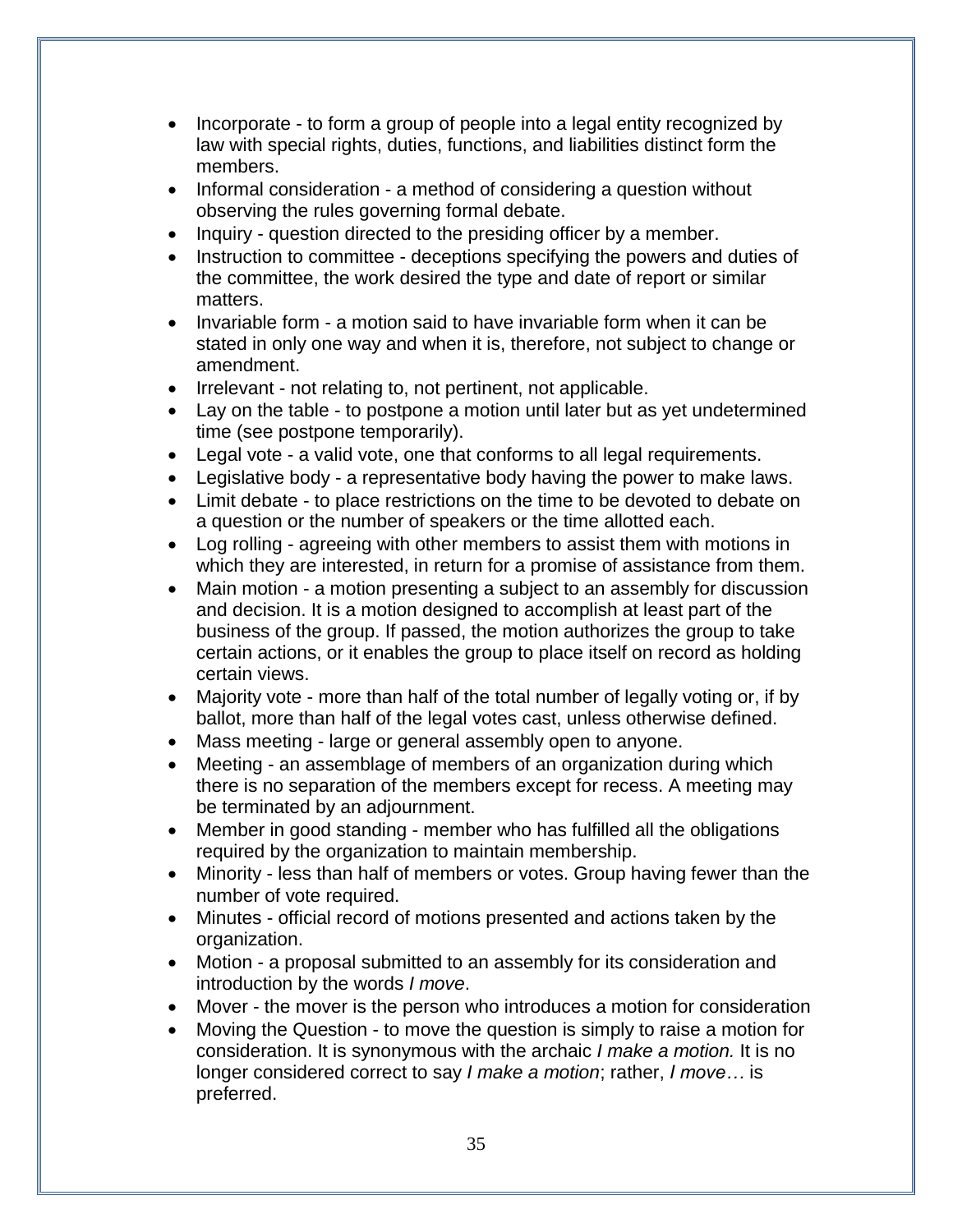- Negative vote adverse vote; vote against a proposition.
- New business any business other than unfinished or old business that may properly be brought up in an assembly.
- Nomination the formal proposal of a person as a candidate for an office.
- Object to consideration to propose discussion and decision on a main motion.
- Oppose to work actively against a measure or candidate.
- Order of business the formal program or sequence of different times or classes of business arranged in the order in which they are to be considered by an assembly.
- Orders of the day business to be taken up during a meeting, including business left unfinished at a pervious meeting, business postponed to the present meeting, and new business scheduled for the present meeting.
- Out of order not correct from a parliamentary standpoint at a particular time.
- Parliamentarian an adviser to the presiding officer, one who is skilled in parliamentary practice.
- Parliamentary authority the manual or code adopted by an organization as its official parliamentary guide, which governs in all matter not covered in the constitution, bylaws, and rules of the organization.
- Parliamentary question a question, or motion, before an assembly that has not yet been voted upon.
- Personal interest private financial gain that would result from the decision of the organization on a proposition.
- Personal privileges request by a member for consideration of some matter of concern to him, and related to him as a member.
- Plurality more votes than the number received by any other of the three or more opposing candidates' measures. May be less than the majority.
- Point of order an assertion amounting to the demand addressed to the presiding officer that a mistake should be corrected or enforced. The chair may decide the matter himself or submit it to the vote of the group.
- Postponed definitely to defer consideration of a motion or report until a specific time.
- Postponed indefinitely to kill a motion or report by deferring consideration indefinitely.
- Postponed temporarily to defer consideration of a repot or motion until the assembly chooses to take it up again. The old form of the motion to postpone temporarily was *laid on the table.*
- Preamble an introduction preceding a constitution of one motion over another or the order of priority of consideration.
- Precedent something previously done or decided that serves as a quide in similar circumstances. An authoritative example.
- Prefer charges to accuse formally an officer or member of an offense, ordinarily for disciplinary purposes.
- Presiding officer chairperson who conducts a meeting.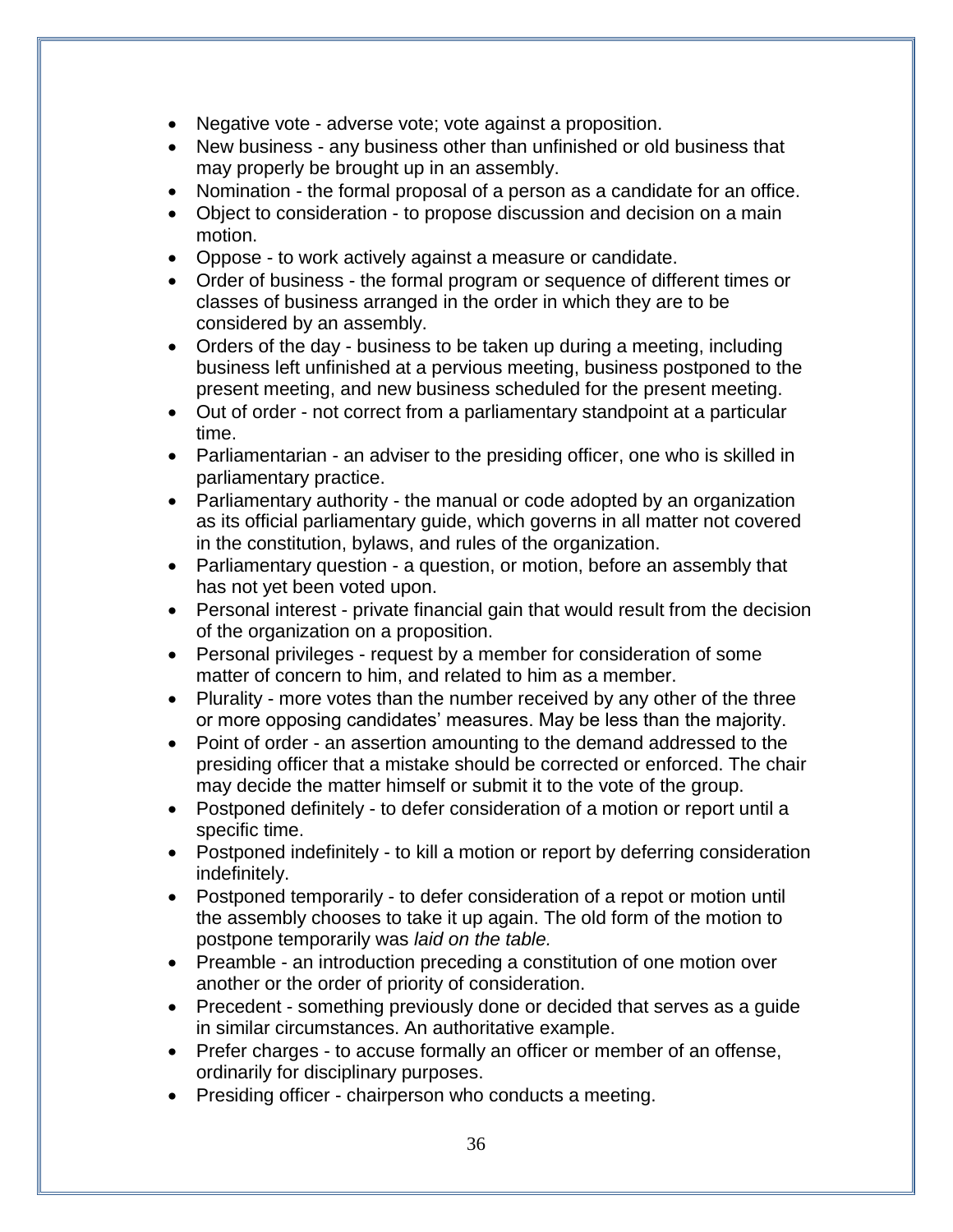- Previous question motion to close debate and vote an immediate vote. It is the old term this motion for motion to vote immediately.
- Privileged motions the class of motions having the highest priority.
- Procedural motion a motion that represents a question of procedure as distinguished from a substantive proposition.
- Proposition a proposal submitting a question for consideration and action. Includes motion, resolution, reports, and other kinds of proposals.
- Proxy a signed statement transferring one's rights to vote (or to participate in a meeting) to another person.
- Putting the question submitting a question to vote; taking a vote on a question.
- Question any proposition submitted to an assembly for a decision.
- Quorum number of proposition of members that must be present at a meeting to enable the assembly to act legally on business.
- Recess a short break or interval in a meeting.
- Recognition the formal acknowledgement by the chair indication that a member has the right to speak.
- Recommit to refer a matter reported by a committee back to the committee.
- Reconsider motion to cancel the effect of a vote so that the question may be reviewed and redecided. It is a motion to undo action previously taken. It can only be moved by some member who voted on the winning side when the original came to vote.
- Refer to committee standing committee of a convention to which all motions dealing with a certain subject are referred.
- Regular meeting a meeting scheduled and held at definite intervals.
- Renew a motion to present the same motion a second or subsequent time at the same meeting.
- Repeal to annul or void.
- Repeal by implication when two measures are passed that conflict, the portions of the last that conflict with the first repeal the first by implication.
- Rescind to repeal. To nullify action taken on a motion.
- Resolution a formal proposal submitted in writing for action by an assembly. Usually introduced by the word *resolved.*
- Restricted debate debate restricted to the propriety or advisability of a motion in relation to a main motion that does not open the latter of the debate.
- Resume consideration to take up for consideration a motion that has been postponed temporarily. The old form of the motion was taken from the table.
- Rising vote vote taken by having members stand.
- Ritual a form of ceremony observed by an organization.
- Roll call calling names of members on a fixed order as each answers *present* or votes.
- Ruling decision of presiding officer on a question or point of view.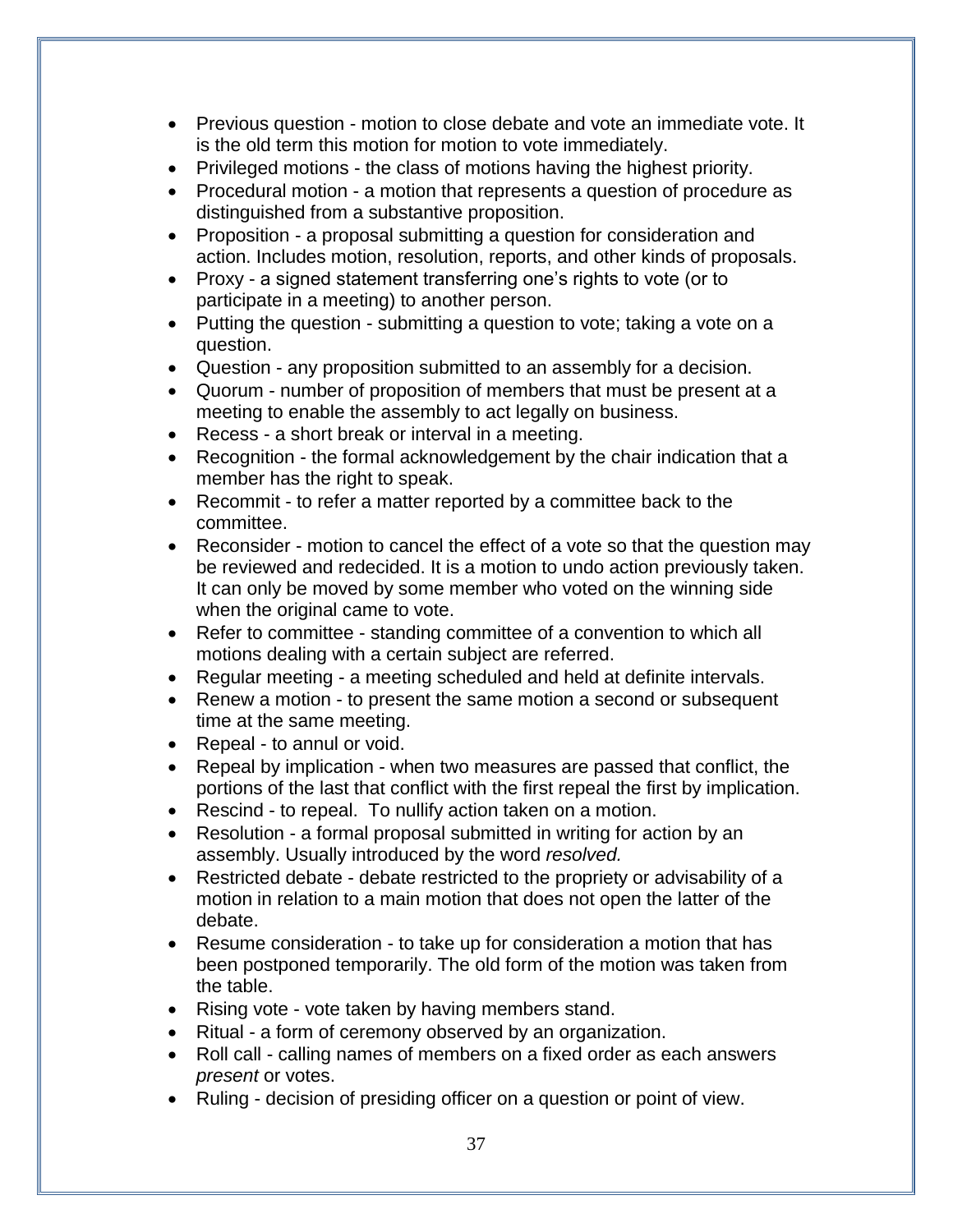- Second an indication of approval of the consideration of a proposed motion.
- Sergeant at Arms Officer who maintains order in an assembly, under the direction of the presiding officer.
- Seriatim manner of considering any document by sections or paragraphs.
- Session one meeting or several successive meetings at the end of which the business of the session ends. A session ends with an adjournment without future date.
- Speaker the person who currently has the floor.
- Special committee a committee appointed to accomplish a particular task and submit a special report. It ceases to exist when its task is complete.
- Special meeting a meeting called to consider certain specific business that must be set forth in the call.
- Specific main motion a main motion that has a name, a specific form, and is subject to special rules, as opposed to a general main motion. Examples of main motions are to rescind, to reconsider, and to resume consideration.
- Standing committee a committee to handle all business on a certain subject that may refer to it, and usually corresponding to the term of office of the officers of the organization.
- Standing rules rules formulated and adopted by an organization to meet its own particular needs, remaining in force until repealed.
- State a motion word-by-word statement of a motion before placing it open to debate. For example, chairperson: *It is moved and seconded that (repeat motion). Is there any discussion?*
- Steam-roller to force a measure through to vote by ruthlessly or arbitrarily overcoming the opposition.
- Substantive motion a motion that presents a concrete proposal of business. It is not a procedural motion.
- Suppress a motion to kill a motion without letting it come to vote.
- Suspend motion to set aside a rule or make it temporarily inoperative.
- Table to table a motion means to postpone a discussion on a motion indefinitely by referring it to the table of the presiding officer of the committee involved.
- Take from the table when the motion is passed, it brings the previous matter before the group again. It may be offered at any time as long as discussion or business of some sort has followed the placing of the matter on the table.
- Teller member appointed to assist in conducting a vote by ballot.
- Tie vote a vote in which the positive and negative are equal. For example, a twenty-to-twenty vote. A tie vote is not sufficient to make an action.
- Two-thirds vote two-thirds of all legal votes cast.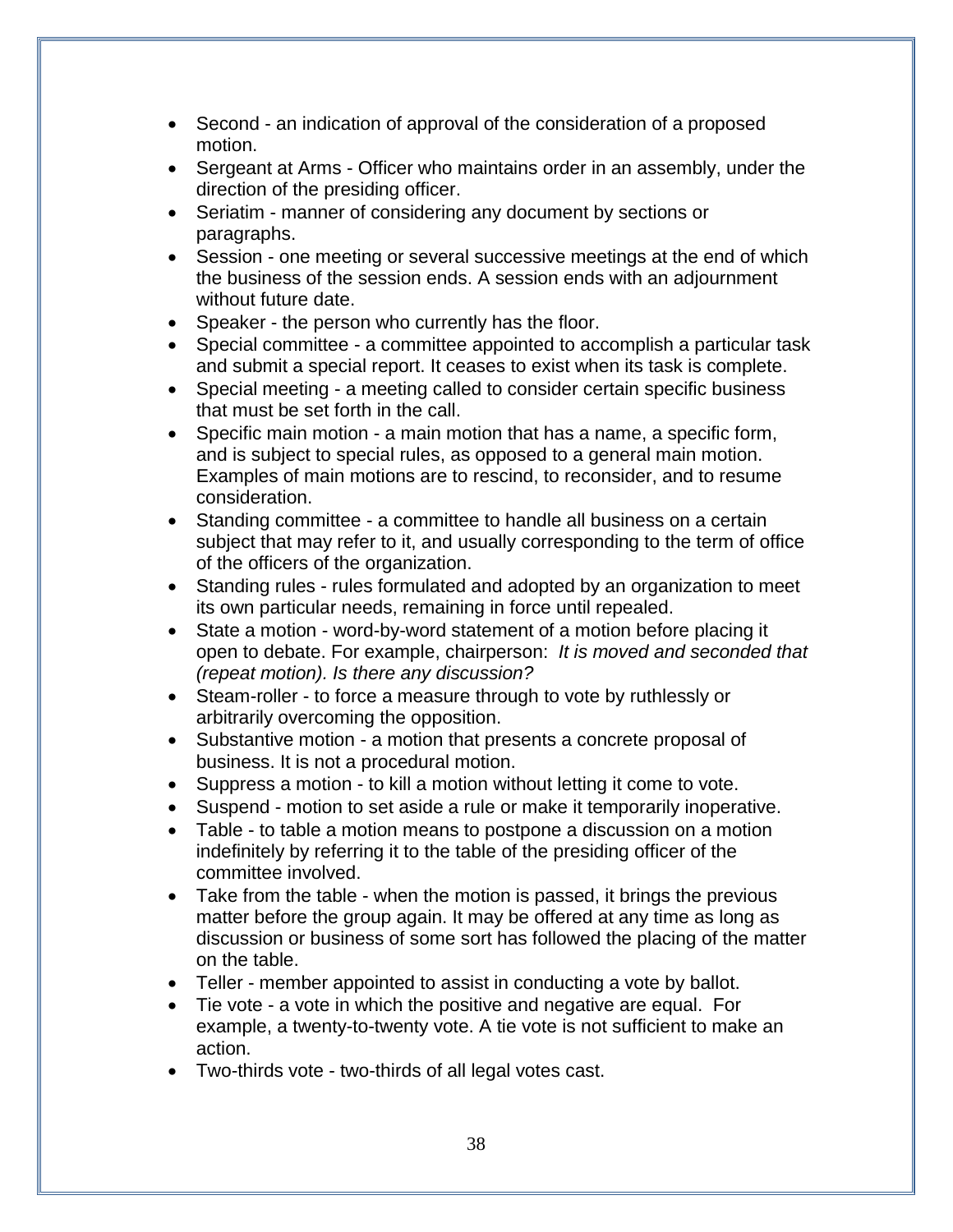- Unanimous without any dissenting vote. One adverse vote prevents unanimous approval.
- Unanimous consent an informal method of disposing of routine and generally favored motions by the chair, assuming approval of a request for unanimous consent it is defeated by one objection.
- Unfinished business any business deferred by a motion to postpone to a definite time, or any business that was incomplete when the previous meeting adjourned. Unfinished business has a preferred status at the following meeting.
- Viva voce vote see voice vote.
- Voice vote a vote taken by calling *ayes* or *nays* and judged by volume of voice response.
- Voluntary organization nongovernmental organization members join by choice.
- Vote immediately motion to close debate, shut off subsidiary motion, and take a vote at once (see Pervious Question).
- Well taken a point of order with which the presiding officer agrees is said to be well taken.
- Withdraw motion by a member to remove his motion from consideration by assembly.
- Write in to cast a ballot for a person who has not been nominated by writing his name.
- Yeas and Nays roll-call vote during which each member answers *yea* or *nay* when his named is called.
- Yield the floor grant another member the privilege of speaking to the assembly. (The member who yields the floor retains the right to speak again as soon as the person to whom he has yielded has finished.)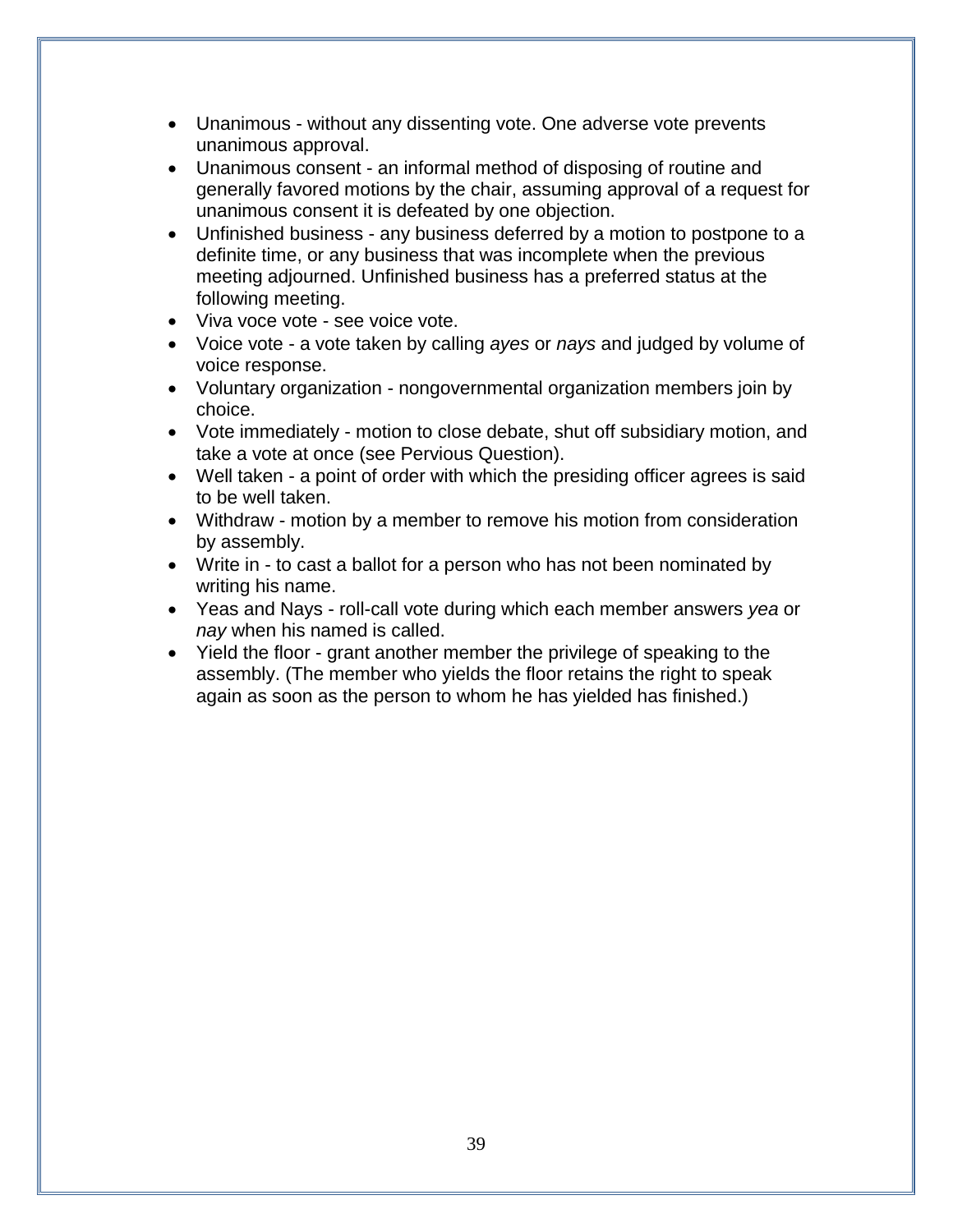**Handout 3.1** 

## **Nomination Of Officers**

## **ASPIRA CLUB NOMINATION FORM**

| <b>President</b>              |  |
|-------------------------------|--|
| <b>Vice President</b>         |  |
| <b>Secretary</b>              |  |
| <b>Treasurer</b>              |  |
| <b>Committee Chairpersons</b> |  |
|                               |  |
|                               |  |
|                               |  |
|                               |  |
|                               |  |
|                               |  |
|                               |  |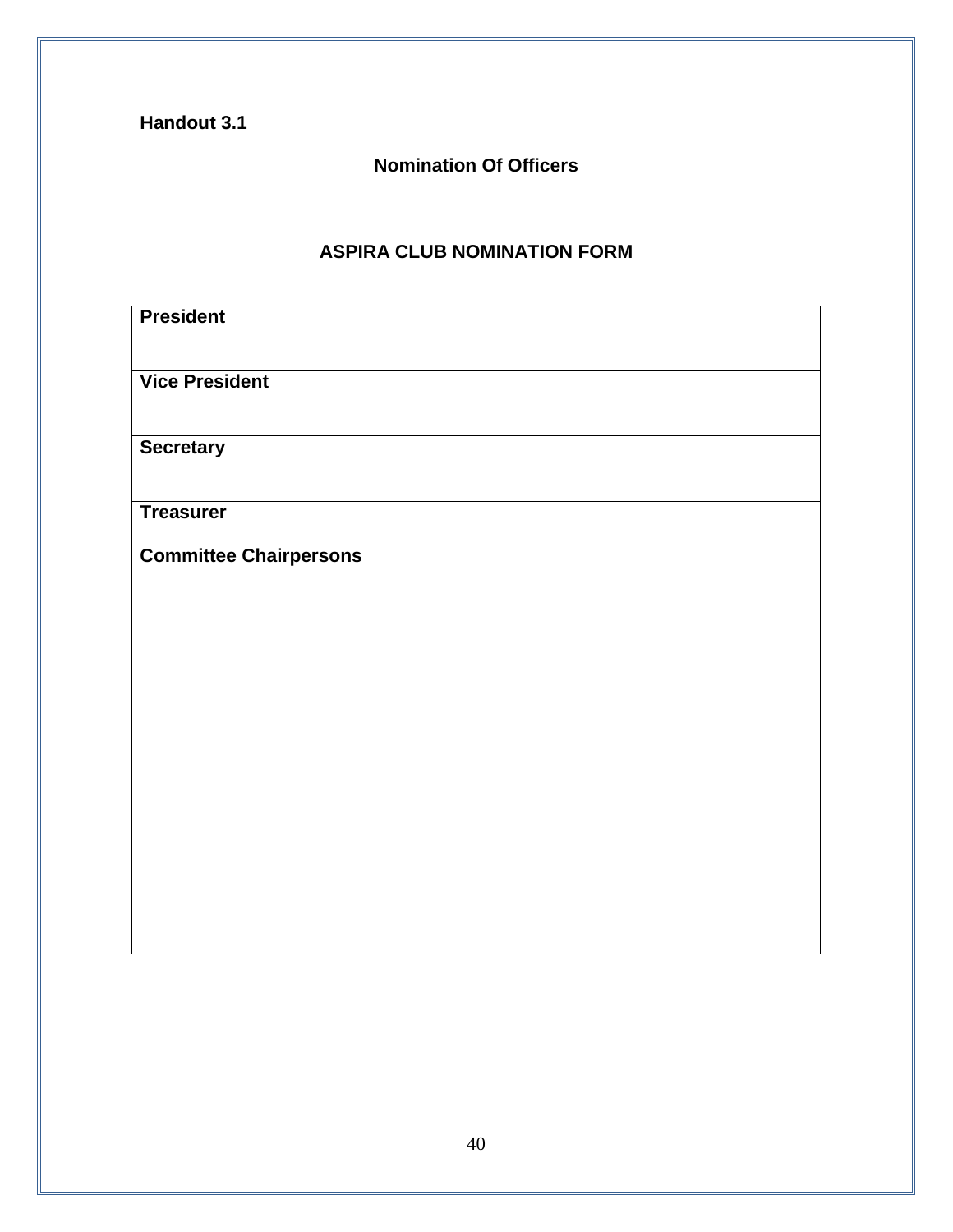#### **Handout 4.1**

#### **ASPIRA Club Bylaws Outline**

This outline can be used to help participants create their Club By-laws.

**ASPIRA Club of\_\_\_\_\_\_\_\_\_\_\_\_\_\_\_\_\_**



#### **OFFICE**

Where will the Club be located? Or will there be rotations. Is there a designated space, office?

### **ARTICLE II**

CLUB LEADERS

Section 1. Number: Who will manage the Club? Qualifications

Section 2. Members and their Terms:

Section 3. Vacancies:

#### **ARTICLE III**

**OFFICERS** 

Section 1. Number: of officers

Section 2. Section 2. Election and Appointments:

Section 3. Duties of Officers:

Section 4. Resignation of officers: (Rules of order)

Section 5. Removal of officers:

## **ARTICLE IV**

**MEETINGS** 

Section 1. Weekly/Monthly Meeting:

Section 2. Place of Meeting:

Section 3. Notice of Meeting:

#### **ARTICLE V COMMITTEEE**

Section 1. Executive Committee and Powers:

Section 2. Standing Committees:

Section 3. Role of Advisor:

Section 4. Amendments to By-laws: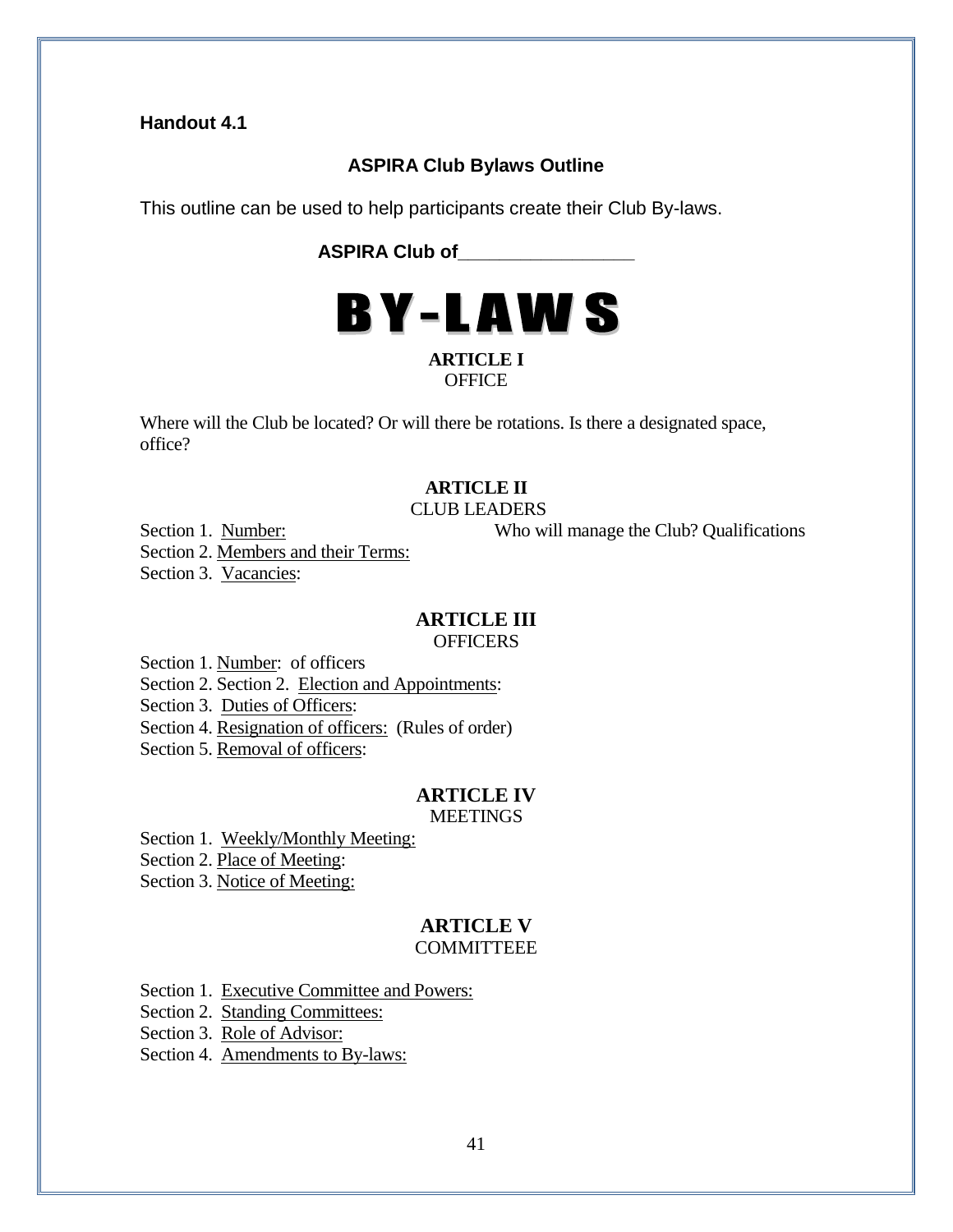## **Handout 5.1**

## **Overcoming Fears**

*"My specific fears about being a designated leader of a club are…"*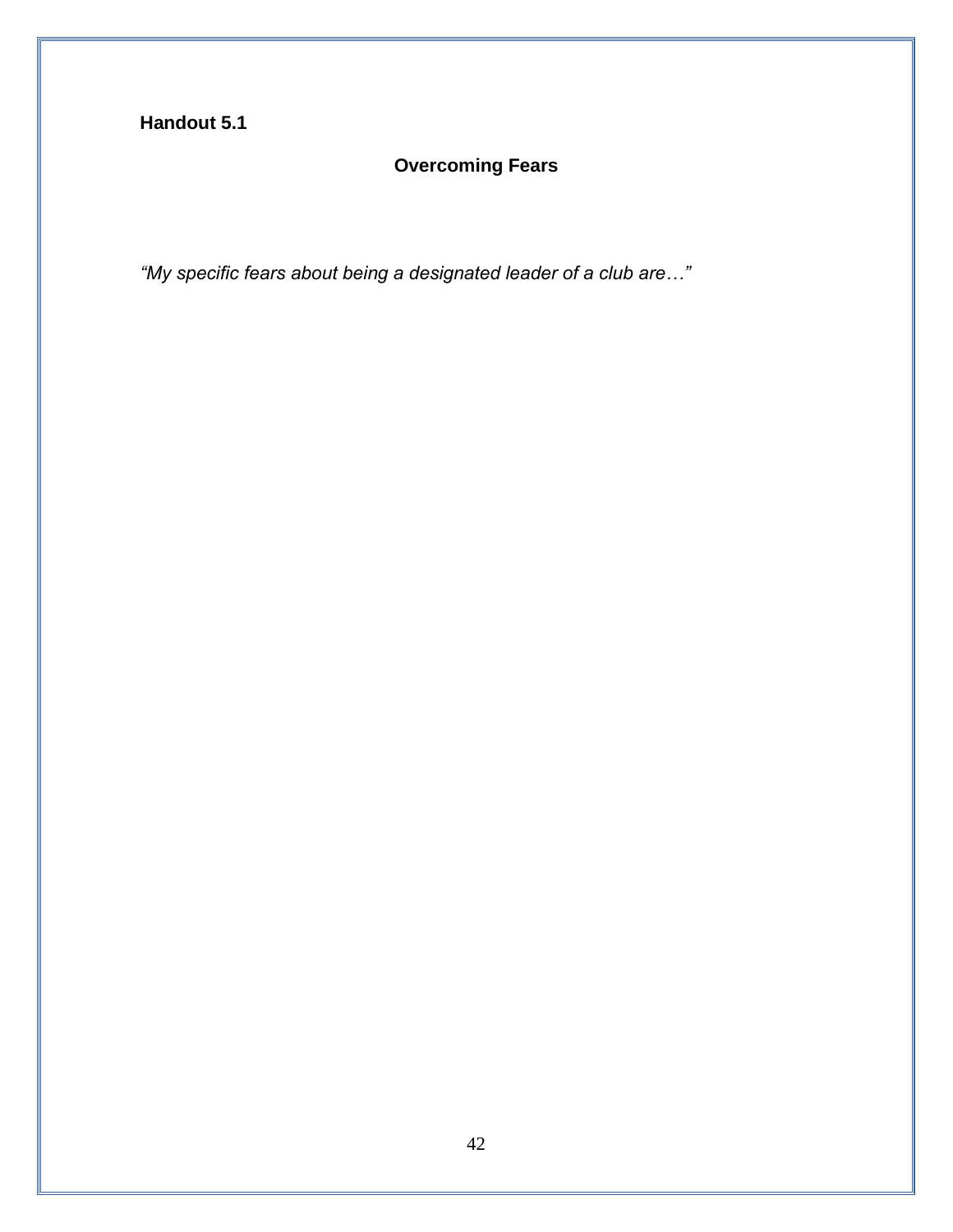**Handout 6.1** 

## **ASPIRA Club Campaign**

**My Campaign Speech**

**My Slogan**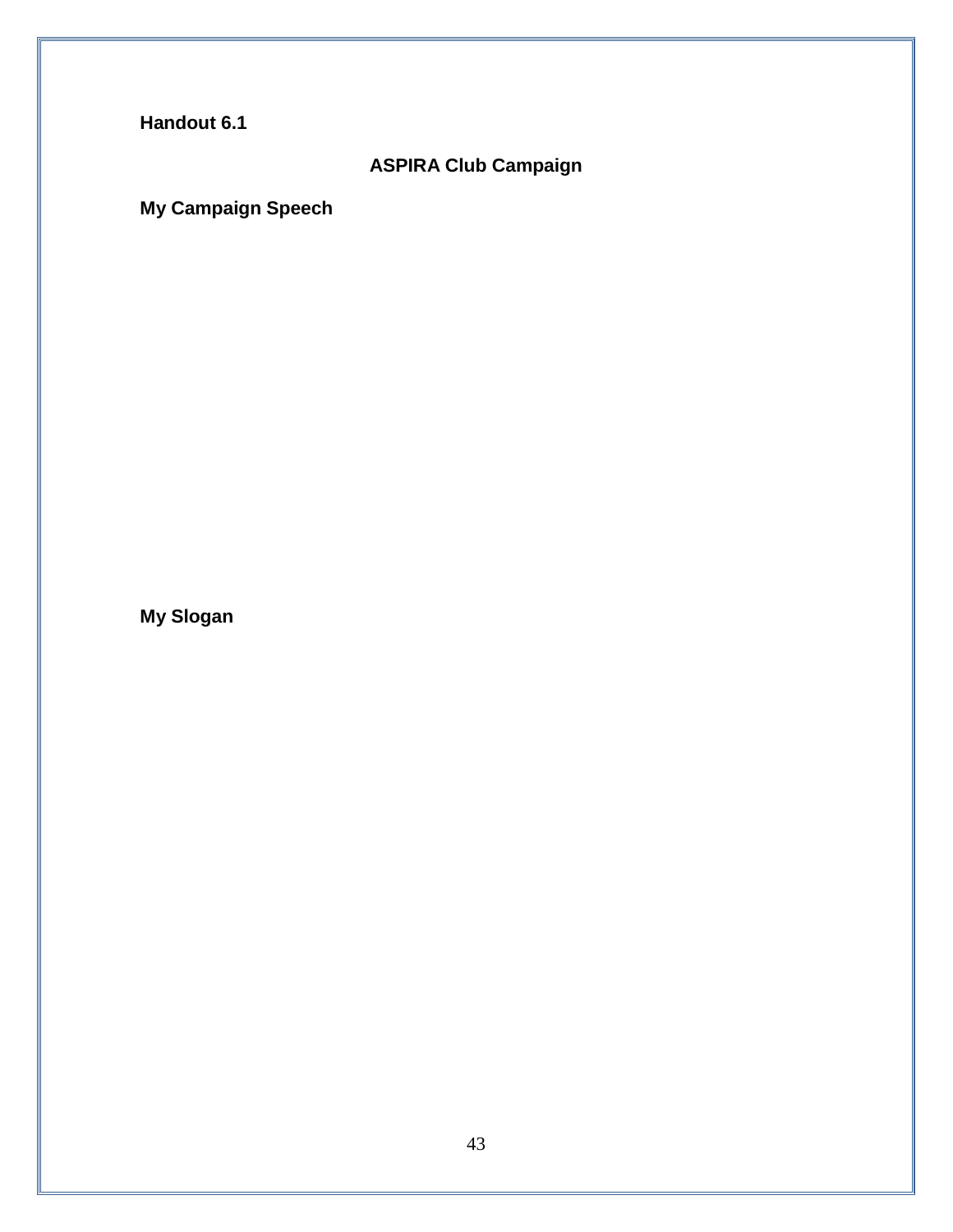#### **Handout 7.1A**

#### **ASPIRA Club Banner Guidelines**

**Objective**: To ensure every ASPIRA Club has a club banner that highlights their school spirit, cultural heritage, and ASPIRA pride. Every ASPIRA Club should have a banner that meets the following criteria:

1. Banner can be made from canvas, felt or other like materials.

2. Banners can include symbols, flags of the countries represented in your club, your school mascot, or any other decorations that will make them a unique identifier of your club.

3. Banner dimensions should be as follows: length of approximately 5 to 6 feet, width of approximately 3 to 4 feet.

4. Somewhere on your club's banner, the following elements should be incorporated:

A. The words "ASPIRA"

B. The pitirre symbol

C. Your school/Club name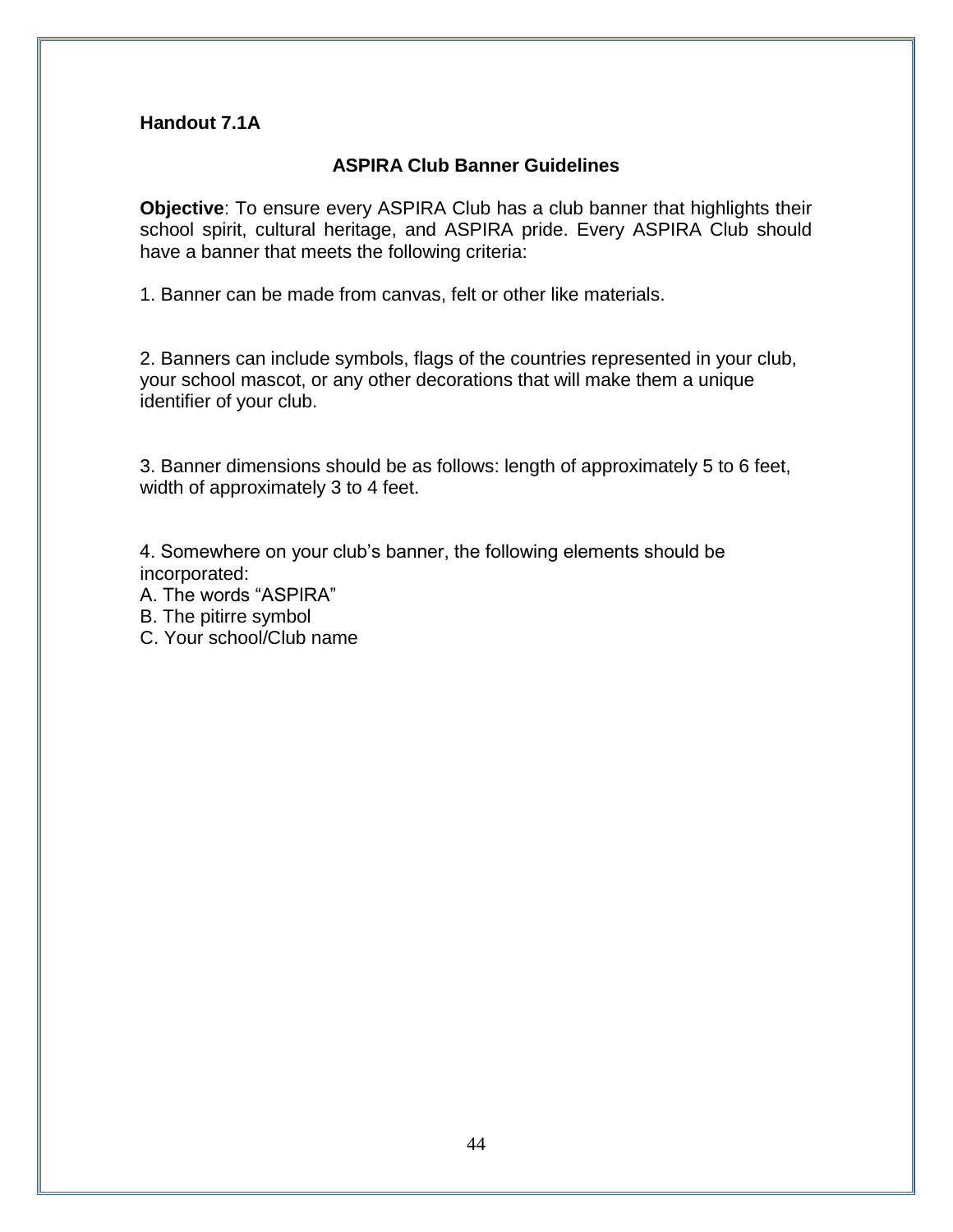**Handout 7.1B**

## **My ASPIRA Club Banner**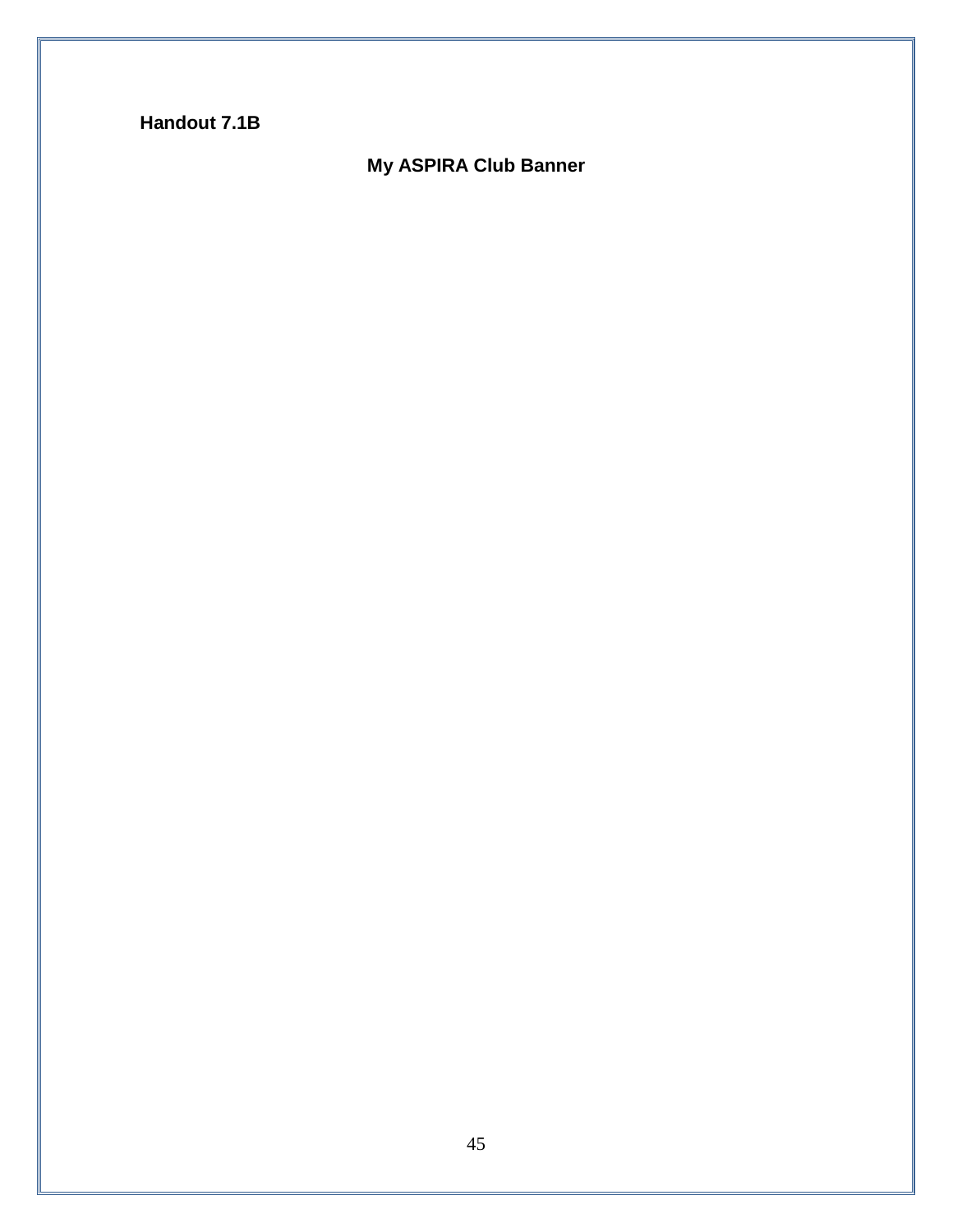## **Handout 8.1**

## **Building Consensus**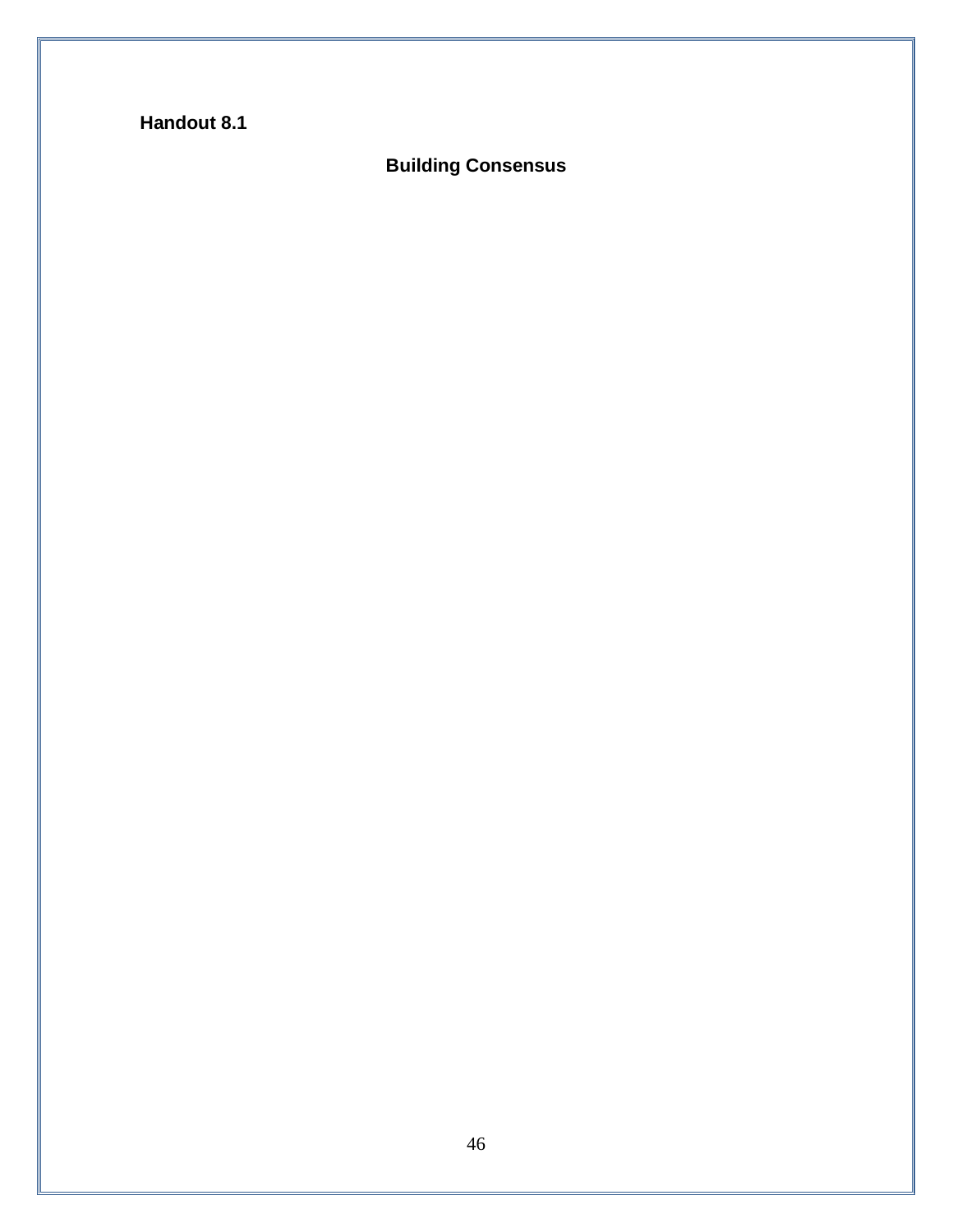## **Handout 9.1**

## **Dos and Don'ts of Leading a Club**

List eight Dos and Don'ts of Leading a Club.

**Dos**

**Don'ts**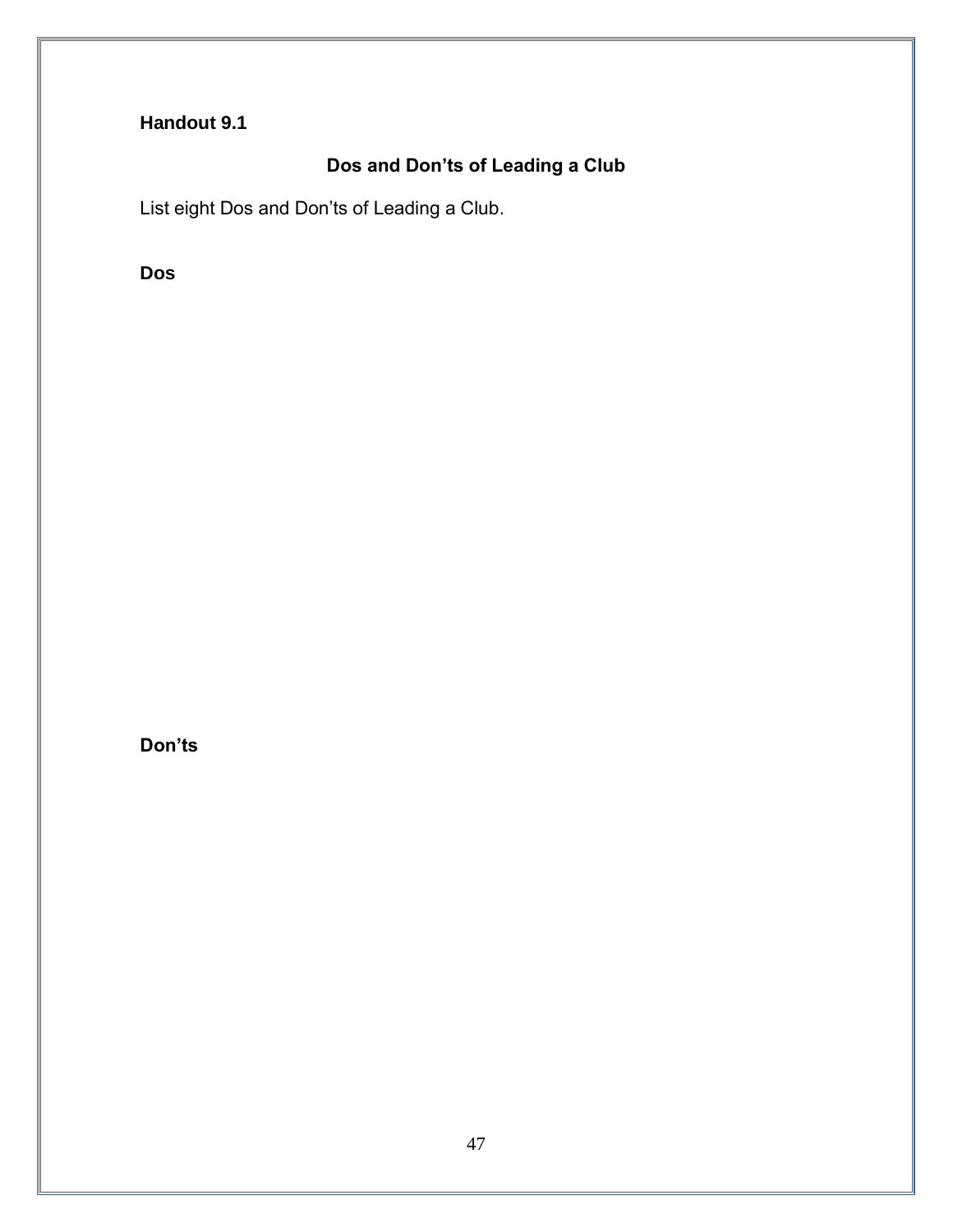**Magic Lamp**

*Ten Wishes for the ASPIRA Club*

*Top Three Wishes*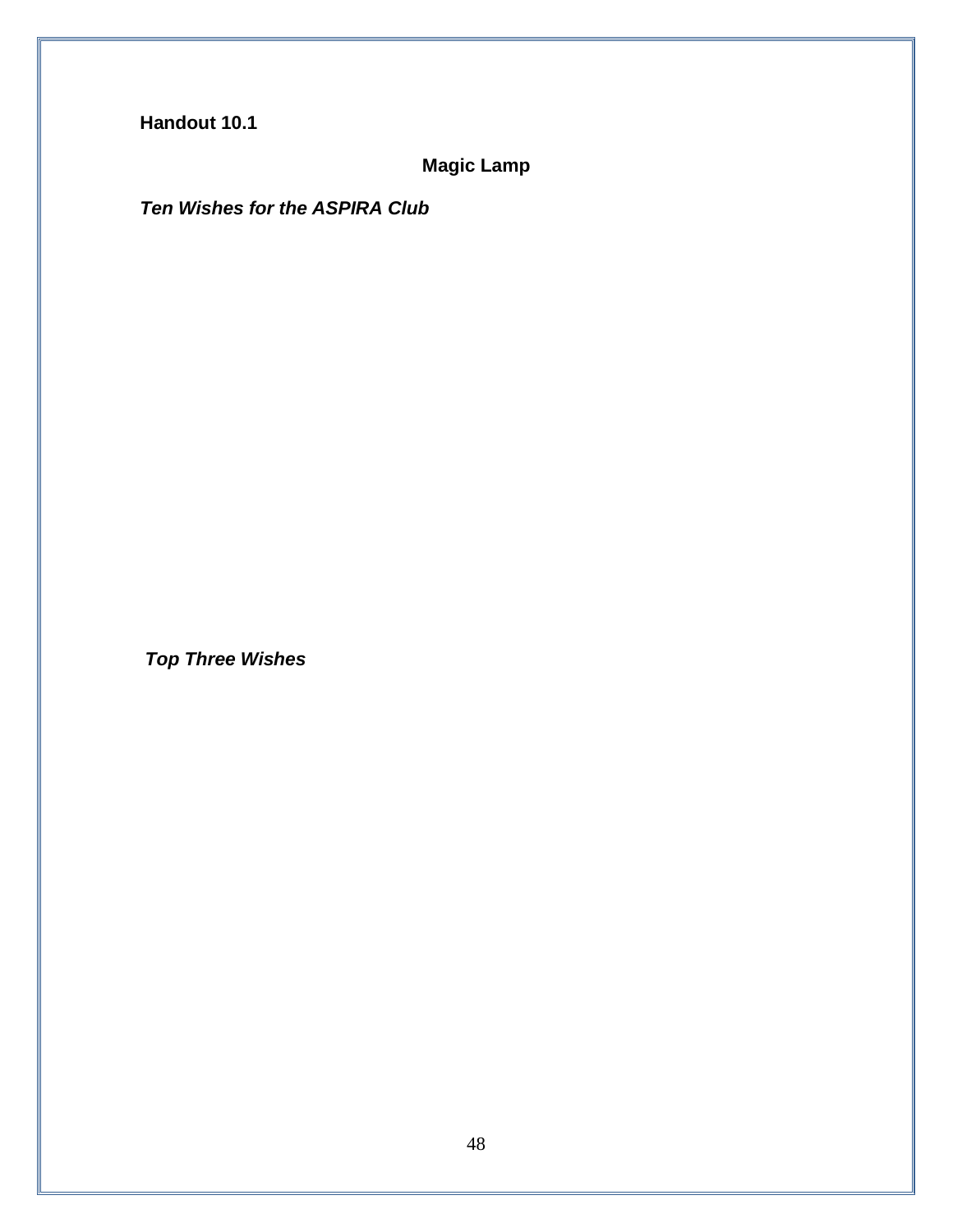## **Handout 10.1A**

## **Being Involved**

In small groups answer the following questions:

- 4. How do we become more attentive of issues concerning our community and ourselves? (Awareness)
- 5. How do we decide which issues we should address? (Analysis)
- 6. How do we go about improving our community and ourselves? (Action)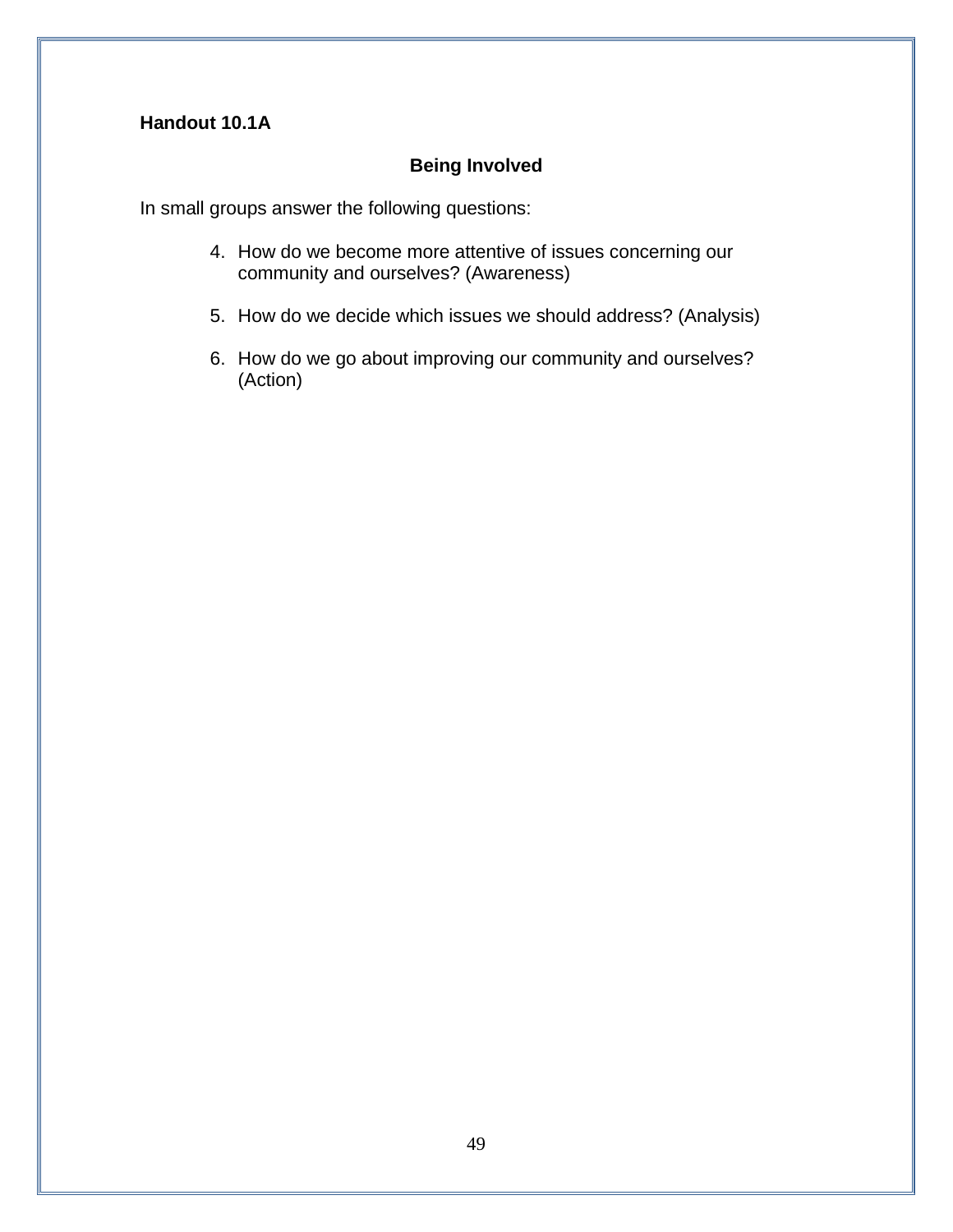## **Activity 11.1**

# **Developing a Club Agenda**

#### **ASPIRA Club Agenda**

Develop an agenda for your next Club meeting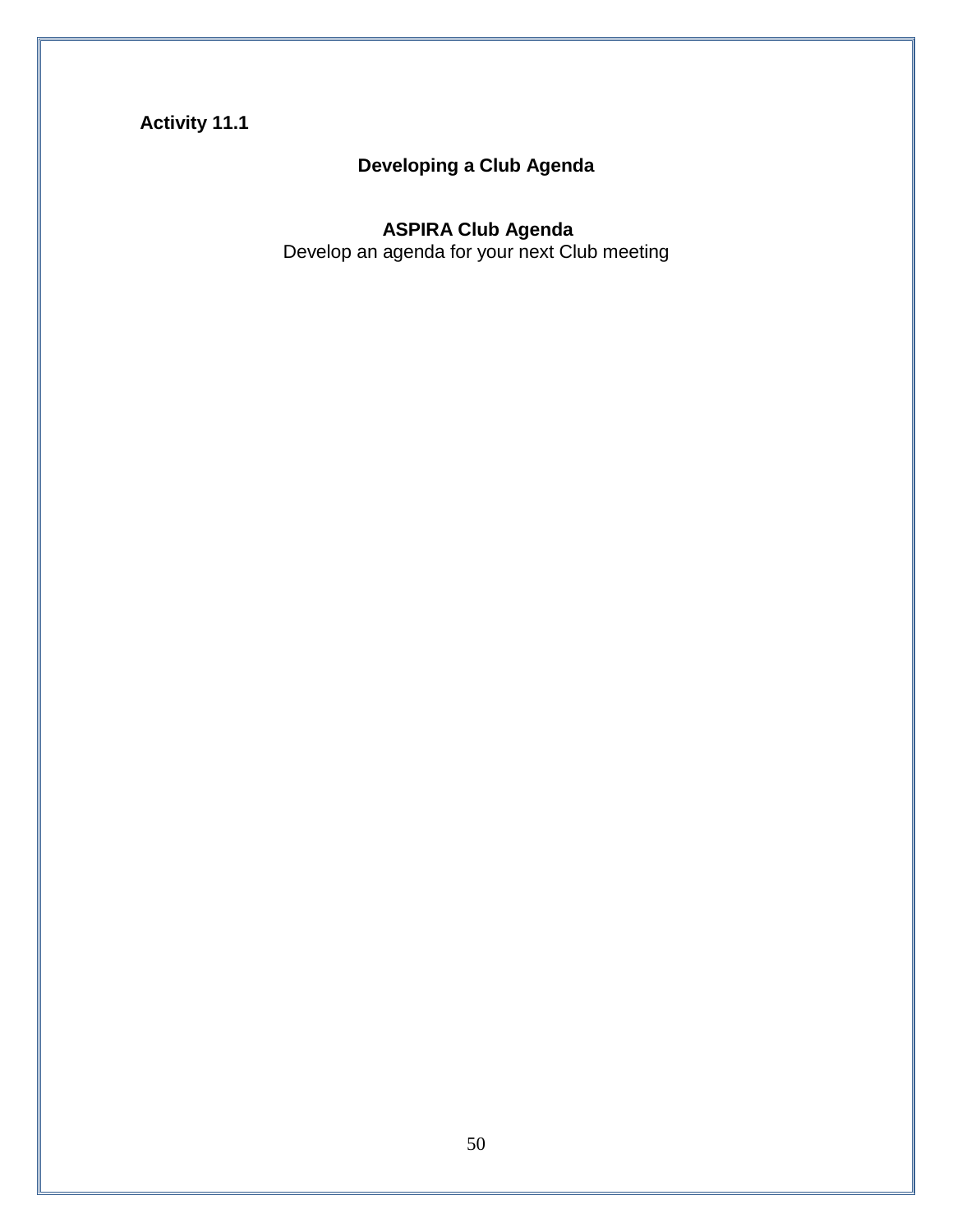**Handout 12.1 Evaluation Form-Student**

## **EVALUATION**

1. Indicate three new things you learned.

2. How will you use this new knowledge in the future?

3. Were the handouts useful? What would you change about the handouts?

4. How could these workshops have been improved?